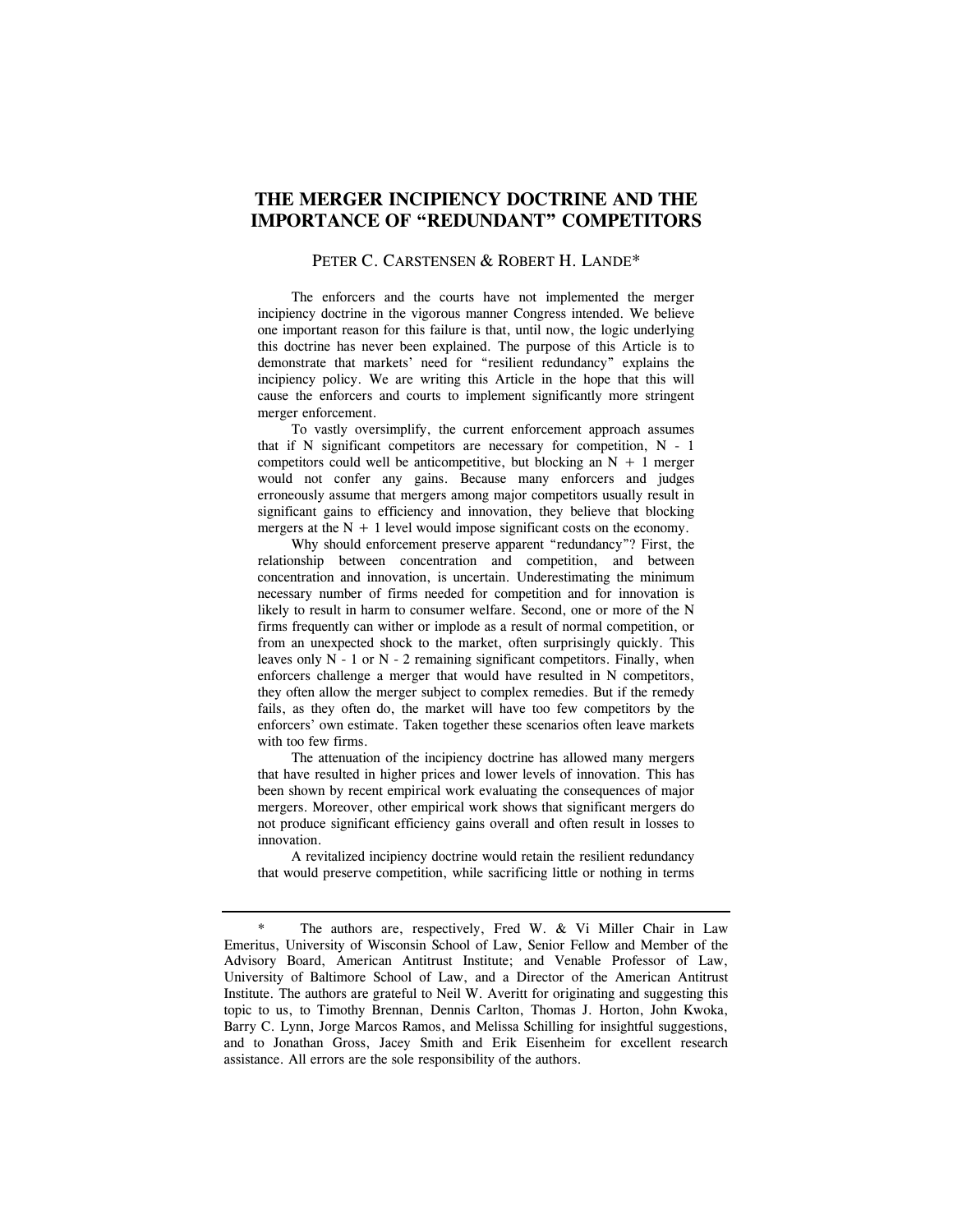of efficiency or innovation. The enforcers and the courts should implement such a policy aggressively. One way to help do this would be to vigorously enforce *Philadelphia National Bank*'s original presumption that mergers above certain thresholds should be blocked unless the merging parties can "clearly" show that the merger will not harm competition.

| I.   |                                                       |                                                                                                                                                                                                                   |  |  |
|------|-------------------------------------------------------|-------------------------------------------------------------------------------------------------------------------------------------------------------------------------------------------------------------------|--|--|
|      |                                                       | The Origin and Meaning of the Incipiency Doctrine789                                                                                                                                                              |  |  |
| II.  | The Enforcers and the Courts Have Not Implemented the |                                                                                                                                                                                                                   |  |  |
|      |                                                       |                                                                                                                                                                                                                   |  |  |
|      | А.                                                    |                                                                                                                                                                                                                   |  |  |
|      | В.                                                    | The Harmful Consequences of Attenuation  801                                                                                                                                                                      |  |  |
| III. |                                                       | Why the Incipiency Doctrine Makes Sense: In a World of                                                                                                                                                            |  |  |
|      | Uncertainty It Ensures the "Redundancy" Necessary to  |                                                                                                                                                                                                                   |  |  |
|      |                                                       |                                                                                                                                                                                                                   |  |  |
|      | A.                                                    | High Concentration Can Lead to Harm to Competition,                                                                                                                                                               |  |  |
|      |                                                       | but the Relationship between Concentration and                                                                                                                                                                    |  |  |
|      |                                                       | Competition Is Uncertain, with a Range of Possibilities808                                                                                                                                                        |  |  |
|      | В.                                                    | The Relationship between Concentration and Innovation. 812                                                                                                                                                        |  |  |
|      | $\mathcal{C}$ .                                       | Large Mergers Are Unlikely to Produce Significant                                                                                                                                                                 |  |  |
|      |                                                       |                                                                                                                                                                                                                   |  |  |
|      |                                                       |                                                                                                                                                                                                                   |  |  |
|      |                                                       | Large Firm Mergers Are Unlikely to Produce<br>a.                                                                                                                                                                  |  |  |
|      |                                                       |                                                                                                                                                                                                                   |  |  |
|      |                                                       | Empirical Work on Mergers Show Few<br>b.                                                                                                                                                                          |  |  |
|      |                                                       |                                                                                                                                                                                                                   |  |  |
|      |                                                       | 2. Shareholders of the Resulting Firm Often Suffer                                                                                                                                                                |  |  |
|      |                                                       |                                                                                                                                                                                                                   |  |  |
| IV.  |                                                       | Redundancy Reduces the Probability of Diminished                                                                                                                                                                  |  |  |
|      |                                                       |                                                                                                                                                                                                                   |  |  |
|      | A.                                                    |                                                                                                                                                                                                                   |  |  |
|      |                                                       | 1. Competition Problems Caused by OPEC  829                                                                                                                                                                       |  |  |
|      |                                                       | 2. Competition Problems Caused by the Fukushima                                                                                                                                                                   |  |  |
|      |                                                       |                                                                                                                                                                                                                   |  |  |
|      |                                                       | Competition Problems Caused by Improper<br>3.                                                                                                                                                                     |  |  |
|      |                                                       | Government Regulation, Including Wrongly                                                                                                                                                                          |  |  |
|      |                                                       |                                                                                                                                                                                                                   |  |  |
|      | Β.                                                    |                                                                                                                                                                                                                   |  |  |
|      |                                                       |                                                                                                                                                                                                                   |  |  |
|      |                                                       |                                                                                                                                                                                                                   |  |  |
|      |                                                       |                                                                                                                                                                                                                   |  |  |
|      |                                                       |                                                                                                                                                                                                                   |  |  |
|      |                                                       |                                                                                                                                                                                                                   |  |  |
|      |                                                       |                                                                                                                                                                                                                   |  |  |
|      |                                                       |                                                                                                                                                                                                                   |  |  |
|      | D.                                                    |                                                                                                                                                                                                                   |  |  |
|      | C.                                                    | 1. Fragility Caused by Interdependent Supply Chains  831<br>2. Fragility Caused by the Geographic Proximity of<br>3. Vulnerability Caused by Political Factors 834<br>Competitive Problems Caused by "Normal" and |  |  |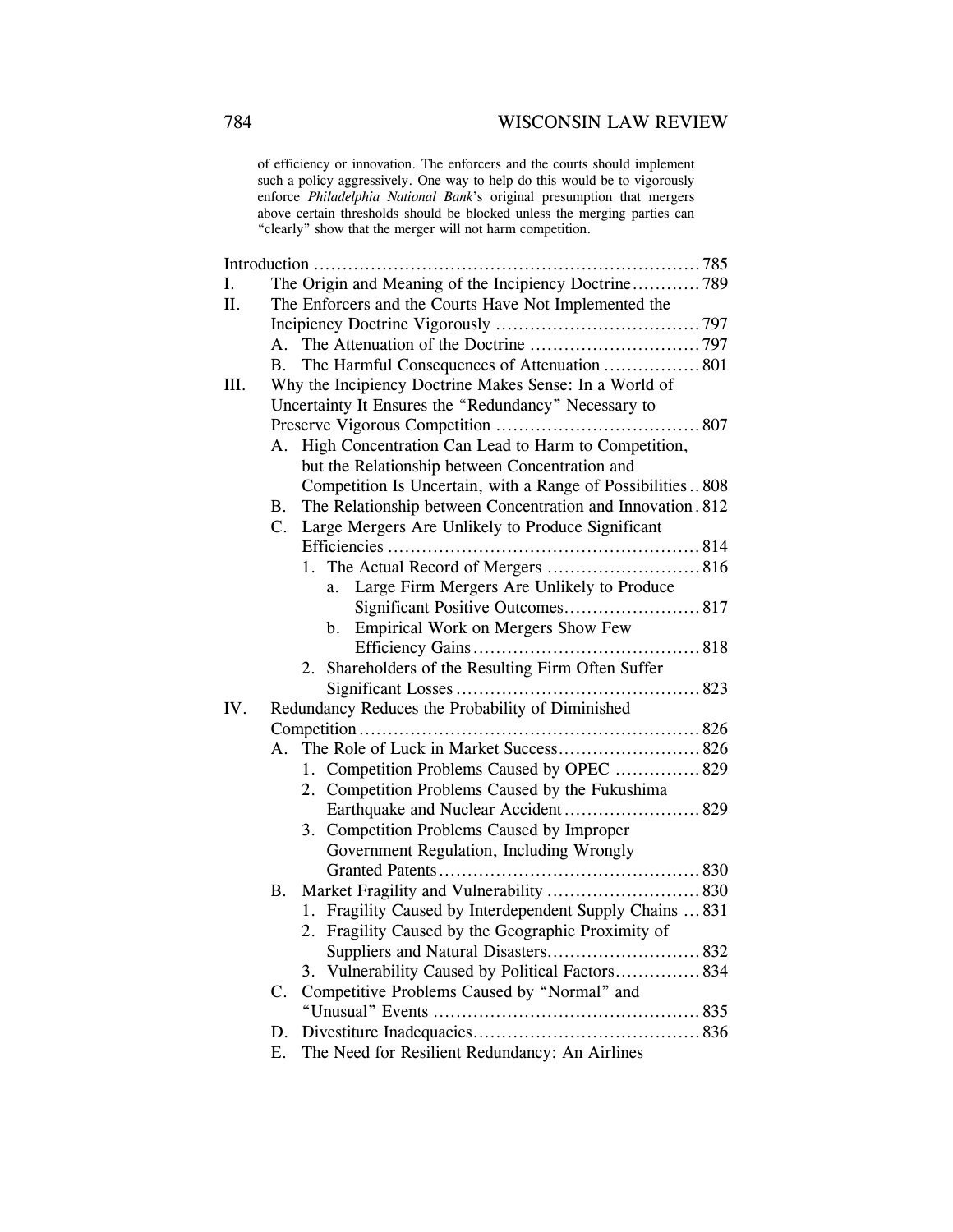| Conclusion: "Resilient Redundancy" Requires Incipiency 842 |  |
|------------------------------------------------------------|--|

#### **INTRODUCTION**

In 1890, Congress adopted the Sherman Act which prohibited "combination[s] in the form of trust or otherwise [including mergers]" that cause a firm to "monopolize or attempt to monopolize [a market]."<sup>1</sup> In 1914, the Clayton Act expanded this to include mergers resulting from stock acquisitions that "*may* . . . substantially lessen competition . . . or *tend* to create a monopoly."<sup>2</sup> This embodies a Congressional directive that courts should prevent mergers even when they do not rise to the level of Sherman Act violations whenever they could cause a reasonable probability of harm to competition. This has become known as the "incipiency doctrine."<sup>3</sup>

Despite this statutory command, recent research has shown that merger enforcement has been unduly lax.<sup>4</sup> One reason for this permissiveness could be the relatively indefinite and elastic statutory language, resulting in uncertainty regarding the statutory parameters.<sup>5</sup> This ambiguity gives wide discretion to agencies and then courts to determine whether a particular merger may present sufficient risk of anticompetitive effect to warrant condemnation.

Another reason for this permissiveness could be that the policy rational for this legislative mandate has, until now, been virtually unexplained. To our knowledge, neither the relevant case law nor the scholarly commentary has ever provided a rationale for the incipiency doctrine. Perhaps for this reason, merger decisions often have only paid lip service to the doctrine, declining to implement it consistently, in the vigorous manner Congress intended.<sup>6</sup>

5. *See infra* Part I.

 6. To the extent a judge is a strict constructionist or textualist, the reasoning underpinning Congress's incipiency mandate should matter less or not at all, and the wording of the anti-merger statutes should matter more. The logic or lack of logic

 <sup>1.</sup> Sherman Act, ch. 647, §§ 1, 2, 26 Stat. 209, 209 (1890) (codified as amended at 15 U.S.C. §§ 1, 2 (2012)).

 <sup>2.</sup> Clayton Act, ch. 323, § 7, 38 Stat. 730, 731–32 (1914) (codified as amended at 15 U.S.C. § 18 (2012)) (emphasis added). In 1950, Congress expanded the application of the Clayton Act to ensure that acquisitions of assets, however accomplished, were subject to the same standard. Celler-Kefauver Act, Pub. L. No. 81- 899, 64 Stat. 1125, 1126 (1950) (codified as amended at 15 U.S.C. § 18 (2012)). The Clayton Act has been amended several times. *See* 15 U.S.C. § 18 (2012).

 <sup>3.</sup> *See infra* Part I.

 <sup>4.</sup> *See* JOHN KWOKA, MERGERS, MERGER CONTROL, AND REMEDIES 120 (2015); Orley Ashenfelter, Daniel Hosken & Matthew Weinberg, *Did Robert Bork Understate the Competitive Impact of Mergers? Evidence from Consummated Mergers*, 57 J.L. & ECON. S67, S73–76 (2014).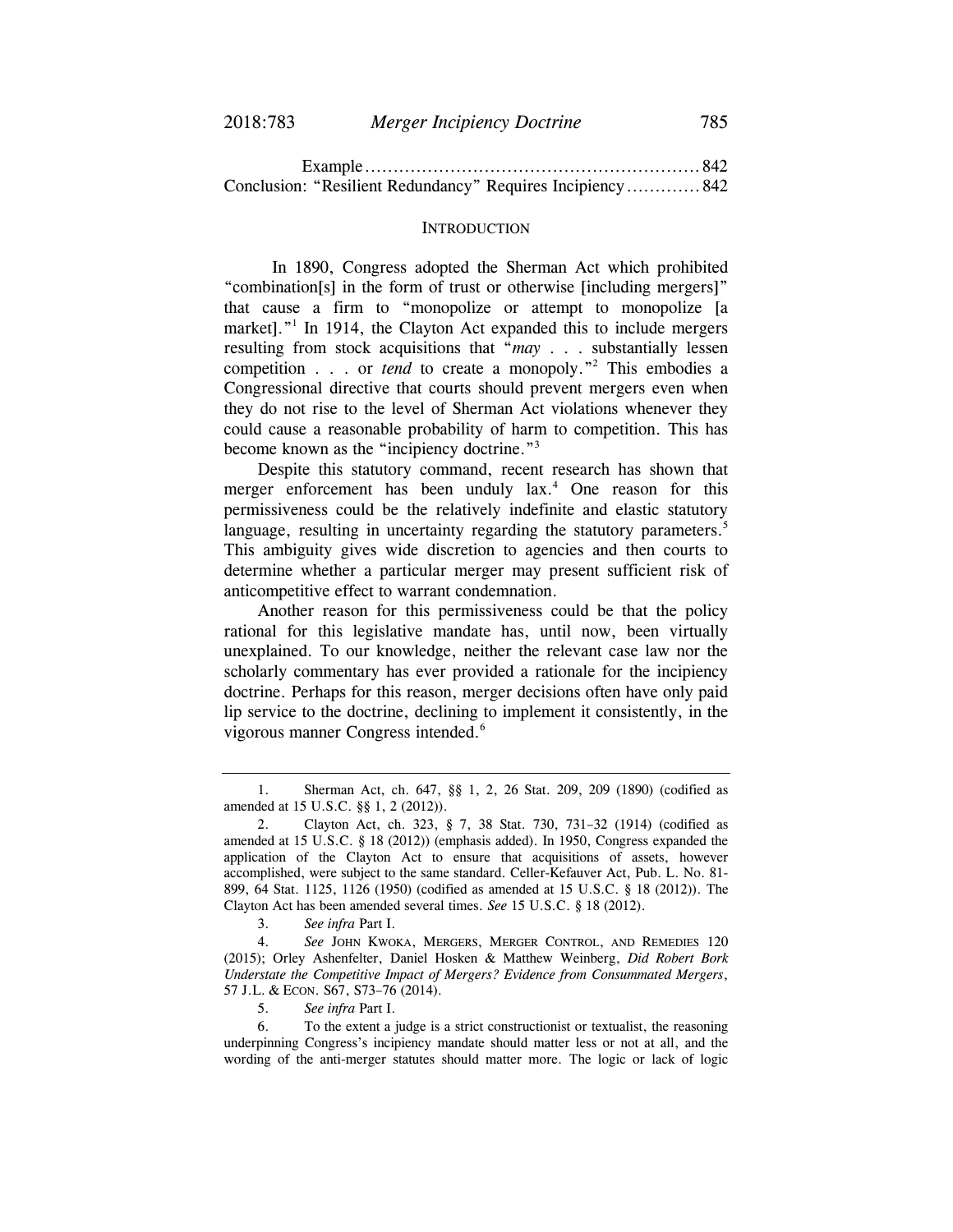The purpose of this Article is to provide the "resilient redundancy" logic underpinning the incipiency doctrine.<sup>7</sup> Our goal is to encourage courts and enforcement agencies more faithfully to implement congressional intent when they decide merger cases.

To state the current approach (vastly, overly) $\delta$  simply, courts and enforcement agencies assume that if N significant competitors in a market are likely to result in a competitive situation that is close to optimality, then  $N - 1$  competitors could well be anticompetitive. However, blocking a merger to ensure  $N + 1$  competitors remain would not confer any gains to the competitive process.<sup>9</sup> Because most enforcers and judges operate under the perception that mergers among major competitors quite frequently result in significant gains to efficiency and innovation, they believe that blocking such mergers, absent a clear risk to the competitive process, is likely to impose significant costs on the economy.<sup>10</sup> Consequently, courts and agencies tend to allow mergers until only N firms remain in a market. $11$ 

9. Neil Averitt originated the " $N + 1$ " underlying explanation for, and articulation of, these issues in, *A Major Rethinking of Merger Practice Is Overdue*, FTC:WATCH, Jan. 17, 2014, https://www.mlexwatch.com/ftcwatch/articles/1336.

 10. *See, e.g.*, Joshua Wright, *Should Government Bring Back Trust Busting?*, N.Y. TIMES (Nov. 14, 2016), https://www.nytimes.com/roomfordebate/2016/11/14/should-the-government-bringback-trust-busting ("[M]ergers between competitors do not often lead to market power but do often generate significant benefits for consumers—lower prices and higher quality. Sometimes mergers harm consumers, but those instances are relatively rare."). *See also* Douglas H. Ginsburg & Joshua D. Wright, *Philadelphia National Bank: Bad Economics, Bad Law, Good Riddance*, 80 ANTITRUST L.J. 377 (2015).

 11. Moreover, if enforcers and courts use a pure efficiency approach, even mergers to monopoly will be permitted under those circumstances when they lead to a

underlying the incipiency doctrine would not matter to a textualist. Nevertheless, as a practical matter many judges are more likely to vigorously implement a law when they are able to understand its underlying rationale. *See generally* Robert H. Lande, *A Traditional and Textualist Analysis of the Goals of Antitrust: Efficiency, Preventing Theft from Consumers, and Consumer Choice*, 81 FORDHAM L. REV. 2349, 2360–62 (2013).

 <sup>7.</sup> The term "resilient" in related antitrust contexts was suggested by Makan Delrahim, Assistant Attorney General, Antitrust Division, U.S. Department of Justice, in a speech before the American Antitrust Institute on June 21, 2018. He discussed this term as well as related terms such as "robust" and "anti-fragile."

 <sup>8.</sup> Enforcement agencies believe that a host of additional factors may be relevant to whether a merger will decrease competition. To give an obvious example, some firms are more competitive with each other than are others, so the enforcers and the courts examine firms' interactions, market shares, industry concentration levels and changes in concentration levels. *See* U.S. DEP'T OF JUSTICE & FED. TRADE COMM'N, HORIZONTAL MERGER GUIDELINES 3–4 (2010) [hereinafter 2010 MERGER GUIDELINES], https://www.ftc.gov/sites/default/files/attachments/merger-review/100819hmg.pdf

<sup>[</sup>https://perma.cc/A2ZZ-8GVN]. Moreover, the goal of merger enforcement is not "perfect" competition. Rather, its goal is only to prevent mergers that may significantly lessen competition. *Id.* at 1.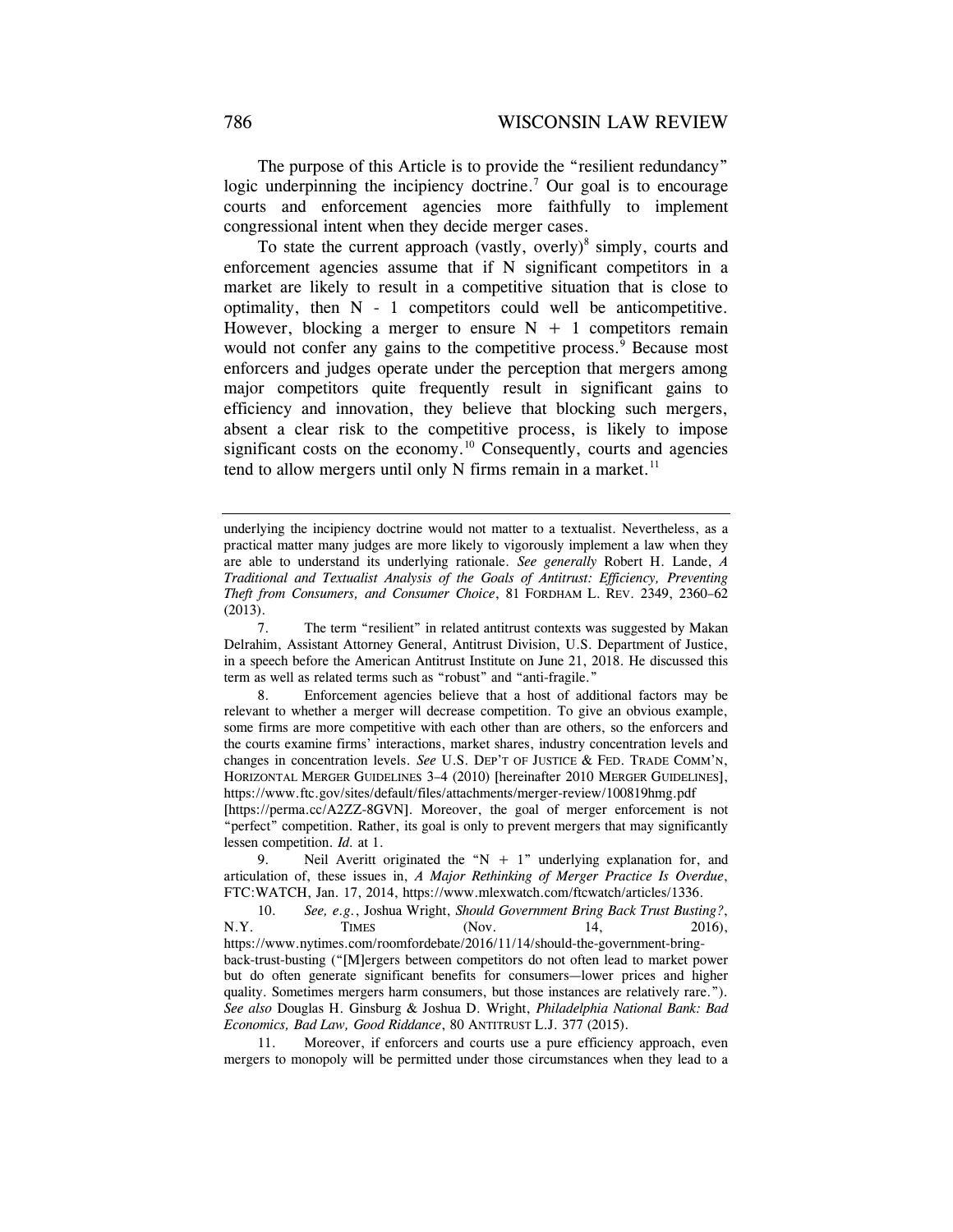N, however, is always an unknown number. The best anyone can ever conclude is that it is very likely to lie within a range of values. Moreover, both N and the number of significant competitive firms in a market can change over time, often quickly. Suppose, for simplicity, that to be fully competitive in the short run a market must consist of at least N significant firms, and to achieve optimal innovation the market also should have N firms. Our thesis is that under these circumstances, any merger in this market that would reduce the number of significant firms in the market to fewer than  $N + 1$  (or even  $N + 2$ ) should be unlawful due to Congress's incipiency mandate.

Why prevent mergers down to  $N + 1$  (or  $N + 2$ ) firms? Why the need for apparent protective "redundancy"? First, the relationship between concentration and competition, and also the relationship between concentration and innovation, are both uncertain. Underestimating the minimum necessary N is very like to result in medium and long term harm to competition and consumers. Second, over time one or more of the N firms could wither or implode due to the normal results of competition, or an unexpected shock involving the market, resulting in  $N - 1$  or  $N - 2$  remaining significant competitors. Additionally, when enforcers challenge a merger that would result in a market with only N competitors, they often allow the merger subject to divesture focused narrowly on the specific market(s) where the number of competitors otherwise would be inadequate.<sup>12</sup> But if the remedy fails, as they often do, the market would then have too few competitors by the enforcer's own estimate.<sup>13</sup> Taken together these scenarios often leave markets with too few firms.

Moreover, a growing body of empirical evidence shows that on average, large mergers do not produce significant gains in either efficiency or innovation (indeed, the effects on innovation are more likely to be negative).<sup>14</sup> Judge Posner recently noted that mergers that result in significant efficiencies are rare: "I wish someone would give me some examples of mergers that have improved efficiency. There must be some."<sup>15</sup> Thus, the potential social costs of a stricter policy against mergers are small. Hence, "resilient redundancy" will provide greater long-run assurance of effective competition without any

monopoly but are net efficient. *See, e.g.*, Alan A. Fisher & Robert H. Lande, *Efficiency Considerations in Merger Enforcement*, 71 CALIF. L. REV. 1580, 1670–77 (1983).

<sup>12.</sup> *See* KWOKA*, supra* note 4, at 128.

<sup>13</sup>*. See id.* at 128–29.

 <sup>14.</sup> *See id.* at 155–60. In this context, we are using "large" to describe mergers large enough to exceed the thresholds in the federal Merger Guidelines and thus to be the possible subject of an enforcement action.

 <sup>15.</sup> Philadelphia National Bank *at 50: An Interview with Judge Richard Posner*, 80 ANTITRUST L.J. 205, 216 (2015).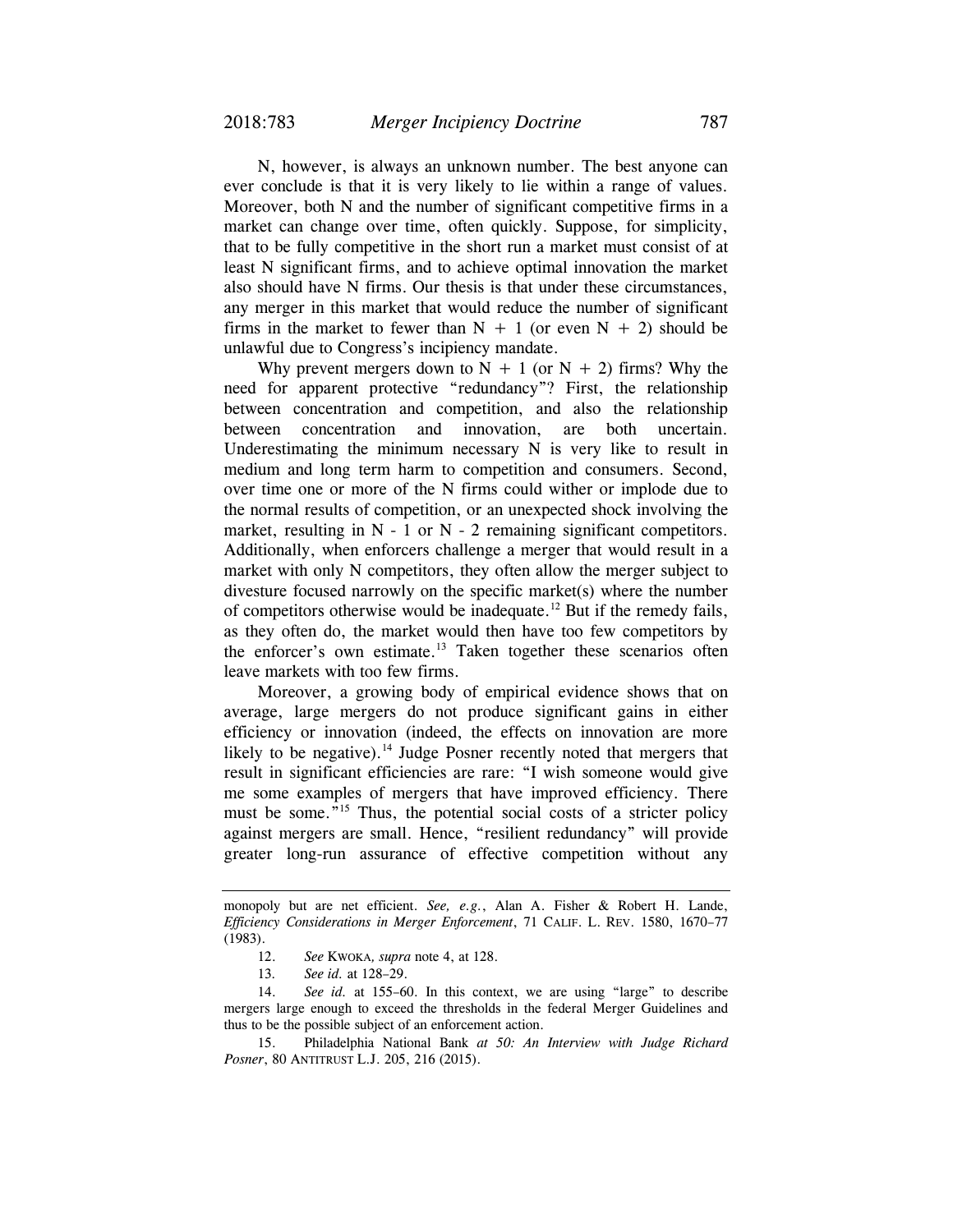significant negative economic effects. For these reasons markets need short term resilient or protective redundancy so they will have a reasonable probability of effective competition, especially in the medium and long run. The incipiency doctrine means enforcement should err on the side of preventing possibly harmful mergers by leaving at least one or two significant firms more than the number decision makers believe to be the minimum necessary for robust competition.<sup>16</sup> The N + 1 idea thus actuates the reasoning underlying the incipiency doctrine in a world of uncertainty and change.<sup>17</sup> As practical matter, the best way to implement a revitalized incipiency doctrine would be to vigorously implement *Philadelphia National Bank*'s<sup>18</sup> presumption against significant mergers among major competitors in any market that is even moderately concentrated.19 The enforcers and courts should return to the original formulation of this doctrine—which apparently was drafted by law clerk Richard Posner<sup>20</sup>—which provides that these mergers "must be enjoined in the absence of evidence clearly showing that the merger is not likely to have such anticompetitive effects."<sup>21</sup> Human beings benefit from having "resilient redundancy" by possessing two lungs and two kidneys. So too, the "extra" firm in a market is a prudent investment in retaining

17. As Averitt notes:

Averitt, *supra* note 9.

- 19. *Id.* at 363.
- 20. Philadelphia National Bank *at 50*, *supra* note 15, at 206.
- 21. *Phila. Nat'l Bank*, 374 U.S. at 363.

 <sup>16.</sup> The enforcers and the courts also examine entry conditions and decline to block mergers when they believe that significant entry is relatively easy. *See* 2010 MERGER GUIDELINES, *supra* note 8, § 5.1, at 15–16 (inclusion of potential rapid entrants into market calculation). It also is certainly possible that firms could unexpectedly enter a market soon after a merger is consummated. But for a new firm to prevent the anticompetitive harms that otherwise could occur from a firm unexpectedly exiting a market or withering in competitive strength, this entry would have to occur in the same market, and be of the same competitive strength, as the withering or exiting or withering firm. This cannot be counted on.

The starting point, "n," is the minimum number of firms needed to preserve competition in a given market. This number is derived through standard economic analysis after taking account of market-specific factors such as entry barriers, elasticities, company documents, and the like. The value of "n" will vary from market to market, and, of course, can never be established with mathematical precision. To this best estimate, therefore, one more firm should presumptively be added. The extra firm is maintained in order to account for risks – the risks of subsequent events as described above, and the risks that the antitrust agencies or the courts may have assessed the matter incorrectly in the first place. . . . Of course, the principle of " $n + 1$ " is only a presumption. It can and should be set aside if there is a good reason for doing so, such as a showing that preserving the extra firm will cost consumers the benefits of some substantial efficiency.

 <sup>18.</sup> *United States v. Phila. Nat'l Bank*, 374 U.S. 321 (1963).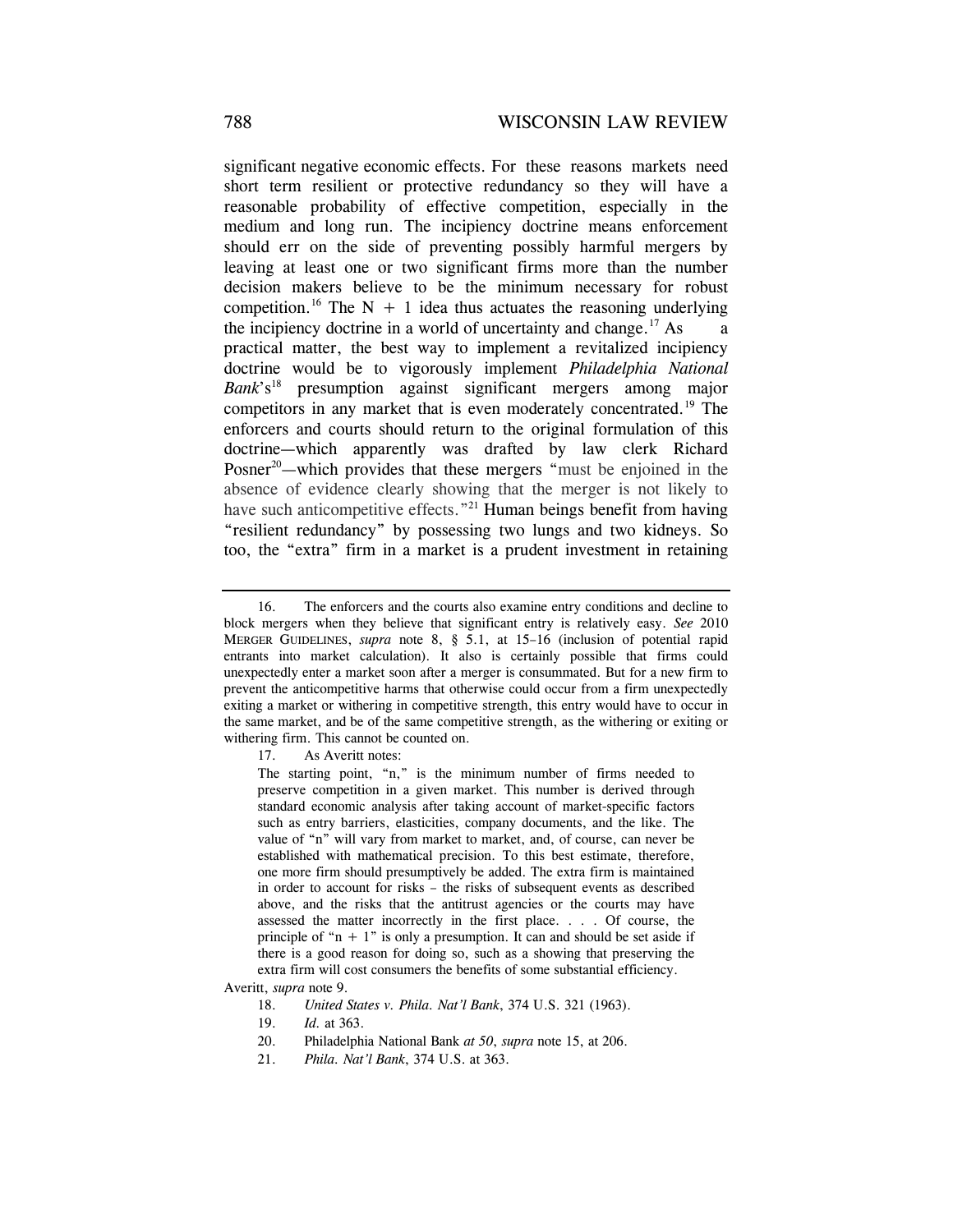and ensuring competition. It is an insurance policy for competition and consumers, not an inefficient redundancy.<sup>22</sup> This explanation of the rationale for the incipiency doctrine should help courts and enforcement agencies understand why the doctrine serves the interests of competition and consumers. We hope that the logic underlying the incipiency doctrine will lead to a stricter and more predictable merger enforcement standard. Our goal is to encourage courts and agencies to implement this doctrine in the manner that Congress intended.

Part I of this Article describes the origins and varied meanings that have been ascribed to the incipiency doctrine.<sup>23</sup> Part II shows that the courts and agencies have not vigorously implemented the doctrine in any of its formulations. $24$  The next two parts are the core of our analysis.25 Part III shows that preservation of workable competition requires the kind of redundancy in the market that the incipiency doctrine commands.<sup>26</sup> Moreover, few if any adverse effects on the overall economy will come from more vigorous merger enforcement.<sup>27</sup> Part IV looks beyond the specifics of the mergers to demonstrate how maintaining competitive redundancy will reduce other threats to the competitive process.28 The conclusion briefly restates and concludes the analysis.29

#### I. THE ORIGIN AND MEANING OF THE INCIPIENCY DOCTRINE<sup>30</sup>

As noted, the Sherman Act of 1890 prevents mergers that would enable a firm to monopolize or attempt to monopolize a market.<sup>31</sup> But Congress subsequently decided it wanted to prohibit mergers the effect of which "may be to substantially lessen competition . . . or tend to create a monopoly."32 In *Brown Shoe Co. v. United States*, 33 the

- 25. *See infra* Parts III–IV.
- 26. *See infra* Part III.
- 27. *See infra* Part III.
- 28. *See infra* Part IV.
- 29. *See infra* Conclusion.

30. This section of this Article is in part based upon material contained in Robert H. Lande, *Resurrecting Incipiency: From* Von's Grocery *to Consumer Choice*, 69 ANTITRUST L.J. 875, 876–78 (2001).

 31. Sherman Act, ch. 647, §§ 1, 2, 26 Stat. 209, 209 (1890) (codified as amended at 15 U.S.C. §§ 1, 2 (2012)).

 32. Clayton Act, ch. 323, § 7, 38 Stat. 730, 731–32 (1914) (codified as amended at 15 U.S.C. § 18 (2012)).

 <sup>22.</sup> The built-in insurance policy or investment idea and analogy applies to ecosystems as well as to individuals. *See* Thomas J. Horton, *Efficiencies and Antitrust Reconsidered: An Evolutionary Perspective*, 60 ANTITRUST BULL. 168, 174–78 (2015); *see also infra* note 280.

 <sup>23.</sup> *See infra* Part I.

 <sup>24.</sup> *See infra* Part II.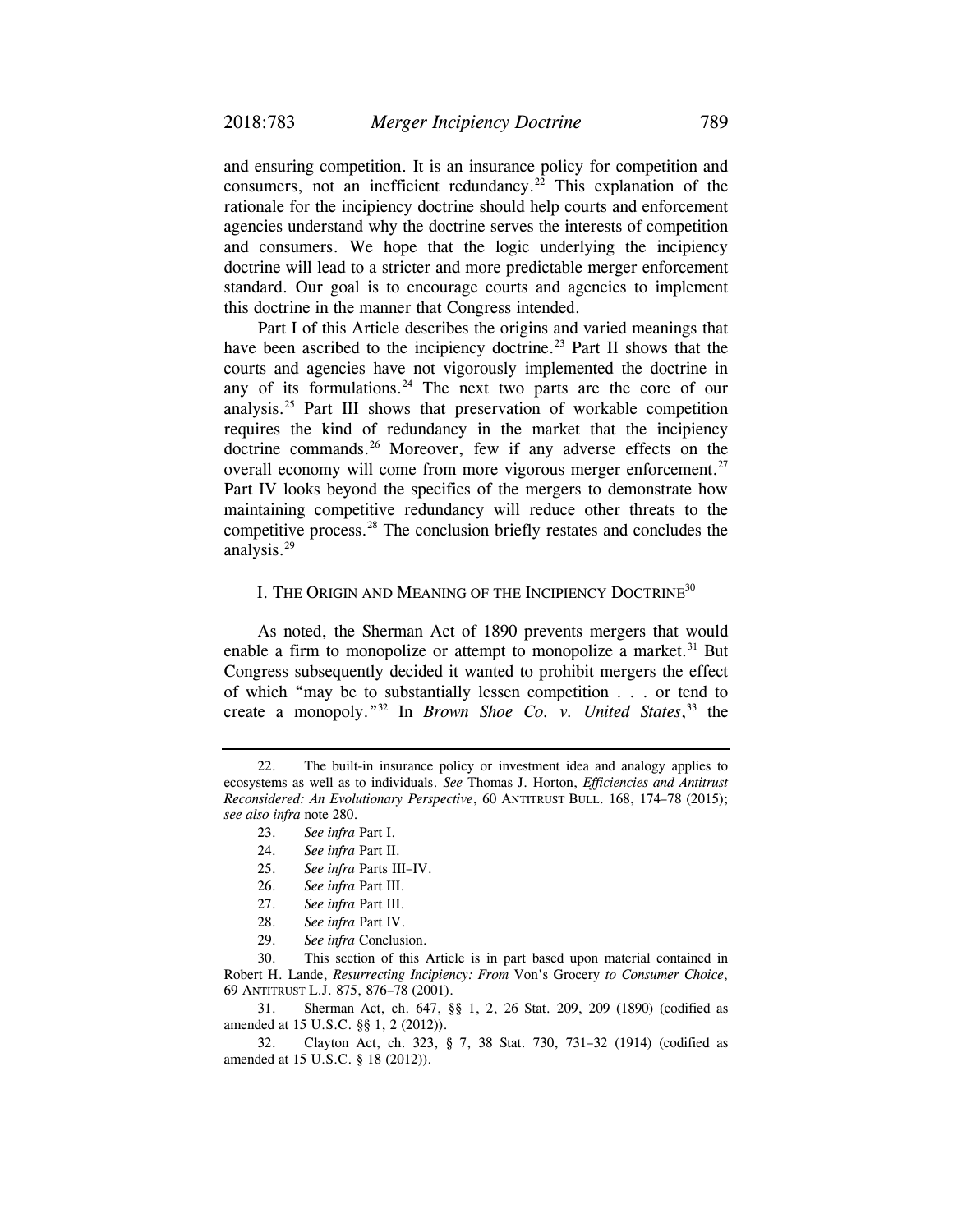Supreme Court explained that because of what it perceived of as a "rising tide of economic concentration, [Congress wanted mergers to be blocked] at a time when the trend to a lessening of competition in a line of commerce was still in its *incipiency*. . . . [Congress wanted to] brake this force at its outset and before it gathered momentum."34 Thus was the incipiency doctrine born.35 However, the *Brown Shoe* opinion never defined the incipiency concept clearly or explained why it was desirable. Nor did the Court do so in the other prominent merger cases of the period such as *United States v. Philadelphia National Bank*36 or

 ("Acquisitions of stock or assets have a cumulative effect, and control of the market . . . may be achieved not in a single acquisition but as the result of a series of acquisitions. The bill is intended to permit intervention in such a cumulative process when the effect of an acquisition may be a significant reduction in the vigor of competition."); S. Rep. No. 1775, 81st Cong., 2d Sess. 4–5 ("The intent here . . . is to cope with monopolistic tendencies in their incipiency and well before they have attained such effects as would justify a Sherman Act proceeding."). . . . The Report of the House Judiciary Committee on H.R. 515 recommended the adoption of tests more stringent than those in the Sherman Act. H.R. Rep. No. 596, 80th Cong., 1st Sess. 7.

*Id.* at 318 nn.32–33. The "rising" concentration that was of concern to Congress could have been concentration within particular industries, or concentration generally throughout the economy.

 35. The Court laid the foundation for the incipiency doctrine by sustaining the trial court's condemnation of this merger based on both its vertical effects in the market for men's women's and children's shoes, and its horizontal effect in local shoe retailing markets. *Brown Shoe*, 370 U.S. at 323–26, 334–35. In upholding the horizontal analysis, the Court declared that: "If a merger achieving 5% control were now approved, we might be required to approve future merger efforts by Brown's competitors seeking similar market shares. The oligopoly Congress sought to avoid would then be furthered, and it would be difficult to dissolve the combinations previously approved." *Id.* at 343–44. The opinion did not calculate the change in HHI for these markets, but a five percent market share would represent only twenty-five HHI points.

 36. 374 U.S. 321 (1963). *Philadelphia National Bank* repeated the incipiency language. *Id.* at 362–63, 367. The context made the reference largely dictum, however, because the merging parties had market shares of approximately fifteen percent and twenty percent, and the merger would have increased the HHI by approximately 600 to a HHI level of 2000. (These figures are approximations, and the HHIs were not in the opinion. The precise numbers depend upon whether the market is measured in terms of assets, deposits, or loans. *See id.* at 330–31.) Of course, if this same merger were considered today the relevant market might not be defined the same way. These structural factors were substantially above the necessary level that would help cause a

 <sup>33. 370</sup> U.S. 294 (1962).

 <sup>34.</sup> *Id.* at 317–18 (emphasis added); *see* 15 U.S.C. § 18 (2012). For an analysis of the legislative history of the Celler-Kefauver Act on the incipiency and related issues, see *Brown Shoe*, 370 U.S. at 316–18. "The dominant theme pervading congressional consideration of the 1950 amendments was a fear of what was considered to be a rising tide of economic concentration in the American economy." *Id.* at 315. Further, the Court held: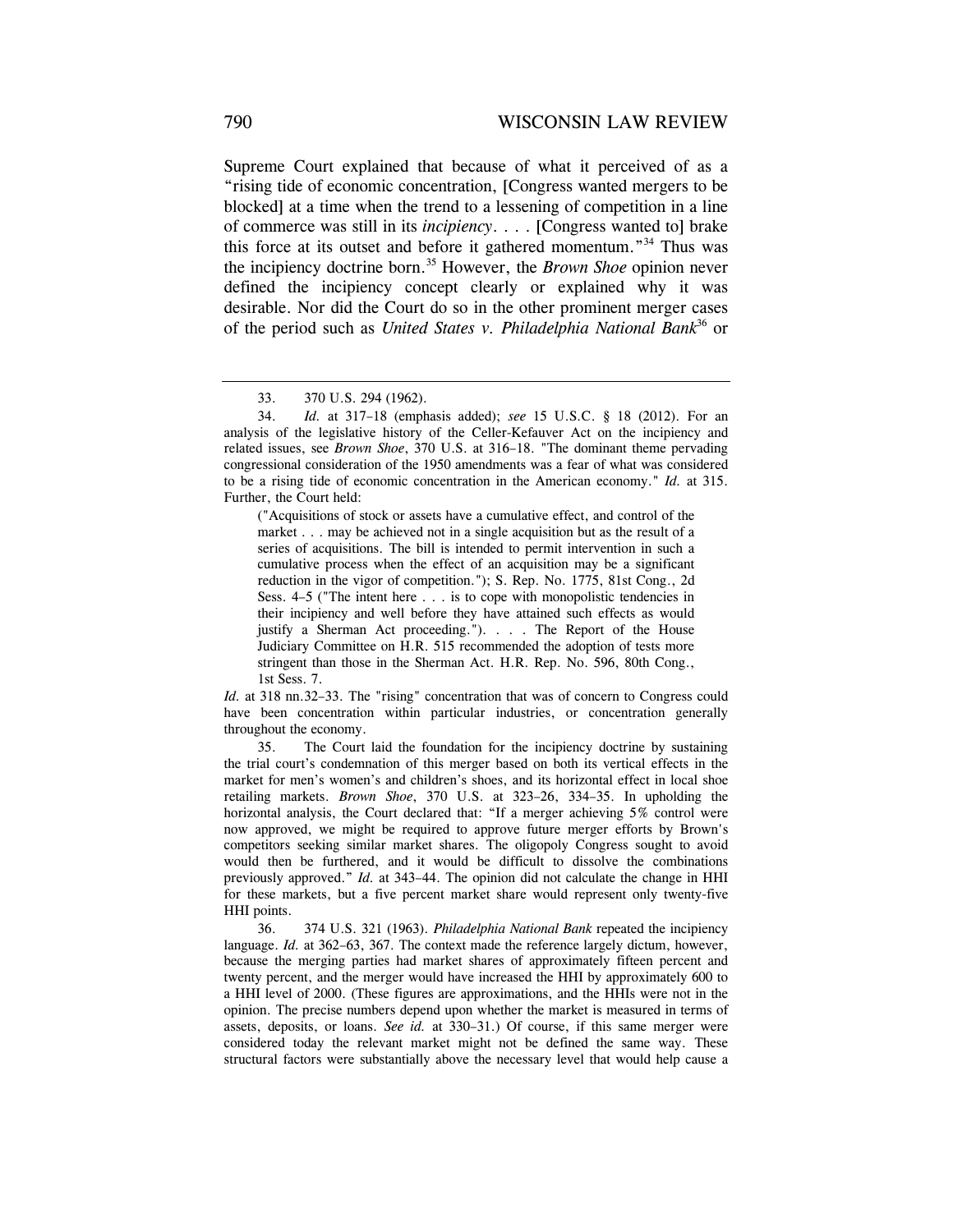*United States v. Von's Grocery Co*. 37 On the issue of the incipiency doctrine the legislative history of the anti-merger laws is disappointingly vague. $38$  Nor have any of the dozens of decisions that

merger to be challenged today. It is therefore unsurprising that the opinion did not define or clarify the meaning of the incipiency doctrine.

 37. 384 U.S. 270 (1966). *Von's Grocery* is often considered the quintessential incipiency case. Lande, *supra* note 30, at 877. Yet, the opinion never clearly articulated the concept or any underlying policy rationale.

 In *Von's Grocery* the Court blocked a merger that would have created a grocery store chain which controlled approximately 7.5 percent of grocery sales in the relevant market. 384 U.S. at 272. Although the earlier decisions arguably were justified by significant increases in concentration, not even a sympathetic reading of *Von's Grocery* can ignore the fact that the proposed merger would have led to an increase in the HHI of less than twenty in a market whose HHI concentration level would have been less than 300. (These calculations are based upon the numbers in Justice White's concurrence. *See id.* at 280–81 (White, J., concurring).) The precise market shares for the merging companies and for their competitors were of course different in different years. Further, if the market were defined differently—for example, in terms of chain stores—the HHI numbers would change. In light of these numbers it is not surprising that *Von's Grocery* often is credited as being the high point, if not the actual origin, of the doctrine. *See* Lande, *supra* note 30, at 877.

 38. We thank Jonathan Gross for searching the legislative history of the Clayton Act, the Celler-Kefauver Act, and the Hart Scott Rodino Antimerger Act. For example, on July 22, 1914, Chairman Charles A. Culberson (D., Tex.) of the Senate Committee on the Judiciary submitted his committee's report on the Clayton bill and in a brief introduction stated the purpose of the bill was to supplement the Sherman Act "by making these practices illegal, to arrest the creation of trusts, conspiracies, and monopolies in their incipiency and before consummation." S. REP. NO. 698 (1914) *in*  EARL W. KINTNER, LEGISLATIVE HISTORY OF THE FEDERAL ANTITRUST LAW AND RELATED STATUTES 1744–52 (1978).

 Interestingly, Congress had contemplated enacting legislation that would have included a prohibition against mergers exceeding a specific percentage of a market. Louis Brandeis, in a memo he submitted justifying this provision of the proposed bill, explained this in a statement: "I do not say that it is conclusive. It creates a presumption, as I have endeavored to state. Some might suggest 50 per cent, another 40 per cent, another 30 per cent; it seems to me that 40 per cent did create the presumption." *Trust Legislation Serial No. 2 and Patent Legislation Serial No. 1: Hearing on H.R. 11380, H.R. 11381, H.R. 15926, and H.R. 19959 Before the Comm. on the Judiciary*, 62d Cong. 38 (1912) (statement of Hon. J. Louis D. Brandeis).

Brandeis's memorandum, an appendix to this source, explains:

 Unless absolute monopoly is to be permitted, there must be some limitation upon the percentage of the particular trade or business that a single combination shall be allowed to control. The percentage that is to be chosen must be, in the nature of things, more or less arbitrary. This section of the Lenroot bill proceeds upon the theory that fairly competitive conditions will probably not exist if a single combination controls more than 40 per cent of the business of a single industry. It therefore provides that if a combination controls more than 40 per cent, it shall be presumed to be unreasonable, but the presumption may be rebutted by proof. The fact that a combination controls 40 per cent of an industry obviously tends to prove that fairly competitive conditions do not exist in that industry and that the combination is unreasonable.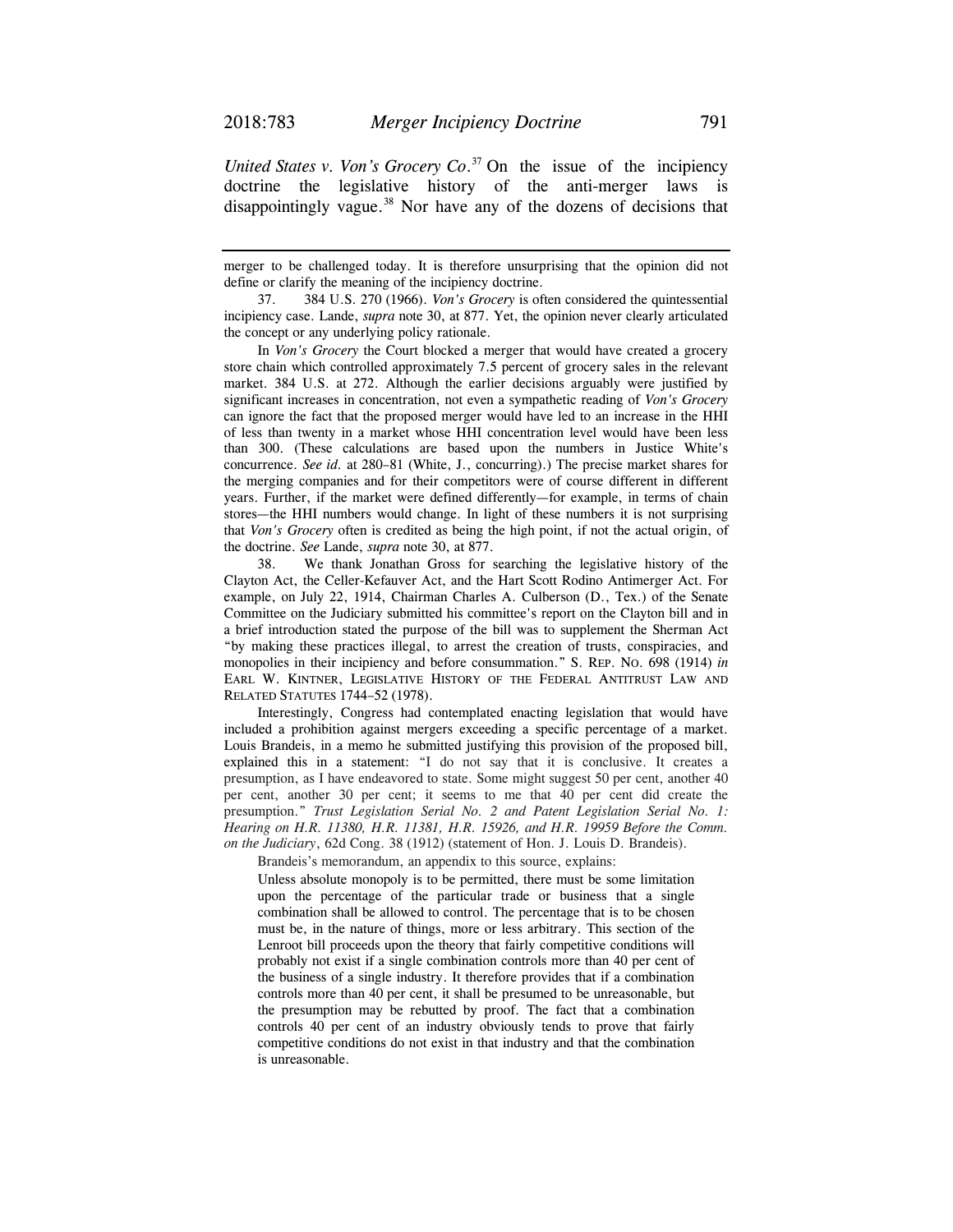have discussed the doctrine explained *why* the incipiency doctrine benefits competition or consumers.<sup>39</sup> The cases do demonstrate that the doctrine can be understood in a number of similar ways. However, our examination of the 138 relevant federal court decisions and forty-nine relevant Federal Trade Commission (FTC) Act decisions<sup>40</sup> shows that not one contains an explanation as to *why* the doctrine is in the public interest. These decisions contain neither the "useful redundancy" argument nor any other.

Nevertheless, at least five articulations of the doctrine<sup>41</sup> are consistent with the case law that implements the anti-merger statutes:

 1. The incipiency doctrine prohibits even small decreases in competition. Before the Clayton Act was passed the Sherman Act prevented mergers likely to lead to a monopoly, or even the dangerous probability of one.<sup>42</sup> Congress did not, however, consider the Sherman Act approach to merger enforcement to be tough enough.<sup>43</sup> It enacted the anti-merger laws to prevent even relatively small "lessen[ings]" of competition, decreases that only "tend" to create a monopoly, even if these mergers would not violate the Sherman Act.<sup>44</sup> Many decisions employ this definition of incipiency.<sup>45</sup>

 39. The authors are grateful to Jacey Smith for searching for and analyzing the merger cases that discussed the incipiency doctrine. On August 6, 2018, she searched for "incipiency" AND "merger" under the all state and all federal filter, and filtered by i. Cases; ii. After 1/1/1962; iii. Reported; iv. Federal Courts of Appeal & District Courts & SCOTUS. This produced 139 cases, which she analyzed. Ms. Smith also searched for FTC opinions by using "all Federal" for the search and under "Type" put in "administrative," and narrowed it down to after January 1, 1962, and FTC as the agency only. This yielded ninety-three results. Then under the "sources" tab she clicked "FTC decisions." This yielded forty-nine results. She analyzed all of these cases.

- 40. The specific results for each case are on file with author Lande.
- 41. *See* Lande, *supra* note 30, at 878–84.
- 42. *See* 15 U.S.C. § 2 (2012).
- 43. *See supra* note 34 and accompanying text.

 44. Clayton Act, ch. 323, § 7, 38 Stat. 730, 731–32 (1914) (codified as amended at 15 U.S.C. § 18 (2012)). It is difficult to ascertain the cumulative meaning of the modifiers of the "lessen" standard: the "may" and the "substantially" requirements. See the discussion of the "may" language in terms of a lower required probability of anticompetitive behavior, *infra* Part I(3).

 This version of the incipiency doctrine was suggested in the FED. TRADE COMM'N, THE MERGER MOVEMENT: A SUMMARY REPORT 6–7 (1948), which was cited in the debates over the Celler-Kefauver Act.

 Imminent monopoly may appear when one large concern acquires another, but it is unlikely to be perceived in a small acquisition by a large enterprise. As a large concern grows through a series of such small acquisitions, its

*Trust Legislation Serial No. 2 and Patent Legislation Serial No. 1: Hearing on H.R. 11380, H.R. 11381, H.R. 15926, and H.R. 19959 Before the Comm. on the Judiciary*, 62d Cong. 8 (1912) (letter and memorandum of Louis D. Brandeis).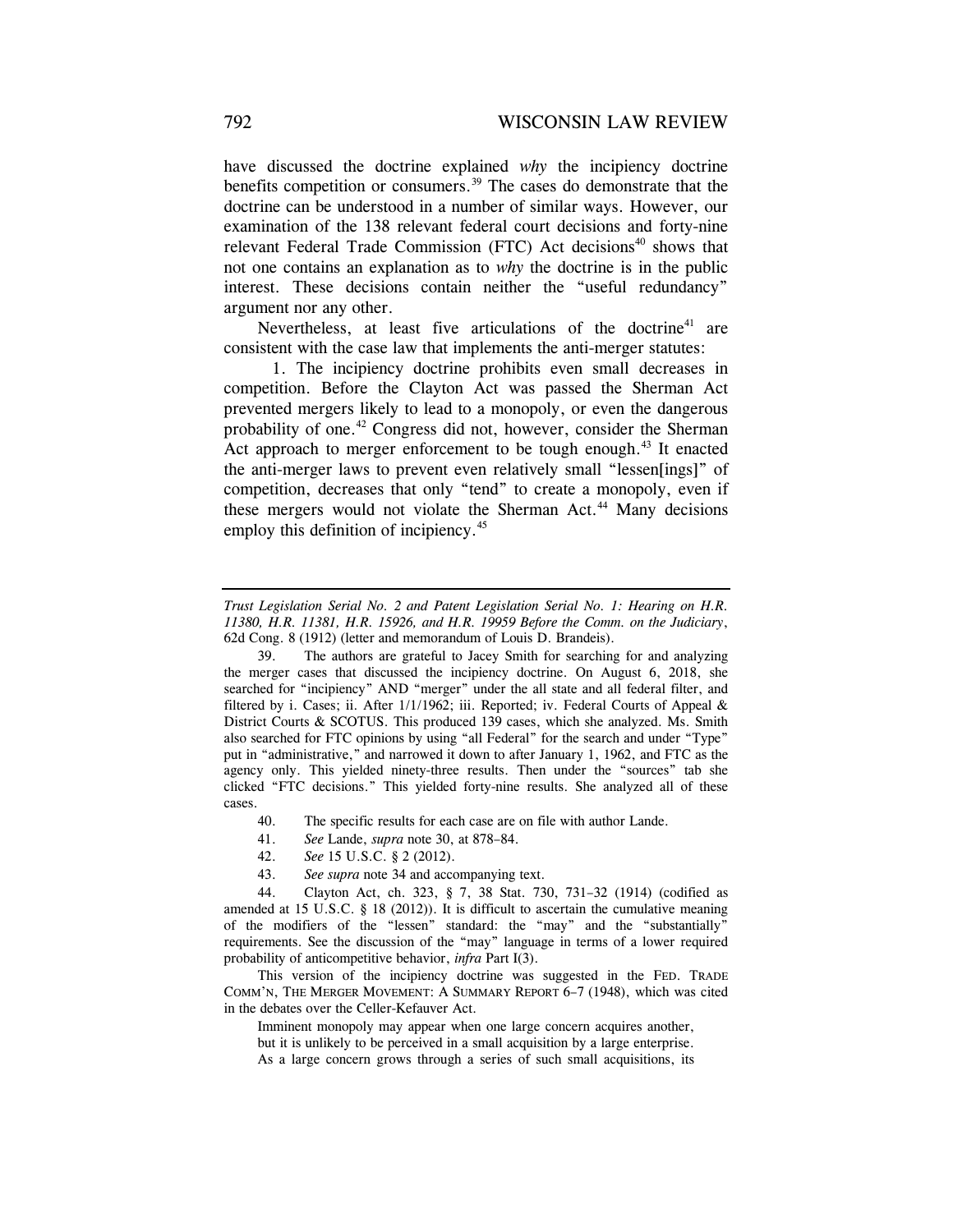2. The merger should be blocked because it could cause an industry trend or wave toward mergers. Even if the transaction under review would not by itself create competitive harm, if such transactions were permitted the cumulative effects of a number of similar transactions could harm competition. In part to prevent a race to merge before the industry becomes unduly concentrated,<sup>46</sup> even otherwise innocuous mergers should be blocked at the start of the merger wave.<sup>47</sup> There are a number of decisions using this approach.<sup>48</sup>

 45. *See*, *e.g.*, *U.S. Steel Corp. v. FTC*, 426 F.2d 592, 598–99 (6th Cir. 1970) ("Section 7 of the Clayton Act, as amended, was intended by Congress . . . to reach out beyond acquisitions which pose a 'clear-cut menace to competition.'"); *United States v. Atlantic Richfield Co.*, 297 F. Supp. 1061, 1066 (S.D.N.Y. 1977) ("While Congress intended to arrest restraints of trade and monopolistic tendencies 'in their incipiency and well before they have attained such effects as would justify a Sherman Act proceeding,' there is no per se proscription against corporate mergers.").

 46. It is possible that a merger could cause other firms to merge, out of a fear that the first merger would place them at a competitive disadvantage. A single merger could even cause an entire industry to consolidate. This undue consolidation could come quickly, from a sudden wave, or slowly, from a gradual industry trend. These mergers could be within the same industry, or in an upstream or downstream market. *See United States v. Cont'l Can Co*., 378 U.S. 441, 461 (1964).

 47. Of course, efficiency enhancing reasons might cause a merger trend within an industry, and the enforcers should consider this possibility. Still, a trend or wave could result in a significant change in industry structure resulting in substantially increased concentration. While it may be difficult to determine when a trend or wave is likely to start or continue, at some point—perhaps not until the second or third similar merger—enforcers ought to recognize the trend or wave and halt it. A merger may spark a trend for many reasons, including the "lemming" or "copycat" effect.

 For example, soon after Pepsi announced that it wanted to acquire Seven-Up, Coca-Cola announced that it would purchase Dr Pepper. Coke's announcement was widely seen as a tactical move, one caused by Pepsi's announcement. One possible outcome would have been for both mergers to be approved, thus increasing Coca-Cola's market strength. Alternatively, both mergers could have been turned down, thus preventing Pepsi from roughly catching up to Coca-Cola in terms of market position. In either event, Coca-Cola would come out ahead relative to not attempting its own merger. Coca-Cola later admitted that there was an internal memo suggesting that Coke make a bid for Dr Pepper in part to thwart the Pepsi/Seven-Up merger. *See* Dave Skidmore, *Federal Judge Blocks Coke-Dr Pepper Merger*, ASSOCIATED PRESS (July 31, 1986), https://www.apnews.com/cd2e49ecbc6915ed90a146d8cadce282 [https://perma.cc/2UKQ-H98Z]; Andy Pasztur & Timothy Smith, *Coke Launched Dr Pepper Bid to Scuttle Plans by PepsiCo., Documents Indicate*, WALL ST. J., July 29, 1986. Both mergers were challenged and eventually were abandoned or blocked. *See FTC v. Coca-Cola Co.*, 641 F. Supp. 1128 (D.D.C. 1986).

 48. *See*, *e.g.*, *United States v. Mfrs. Hanover Tr. Co.*, 240 F. Supp. 867, 950 (S.D.N.Y. 1982) ("It also runs afoul of the principle that where there is a strong trend toward oligopoly, further tendencies in that direction are to be curbed in

accretions of power are individually so minute as to make it difficult to use the Sherman Act test against them.

*Brown Shoe Co. v. United States*, 370 U.S. 294, 333–34 (1962) (quoting FED. TRADE COMM'N, *supra* note 44 at 6–7).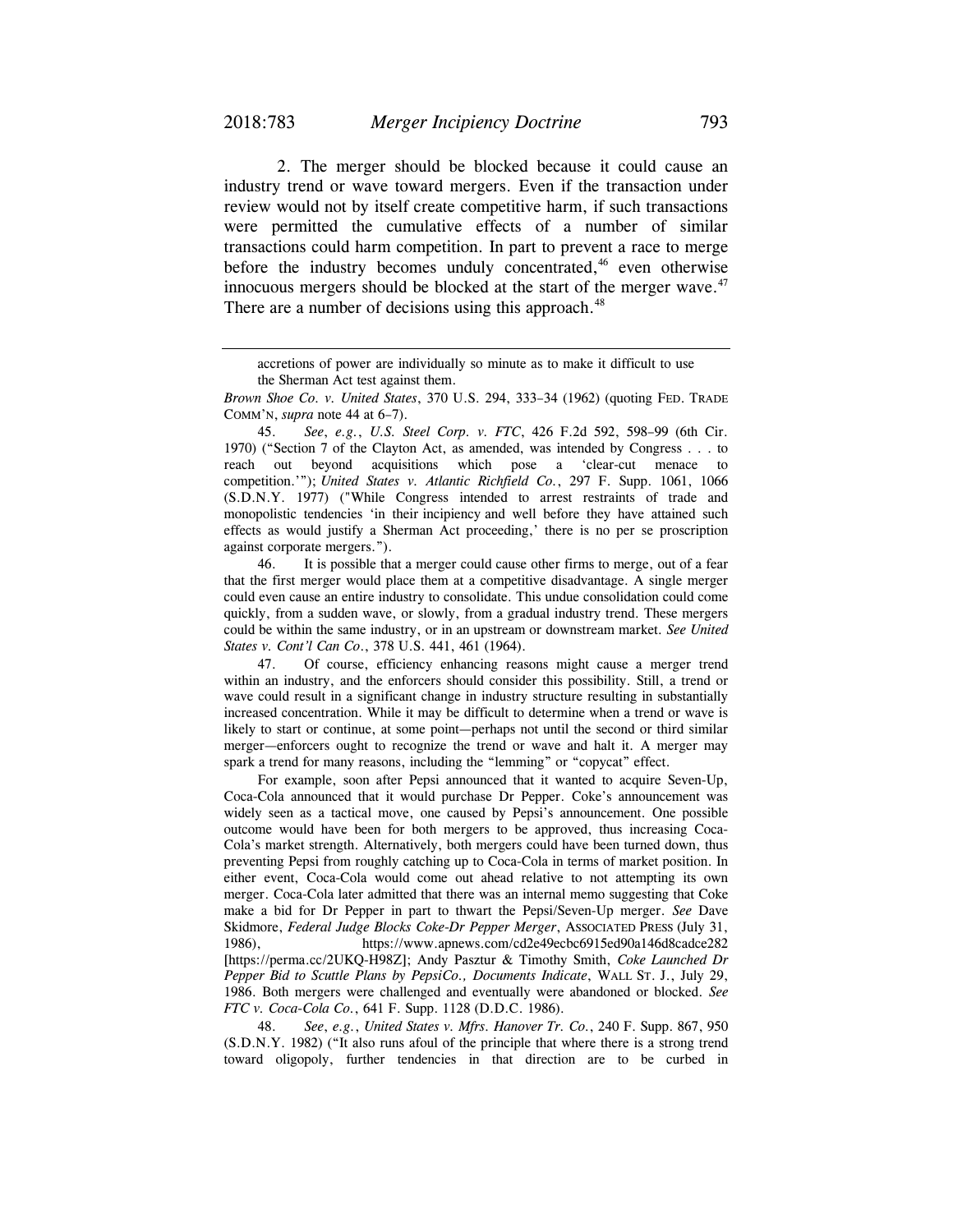3. A lower probability of proof of harm will suffice for a violation of the Clayton Act than that required for a violation of the Sherman Act. All antitrust decisions are predictions made with uncertain probabilities. The Sherman Act blocks mergers likely to lead to monopoly power or the dangerous probability of monopoly power.<sup>49</sup> As noted, however, the Clayton Act prohibits any merger the effect of which "may be substantially to lessen competition or to tend to create a monopoly."50 Incipiency could be defined through a stress on the "may" language, in contrast to the Sherman Act requirement of a likely "monopoly" or the "dangerous probability" of one. Relatively greater uncertainty about whether the merger is likely to be anticompetitive will still lead to a Clayton Act violation.<sup>51</sup>

 4. The Clayton Act should look further into the future for possible harm. In contrast to thinking of incipiency in terms of cumulative effects, trends, amount of harm, probability of harm, or errors, this definition is temporal in nature. Instead of worrying about present harm, it looks to the future and hypothesizes more broadly

- 49. *See* 15 U.S.C. § 2 (2012).
- 50. *See* 15 U.S.C. § 18 (2012).

 51. *See, e.g.*, *Carlson Cos. v. Sperry & Hutchinson Co.*, 507 F.2d 959, 962 (8th Cir. 1974) ("reliance upon § 7 is made because of the lower standard of proof required to establish a violation"); *United States v. Dairy Farmers of Am., Inc.*, 426 F.3d 850, 858 (6th Cir. 2005) ("If the enforcement of § 7 turned on the existence of actual anticompetitive practices, the congressional policy of thwarting such practices in their incipiency would be frustrated.") (quoting *FTC v. Procter & Gamble Co.*, 386 U.S. 568, 577 (1967)); *United States v. Int'l Tel. & Tel. Corp.*, 324 F. Supp. 19, 31 (D. Conn. 1970) ("Nor is Section 7 concerned with certainties; since it is designed to stop anticompetitive practices 'in their incipiency', there is no requirement that 'the anticompetitive power manifest itself in anticompetitive action before § 7 can be called into play.' *FTC v. Procter & Gamble Co.*, [386 U.S.] at 577. Upon its face, Section 7 makes it clear that the statute is concerned with probabilities. *Brown Shoe Co. v. United States*, [370 U.S. 294, 323 (1962)]. The statutory standard is whether it is probable that a merger will have an anticompetitive effect, viz. whether its effect 'may be substantially to lessen competition.'").

their incipiency, whatever the number, or vigor, of remaining competitors.") (citing *Cont'l Can Co.*, 378 at 461; *United States v. Phila. Nat'l Bank*, 374 U.S. 321, 367 n.43 (1963); *Brown Shoe*, 370 U.S. at 333, 345–46); *United States v. Pabst Brewing Co.*, 296 F. Supp. 994, 998 (E.D. Wis. 1969) ("We hold that a trend toward concentration in an industry, whatever its causes, is a highly relevant factor in deciding how substantial the anti-competitive effect of a merger may be."); *United States v. Times Mirror Co.*, 274 F. Supp. 606, 616 (C.D. Cal. 1967) ("By using these terms in § 7 which look not merely to the actual present effect of a merger but instead to its effect upon future competition, Congress sought to preserve competition among many small businesses by arresting a trend toward concentration in its incipiency before that trend developed to the point that a market was left in the grip of a few big companies. Thus, where concentration is gaining momentum in a market, we must be alert to carry out Congress' intent to protect competition against ever-increasing concentration through mergers.") (quoting *United States v. Von's Grocery Co.*, 384 U.S. 270, 276–77  $(1966)$ .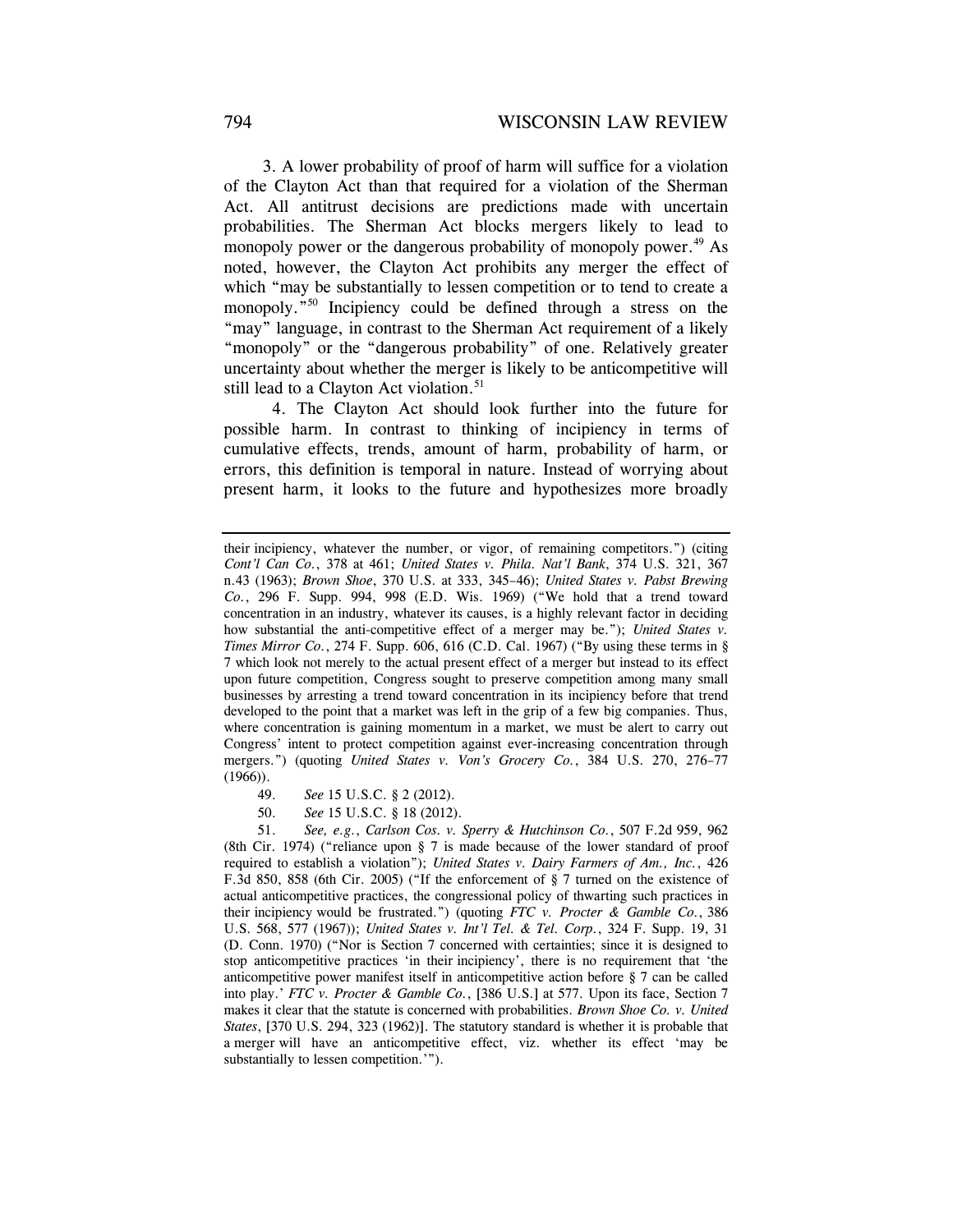about the eventual impact of a merger. Suppose, for example, merging firms do not make any products that currently compete with one another, and that they are each the dominant producer of related products. Suppose also that the enforcers and courts believe it is likely that these related products will converge and compete with each other in three to six years.<sup>52</sup> This prediction, of course, should rest upon reasonably reliable evidence. Nevertheless, such a merger could be enjoined under the incipiency doctrine.<sup>53</sup> A number of decisions have reflected a temporal aspect of the incipiency doctrine.<sup>54</sup>

 5. Another way to express these ideas may be in terms of enforcement errors. Errors of over-enforcement (Type I) or under-enforcement (Type II) are inevitable. In addition, enforcement

 54. *See, e.g.*, *United States v. M.P.M. Inc.*, 397 F. Supp. 78, 90 (D. Colo. 1975) ("Congress intended that it be employable against mergers in a relevant market at a time when the trend toward concentration is merely incipient or a probability—as opposed to an accomplished fact or virtual certainty."); *United States v. Times Mirror Co.*, 274 F. Supp. 606, 616 (C.D. Cal. 1967) ("By using these terms in § 7 which look not merely to the actual present effect of a merger but instead to its effect upon future competition, Congress sought to preserve competition among many small businesses by arresting a trend toward concentration in its incipiency before that trend developed to the point that a market was left in the grip of a few big companies. Thus, where concentration is gaining momentum in a market, we must be alert to carry out Congress' intent to protect competition against ever-increasing concentration through mergers.") (quoting *United States v. Von's Grocery Co.*, 384 U.S. 270, 276–77 (1966)); *Vanadium Corp. of Am. v. Susquehanna Corp.*, 203 F. Supp. 686, 695 (D. Del. 1962) ("Its 'aim was primarily to arrest apprehended consequences of intercorporate relationships before those relationships could work their evil, which may be at or any time after the acquisition, depending upon the circumstances of the particular case . . . .' And § 7 in its new dress was 'designed to halt in their incipiency undue concentrations of economic power or monopoly.' § 7 now applies if the effect of acquisition 'may be' to lessen competition or tend to create monopoly. The 'may be' looks to the future and clearly competition qua competition need not have been already lessened or a monopoly actually and already created for 'conduct may fall under the ban of amended  $\S 7$  before it has attained the stature of an unreasonable restraint of trade."); *Wash. Mut. Sav. Bank v. Fed. Deposit Ins. Corp.*, 347 F. Supp. 790, 797 (W.D. Wash. 1972) ("It requires not merely an appraisal of the immediate impact of the merger upon competition, but a prediction of its impact upon competitive conditions in the future; this is what is meant when it is said that the amended  $\S 7$  was intended to arrest anticompetitive tendencies in their 'incipiency.'") (citing *United States v. Phila. Nat'l Bank*, 374 U.S. 321, 362 (1963)).

 <sup>52.</sup> This hypothetical also assumes the existence of significant barriers to new competition, etc.

 <sup>53.</sup> This merger could also possibly be enjoined if the court found an "innovation market." For an excellent and provocative discussion of this subject see Lawrence B. Landman, *Competitiveness, Innovation Policy, and the Innovation Market Myth: A Reply to Tom and Newberg on Innovation Markets as the "Centerpiece" of "New Thinking" on Innovation*, 13 ST. JOHN'S J. LEGAL COMMENT. 223 (1998). The rationale behind blocking these mergers could also be framed in terms of the potential competition doctrine. *See generally* Darren Bush & Salvatore Massa, *Rethinking the Potential Competition Doctrine*, 2004 WIS. L. REV. 1035.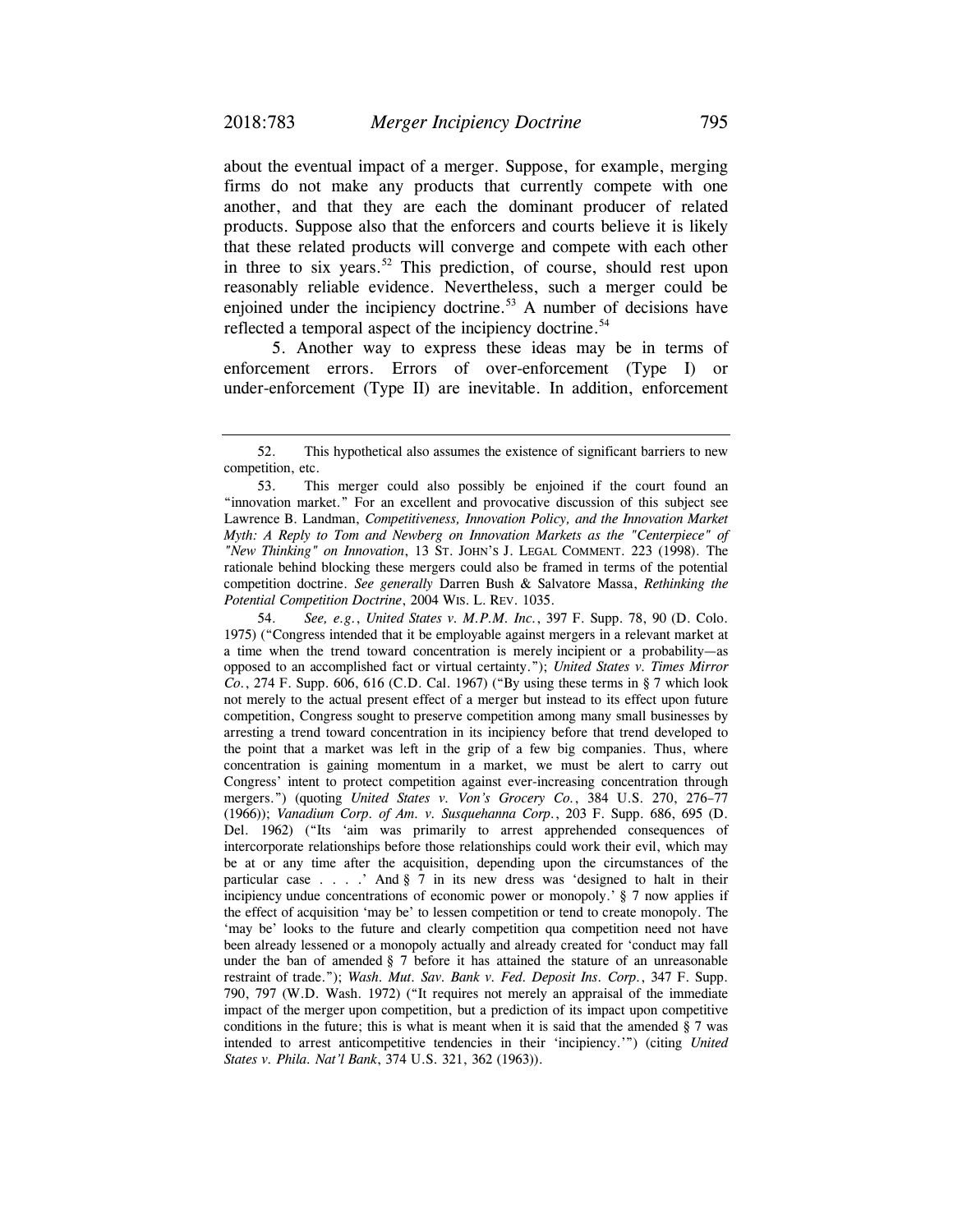decision-making gives rise to litigation costs, delays, and unpredictability (Type III error).<sup>55</sup> Rational enforcement policy has to weigh the relative costs and benefits of erring on the side of committing one or more types of error. The incipiency doctrine teaches that merger enforcement should err on the side of over-enforcement.<sup>56</sup> Under this model, the incipiency mandate means that decision-makers should err on the side of making Type I errors to reduce the risk of Type II error; and limit the risk of Type III error as well.

 Congress, however, never clarified which of these possible meanings of the incipiency doctrine it intended, or whether they were valid ways to express the doctrine. All of these formulations share the common characteristic that they recognize the uncertainty of exact prediction of competitive effects that a merger might create, but that Congress expected that even modest, forward-looking risks to competition would provide the basis to interdict mergers.

Congress in 1914 and 1950 undoubtedly favored strict merger enforcement and feared trends towards concentration. We also know that the incipiency idea calls for a variety of types of predictions, and that its ultimate objective is to preserve competition. But, fundamentally, neither the legislative history nor the court decisions contain an explanation as to *why* Congress considered the incipiency approach desirable.<sup>57</sup> Perhaps Congress's underlying motivation should not matter. After all, the job of the enforcers and the courts is to implement Congress's directives as best as they can, regardless of

 <sup>55.</sup> For a discussion of Type I errors (stopping beneficial mergers), Type II errors (allowing undesirable mergers), and Type III errors (enforcement costs, delays, and effects on business certainty) in a merger enforcement context, see Fisher & Lande, *supra* note 11, at 1670–77.

 <sup>56.</sup> Moreover, one important way to view the incipiency doctrine is as a Congressional directive to value the anticompetitive harms likely to result from having one too few firms more than the lost efficiencies that might have arisen due to a mistakenly blocked merger. The enforcers are in effect directed to value the loss of enough firms to ensure robust competition more than any possible negative consequences from having more than the minimum number of firms necessary for robust competition. This can be thought of as a Type 1/Type 2 error tradeoff, and is explained in more detail in *id.*

 <sup>57.</sup> There is a possible justification for the incipiency approach inherent Congress's decision to place the doctrine in the Clayton Act rather than in the Sherman Act. The risks of over-enforcement are likely to be lower in the merger context than for Sherman Act violations, where criminal penalties, and the break-up of an ongoing company is possible. Because of these severe penalties, a Sherman Act violation should only be found under relatively unusual circumstances. Since merger actions today involve only injunctions, however, the risk of over-enforcement is not so undesirable. Moreover, because market forces will tend to correct over-enforcement errors by, for example, causing any efficiencies that might have been obtained from the merger instead to be achieved through contracts or in other ways, merger injunctions should be granted relatively freely.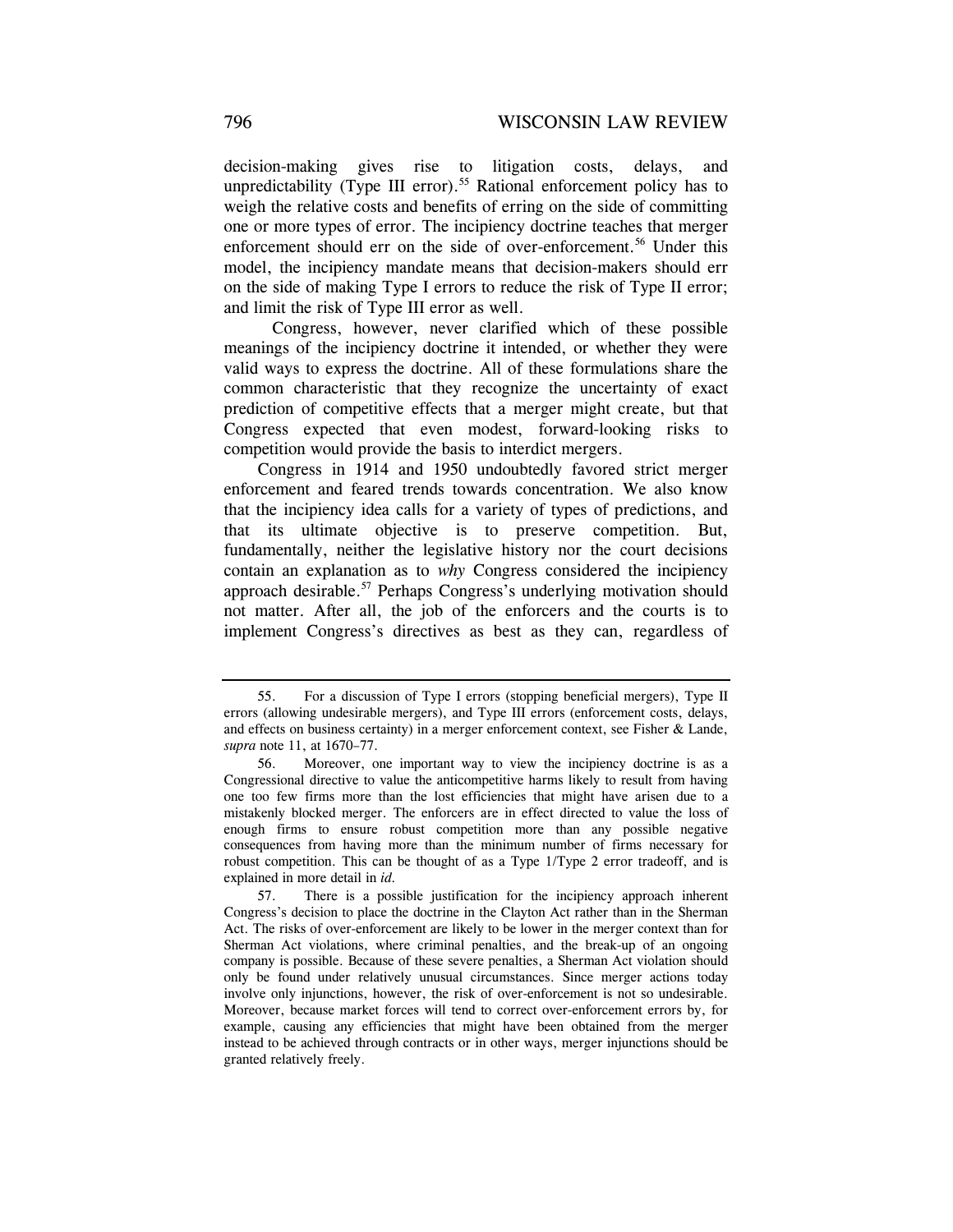whether they understand the rationale behind the law. Realistically, however, this void of a logical underpinning for the doctrine surely has led to judicial uncertainty over its utility, and this could well be a reason why, as the next section will show, neither the agencies nor the courts have implemented it vigorously.

## II. THE ENFORCERS AND THE COURTS HAVE NOT IMPLEMENTED THE INCIPIENCY DOCTRINE VIGOROUSLY

#### *A. The Attenuation of the Doctrine*

Primary responsibility for initiating enforcement of Section 7 rests with the FTC and Antitrust Division. It is the agencies that have explicitly attenuated the force of the incipiency standard.<sup>58</sup> The best lens for observing the process of attenuation is the changing nature of the merger guidelines that purport to set the agency standards and methods of evaluating mergers. The 1968 Merger Guidelines explicitly mirror the *Philadelphia National Bank* (*PNB*) presumption.59 Market concentration is central and there is no suggestion that there is a need to show any particular competitive effect:

[A] concentrated market structure . . . tends to discourage vigorous price competition . . . and to encourage other kinds of conduct . . . of an economically undesirable nature. Moreover . . . an enforcement policy emphasizing a limited number of structural factors . . . facilitates both enforcement decision-making and business planning  $\ldots$ .<sup>60</sup>

Thus, the 1968 Guidelines focused on changes in market structure as the key variable while recognizing that in some limited cases special characteristics of the target might justify objection even if the structural

 <sup>58.</sup> State and private enforcers also challenge mergers. The following discussion of the evolution and effects of the merger guidelines is based on Peter C. Carstensen, *The* Philadelphia National Bank *Presumption: Merger Analysis in an Unpredictable World*, 80 ANTITRUST L.J. 219, 236–41 (2015).

 <sup>59.</sup> U.S. DEP'T OF JUSTICE, MERGER GUIDELINES (1968) [hereinafter 1968 MERGER GUIDELINES], https://www.justice.gov/archives/atr/1968-merger-guidelines [https://perma.cc/2YWL-V58M].

 <sup>60.</sup> *Id.* ¶ 2; *see also* Mark J. Neifer, *Donald F. Turner at the Antitrust Division: A Reconsideration of Merger Policy in the 1960s*, 29 ANTITRUST 53, 53 (2015) ("Turner . . . conclude[d] that merger policy should focus on the formulation and enforcement of strong anti-merger rules that minimized the need for extensive factfinding.").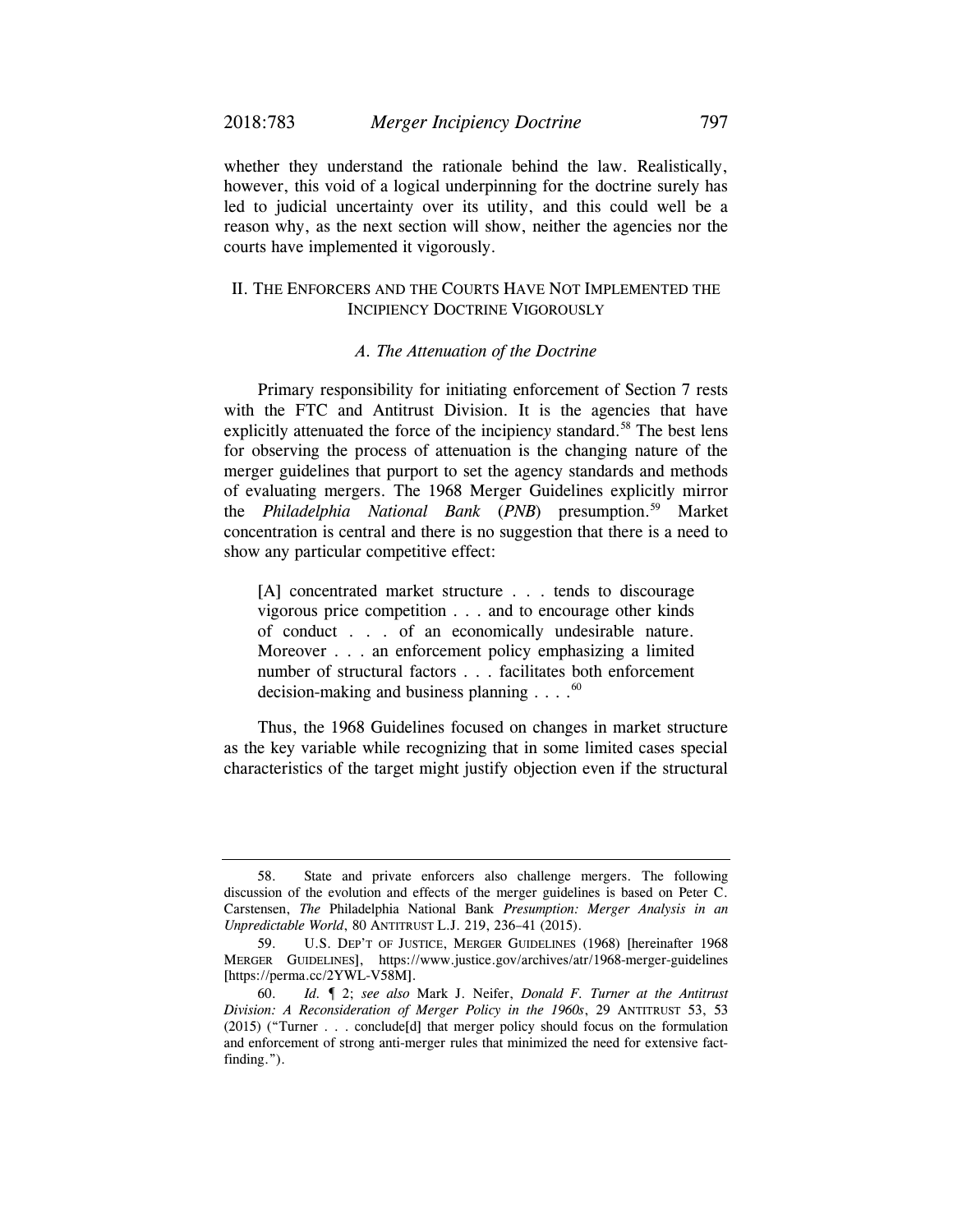criteria were not satisfied. $61$  Equally significant, they rejected consideration of "economies" where the merger violated the structural standards, "[u]nless there are exceptional circumstances . . . ."62 Under the 1968 Guidelines, merger evaluation largely focused on market definition and measures of concentration. At the same time, the standards they articulated left enough discretion to permit not pursuing cases at the margins of market concentration concern, especially where the potential for gains were more likely or the risks to competition seemed more attenuated. By contrast, the 1982 Merger Guidelines have a tone which suggests that most mergers are good for the economy: "Although they sometimes harm competition, mergers generally play an important role in a free enterprise economy. They can penalize ineffective management and facilitate the efficient flow of investment capital and the redeployment of existing productive assets."63 These Guidelines also explicitly introduced the need to verify the likelihood of a potential competitive effect as an element of the decision to challenge a merger.<sup>64</sup> In the discussion of "Other Factors" the focus of the test is on whether or not the resulting combination would result in a "cartel."65 Indeed, the text suggested that unless the investigation shows that a cartel is substantially likely there would be no objection. The Assistant Attorney General (AAG), J. Paul McGrath candidly stated that he would ignore the plain language of the Clayton Act: "Antitrust enforcers should only block mergers when they conclude, based on sound economic analysis, that a particular transaction *will* adversely affect competition."66

Instead of the statute's "may" language, McGrath made it clear that before the DOJ would challenge a merger, the Antitrust Division

65. *Id.* at Section III.C.

 <sup>61. 1968</sup> MERGER GUIDELINES, *supra* note 59, ¶ 17; *see also* Neifer, *supra* note 60, at 57 ("[T]he Guidelines articulate simple, administrable rules focused on a few key factors, including, most importantly, market structure.").

 <sup>62. 1968</sup> MERGER GUIDELINES, *supra* note 59, ¶ 10 (explaining that because the "mergers . . . most likely to . . . achieve significant economies of scale" are unlikely to be challenged under the guideline structural standards, internal expansion is likely to be available where substantial economies can be achieved, and "there are usually severe difficulties in accurately establishing the existence and magnitude of economies claimed for a merger").

 <sup>63.</sup> U.S. DEP'T OF JUSTICE, MERGER GUIDELINES, at Sections I, III.1 (1982) [hereinafter 1982 MERGER GUIDELINES], https://www.justice.gov/archives/atr/1982 merger-guidelines [https://perma.cc/4S3R-3EYG] ("[E]ven in concentrated markets, it is desirable to allow firms some scope for merger activity in order to achieve economies of scale and to permit exit from the market.").

<sup>64.</sup> *Id.* at Section IV.A.1–3.

 <sup>66.</sup> J. Paul McGrath, Assistant Attorney Gen., Antitrust Div., Merger Policy Today, Remarks before the National Association of Manufacturers 2 (Mar. 8, 1984) (emphasis added).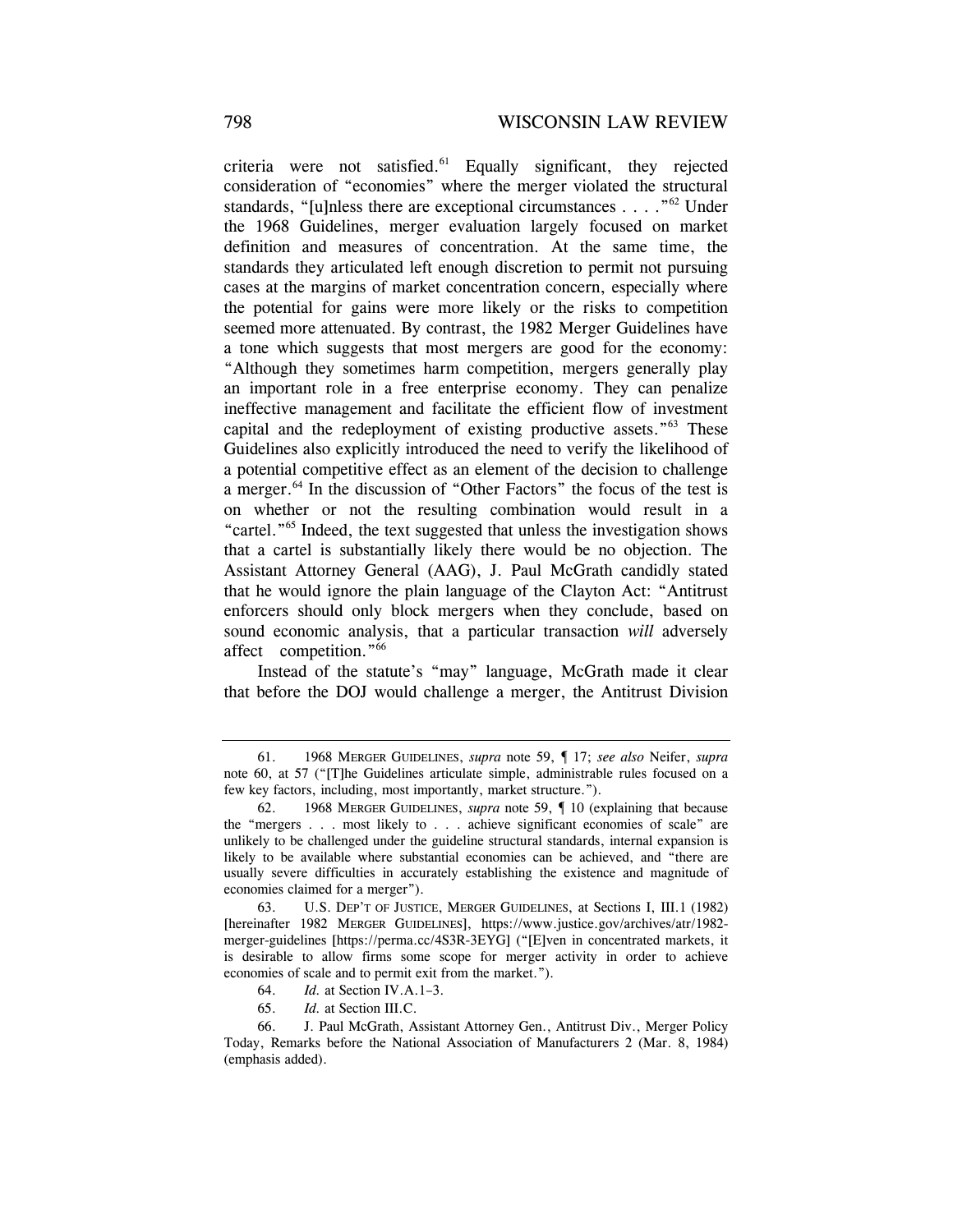wanted to be satisfied that there "will" be a specific kind of competitive effect, a collusive effect.

The 1982 Merger Guidelines, however, retain strong skepticism about efficiency defenses: "Except in extraordinary cases, the Department will not consider a claim of specific efficiencies as a mitigating factor for a merger that would otherwise be challenged. Plausible efficiencies are far easier to allege than to prove. Moreover, even if the existence of efficiencies were clear, their magnitudes would be extremely difficult to determine."<sup>67</sup> Since the introduction to the 1982 Guidelines suggests that most mergers are desirable, perhaps these Guidelines embody the belief that most merger-specific efficiencies result from sub-Guideline mergers. The 1992 Merger Guidelines dropped the explicitly pro-merger introduction of 1982 Merger Guidelines, but its framework commits the agencies to finding a specific, identifiable, and likely effect before challenging a merger. $68$ The relevant inquiry in merger evaluation, they explain, is "whether the merger, in light of market concentration and other factors that characterize the market, raises concern about potential adverse competitive effects" and whether there are "any efficiency gains that . . . cannot be achieved . . . through other means."69 Moreover, they opened the door to those "eas[y] to allege" efficiency claims that even the 1982 Merger Guidelines had abjured. Consideration of efficiency claims was also the focus of the 1997 revision to the 1992 Guidelines, which presented anew arguments that mergers are likely to yield competitive benefits, including mergers among major firms who are the primary focus of the prohibitions of Section 7.<sup>70</sup> The agencies declared that:

[M]ergers have the potential to generate significant efficiencies by permitting a better utilization of existing assets, enabling the combined firm to achieve lower costs in producing a given quantity and quality than either firm could have achieved without the proposed transaction. Indeed, the primary benefit of mergers to the economy is their potential to generate such efficiencies. $71$ 

 <sup>67.</sup> *Id.* at 29.

<sup>68.</sup> U.S. DEP'T OF JUSTICE & FED. TRADE COMM'N, HORIZONTAL MERGER GUIDELINES 3, 17–24, 28 (1992, rev. 1997) [hereinafter 1992 MERGER GUIDELINES], https://www.justice.gov/atr/horizontal-merger-guidelines-0 [https://perma.cc/JQM7- C8NA].

 <sup>69.</sup> *Id.* at 3.

 <sup>70.</sup> *Id.* at 30–32*.*

 <sup>71.</sup> *Id.* at 30.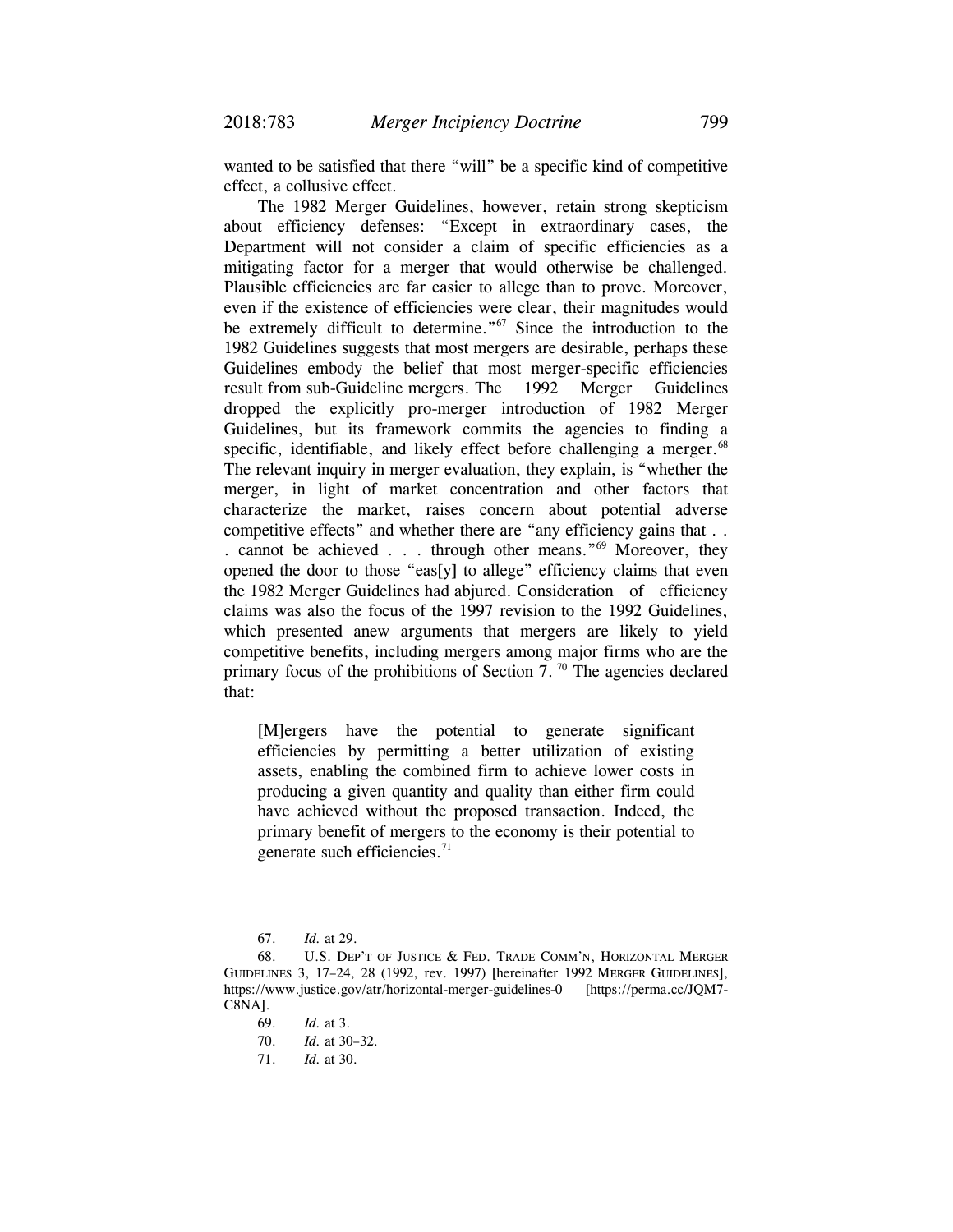This policy assumes that firms with very large shares of American markets often can achieve substantial efficiencies by acquiring direct competitors. At its core, the 1997 revision assumed an essentially desirable function for mergers, even those involving consolidation of competitors resulting in significant increases in concentration. As a result, it invited parties to fashion arguments to justify the merger based on some theory that there would be little risk of the competitive effects identified in the guidelines or putative efficiency gains would offset any risk of harm.

 The *Commentary on the Horizontal Merger Guidelines* issued in 2006 highlights the changed nature of merger evaluation. Approximately half of the fifty-nine pages of text is devoted to the issues of how the agencies determined either competitive effects or efficiency gains.<sup>72</sup> Even a cursory review shows that even where a merger involved overwhelming market shares, the agencies felt obliged to demonstrate that some specific adverse effect on competition might well occur. The descriptions also signal the amount of case-by-case evaluation that economists and lawyers would have made to reach those conclusions. This process is the one that the *PNB* presumption sought to avoid. The 2010 Guidelines, their current iteration, continues the return to the open-ended, pre-*Brown Shoe* review of mergers.<sup>73</sup> Many observers have recognized that the 2010 Guidelines move even further away from a clear structural analysis.<sup>74</sup> Instead, a holistic approach akin to that urged in 1955 by the Attorney General's committee to review antitrust is now the primary review methodology.<sup>75</sup> That report had concluded that there can be a violation only if a "prospective adverse impact in defined markets can be shown."76 Although the specifics of such proof as set forth in 1955 by a committee reflecting contemporary methods are not the same as those invoked in 2010, the open-ended, case-specific inquiry proposed is methodological similar.<sup>77</sup> So after a half century, the merger review process has come full circle and

 <sup>72.</sup> U.S. DEP'T OF JUSTICE & FED. TRADE COMM'N, COMMENTARY ON THE HORIZONTAL MERGER GUIDELINES 17–36, 49–58 (2006), https://www.ftc.gov/sites/default/files/attachments/mergerreview/commentaryonthehorizontalmergerguidelinesmarch2006.pdf [https://perma.cc/CS5G-YZH2] (pages 17–36 discuss competitive effects—at twenty pages, this is the longest part of the document; pages 49–58 discuss efficiencies).

 <sup>73. 2010</sup> MERGER GUIDELINES, *supra* note 8.

 <sup>74.</sup> *See*, *e.g.*, Carl Shapiro, *The 2010 Horizontal Merger Guidelines: From Hedgehog to Fox in Forty Years*, 77 ANTITRUST L.J. 49, 55–57 (2010).

<sup>75.</sup> *See* REPORT OF THE ATTORNEY GENERAL'S NATIONAL COMMITTEE TO STUDY THE ANTITRUST LAWS 115–28 (1955).

 <sup>76.</sup> *Id.* at 122.

 <sup>77.</sup> *Compare id.* at 124–27, *with* 2010 MERGER GUIDELINES, *supra* note 8, § 6.1, at 20–22 ("Pricing of Differentiated Products").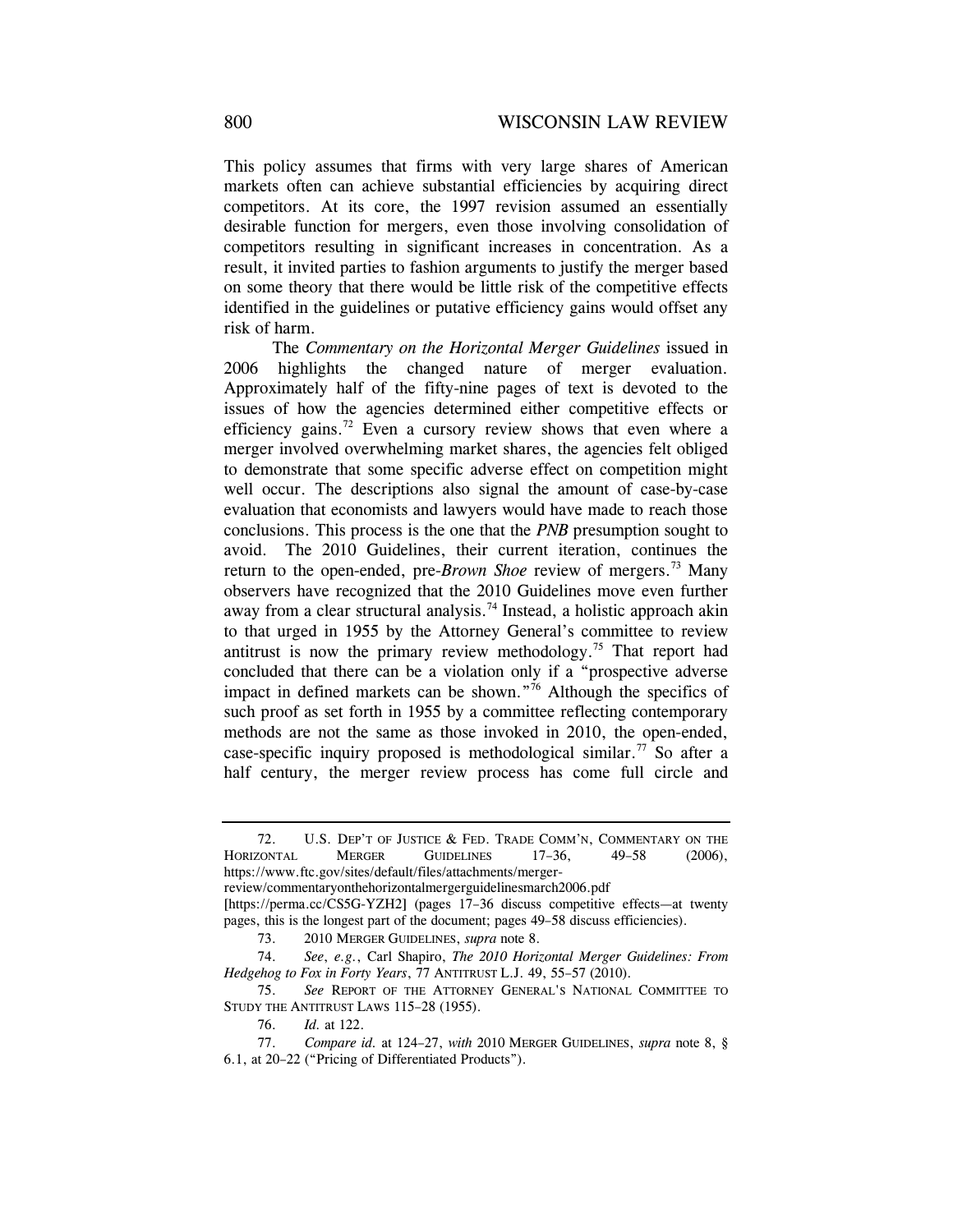returned to the pre-*PNB* open-ended review process condemned by Derek Bok in 1960.<sup>78</sup>

An unwillingness to recognize the limits of our understanding hardens resistance to simple rules because of the false hope that more information can somehow dispel doubts about the consequences of a disputed merger. Similarly, the virtues of clarity and simplicity are foregone, for it is thought that rules that embody these characteristics are needlessly arbitrary when in fact they are no more so than their more complicated counterparts.

### *B. The Harmful Consequences of Attenuation*<sup>79</sup>

In 2015 Professor John Kwoka published a book containing a meta-analysis of post-merger evaluation studies to evaluate the impact on prices of mergers that were not successfully challenged.<sup>80</sup> Of the forty-two mergers that were subject to credible post-merger evaluation, thirty-four resulted in price increases, often substantial, and only eight had price declines.<sup>81</sup> Moreover, of the thirty-four where post-merger evidence showed harm to competition, the agencies challenged only thirteen and did not object to twenty-one.<sup>82</sup> Professor Kwoka also evaluated some an additional nineteen studies that provided aggregated analyses of over 3000 mergers that "corroborate the findings of the single-merger studies . . . [that such] mergers tend to result in performance deterioration."83 Kwoka's evidence led him to conclude that "the agencies . . . fail[ed] to challenge a considerable fraction of those [mergers] that result[ed] in price increases."84 Moreover, the enforcers' proclivity to settle cases based on partial divestiture or even conduct controls (i.e., allowing a significant increase in concentration) raises further concerns, since "neither type of remedy [in the cases where there was a challenge resulting in a remedy] . . . seems to have

 <sup>78.</sup> *See* Derek C. Bok, *Section 7 of the Clayton Act and the Merging of Law and Economics*, 74 HARV. L. REV. 226, 349 (1960). Essentially Bok was warning about Type III errors. *See id.*

 <sup>79.</sup> This section is in part based upon Carstensen, *supra* note 58, at 242, 265.

 <sup>80.</sup> KWOKA, *supra* note 4, 71–82.

 <sup>81.</sup> *Id.* at 112–13.

 <sup>82.</sup> *Id.* at 113 tbl. 7.3. But five of the negatives were in industries (railroads and airlines) where the agencies had no authority to challenge the actual merger. *Id.* at 115.

<sup>83.</sup> *Id.* at 146, 149.

 <sup>84.</sup> *Id*. at 126; *see also* John E. Kwoka, *Does Merger Control Work?*, 78 ANTITRUST L.J. 619, 644 (2013).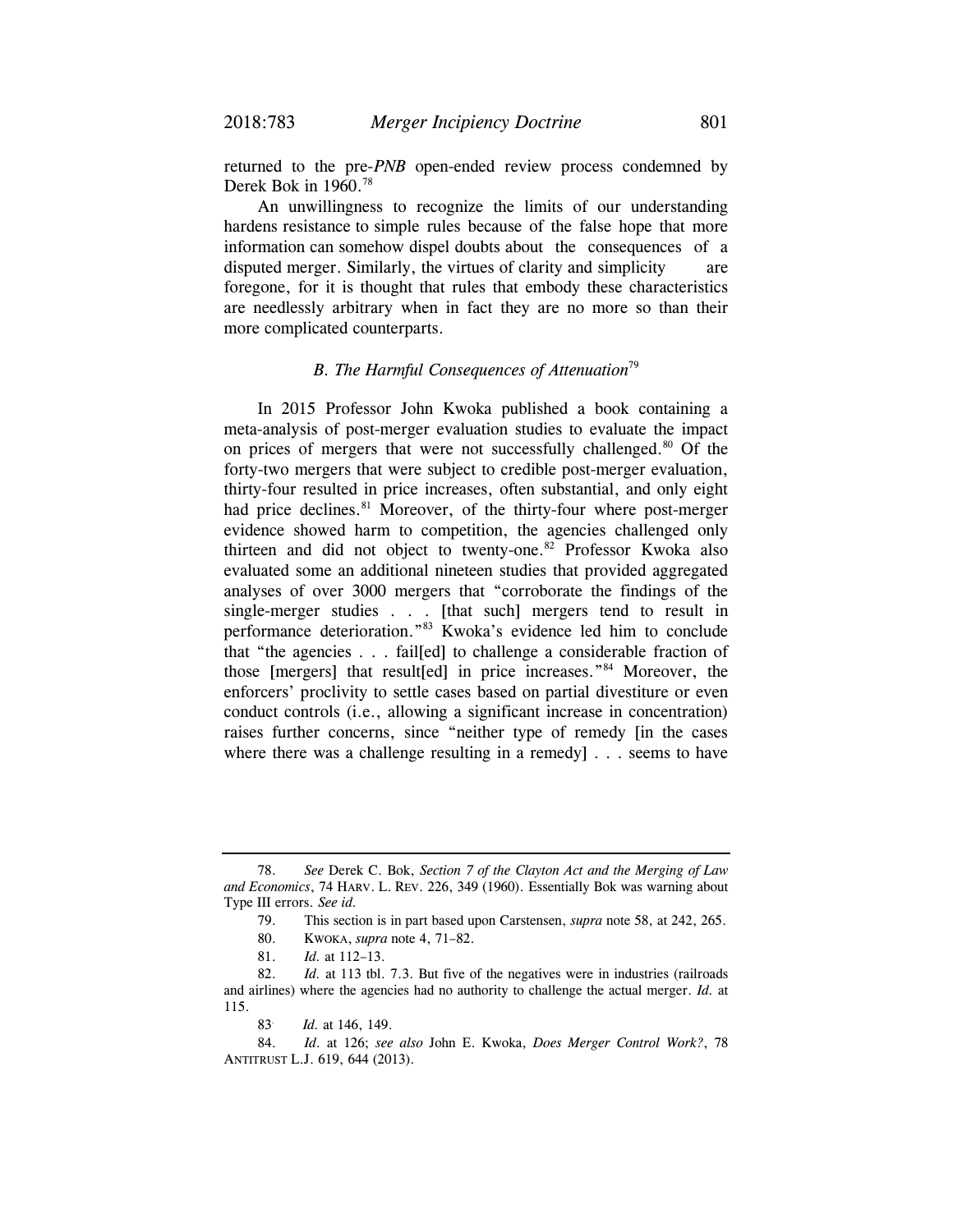been especially effective in restraining postmerger price increases."85 His review of these post-merger studies also found that there were adverse quality effects in many situations and that efficiency gains were at best mixed.<sup>86</sup>

Thus, the post-merger data in the forty-two mergers subject to merger specific studies showed that in approximately eighty percent of the cases the increased concentration resulted in higher prices and often other adverse effects on the quality of competition. $87$  The aggregated merger studies further confirmed these results.<sup>88</sup> No matter which of the five definitions of "relatively strict merger" enforcement discussed in Part II one chooses, Kwoka's results show that the enforcers have not implemented the incipiency doctrine. It is certainly possible that a large part of some enforcers' reluctance to challenge mergers, or their decisions to accept relatively weak settlements, came from their fears that the reviewing courts would not sustain such challenges.

There have been critiques of Kwoka's research.<sup>89</sup> Drs. Vita and Osinski, senior FTC economists (who, we presume, based upon the acknowledgements, had the assistance of a large number of FTC staff) argued that Kwoka had used the "wrong" statistical method to frame his meta-analysis.<sup>90</sup> However, Vita and Osinski did not dispute that all but one of the studies Kwoka relied on supported his general conclusion. Nor did they evaluate the other evidence he cited in support of his general conclusion. Kwoka in response argued that the method he used was appropriate for social science analysis and the proffered alternative is one used primarily in medical and other scientific analyses.<sup>91</sup> These critics did point out that one of the studies on which he relied was inapposite because it did not have price data for the period following the imposition of remedies. Kwoka acknowledged this

 <sup>85.</sup> KWOKA, *supra* note 4, at 120. In the case of structural remedies, postmerger prices increased on average more than six percent and conduct remedies resulted in average increases of nearly thirteen percent. *Id.*

 <sup>86.</sup> *See id.* at 100 (quality measures); *id.* at 148 (efficiency).

<sup>87.</sup> *Id.* at 113.

<sup>88.</sup> *Id.* at 143–52 (describing nineteen such studies).

 <sup>89.</sup> *See* J. Langenfeld, *The Empirical Basis for Antitrust: Cartels, Mergers, and Remedies*, 24 INT'L. J. ECON. BUS. 233 (2017); Michael Vita & David Osinski, *John Kwoka's Mergers, Merger Control, and Remedies: A Critical Review*, 82 ANTITRUST L.J. 361 (2018).

<sup>90</sup>*.* Vita & Osinski, *supra* note 89, at 377–81.

 <sup>91.</sup> *See* John Kwoka, Mergers, Merger Control, and Remedies: A Response to the FTC Critique 9–10 (Mar. 31, 2017) (unpublished manuscript), https://ssrn.com/abstract=2947814 [https://perma.cc/9MLF-KBJF]. This paper also responded to Langenfeld's criticism. *See id.* at 4 n.7.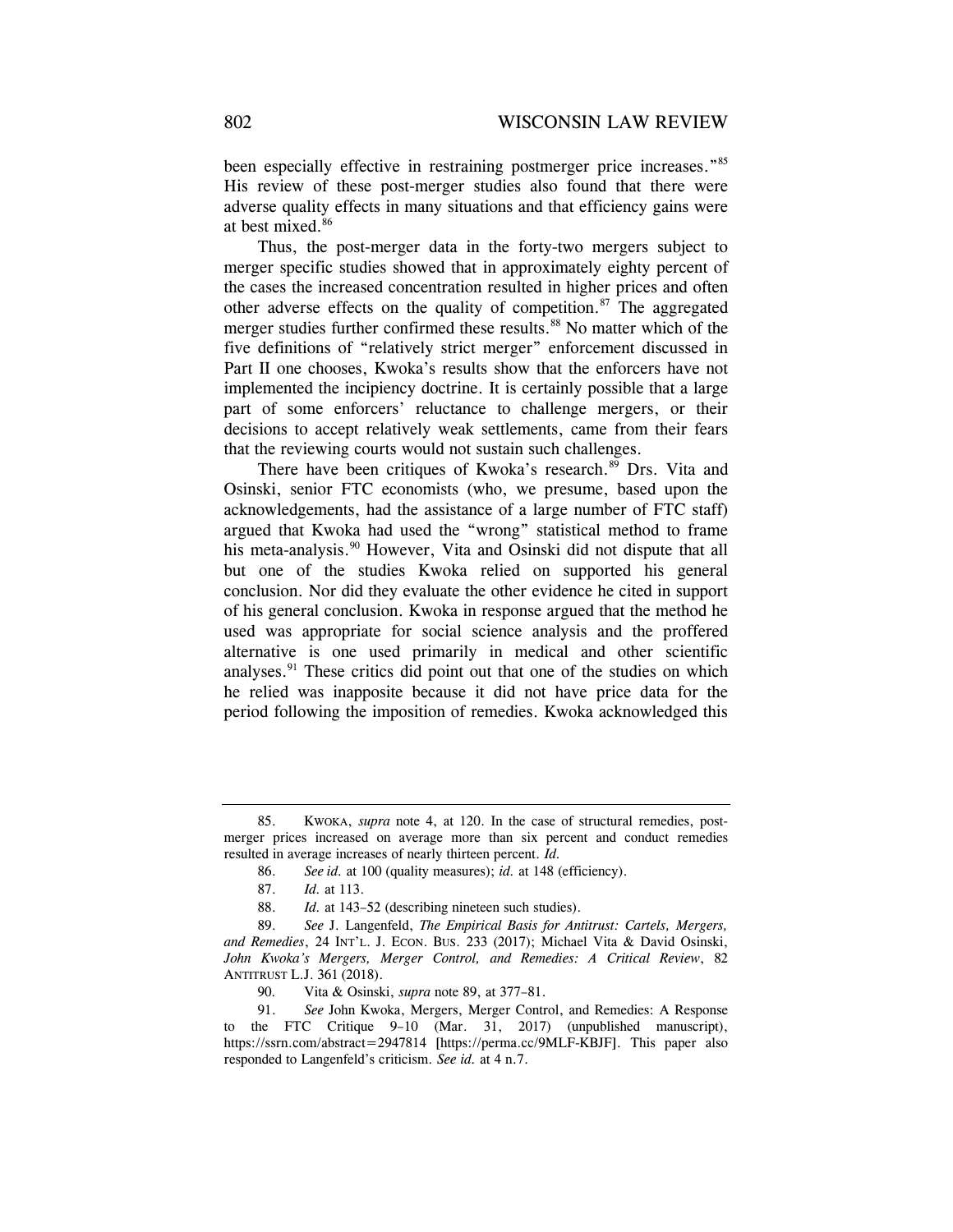error but pointed out that it only modified and did not alter his fundamental points. $92$ 

Professor Kwoka's work is only one of a number of studies that reach similar conclusions (although it certainly is the most comprehensive and prominent). $93$  None, of course, is free from technical disputes, but the general tenor of these studies is that merger policy has failed to control effectively the competitive risks of mergers among major competitors. This is reflected as well in a growing concern with overall concentration of markets and its impact on growth. Jason Furman, chair of the Council of Economic Advisers, in a September 2016 speech stressed "that competition can play an important and broader role not just in static, allocative efficiency but also in dynamic efficiency—making the economy more innovative and increasing productivity growth."94 To have a workably competitive economy requires at a minimum that there be a significant number of competing firms in each market. $95$ 

Another recent study looked at the effects of mergers on market power and efficiency. Using a comprehensive data set on manufacturing plant acquisitions that matched acquired plants with those that were not purchased, the study found that at the plant level acquisitions resulted in "significantly increase[d] markups on average, but ha[d] no statistically significant average effect on productivity."<sup>96</sup> Moreover, the adverse effects are "strongest" when the acquisition is horizontal.  $97$  Because many plants are only elements in a larger corporation, the study also examined whether the firm owning the plant experienced productivity gains. Again, the results were that there was "no evidence for efficiency gains" and the buyers did not even eliminate the least

 <sup>92.</sup> *Id.* at 14–16. Kwoka also stressed that Vita and Oginski failed to consider the other data set that he had relied upon. *Id.* at 4–5 (citing KWOKA, *supra* note 4).

 <sup>93.</sup> *See, e.g.*, Orley Ashenfelter & Daniel Hosken, *The Effect of Mergers on Consumer Prices: Evidence from Five Mergers on the Enforcement Margin*, 53 J.L. & ECON. 417 (2010); Nathan H. Miller & Matthew C. Weinberg, *Understanding the Price Effects of the MillerCoors Joint Venture*, 85 ECONOMETRICA 1763 (2017); Ashenfelter, Hoskin & Weinberg, *supra* note 4 at S67.

 <sup>94.</sup> Jason Furman, Chairman, Council of Econ. Advisers, Beyond Antitrust: The Role of Competition Policy in Promoting Inclusive Growth, Searle Center Conference on Antitrust Economics and Competition Policy (Sept. 16, 2016).

 <sup>95.</sup> Another part of this broader concern is the growing pattern of various investment funds that hold substantial stakes on competing firms which appears to deter further vigorous competition. *See* Einer Elauge, *Horizontal Shareholding*, 129 HARV. L. REV. 1267 (2016). While this is an additional source of concern, it is beyond the scope of this Article.

 <sup>96.</sup> Bruce A. Blonigen & Justin R. Pierce, *Evidence for the Effects of Mergers on Market Power and Efficiency* 3 (Nat'l Bureau of Econ. Research, Working Paper No. 22750, 2016).

 <sup>97.</sup> *Id.*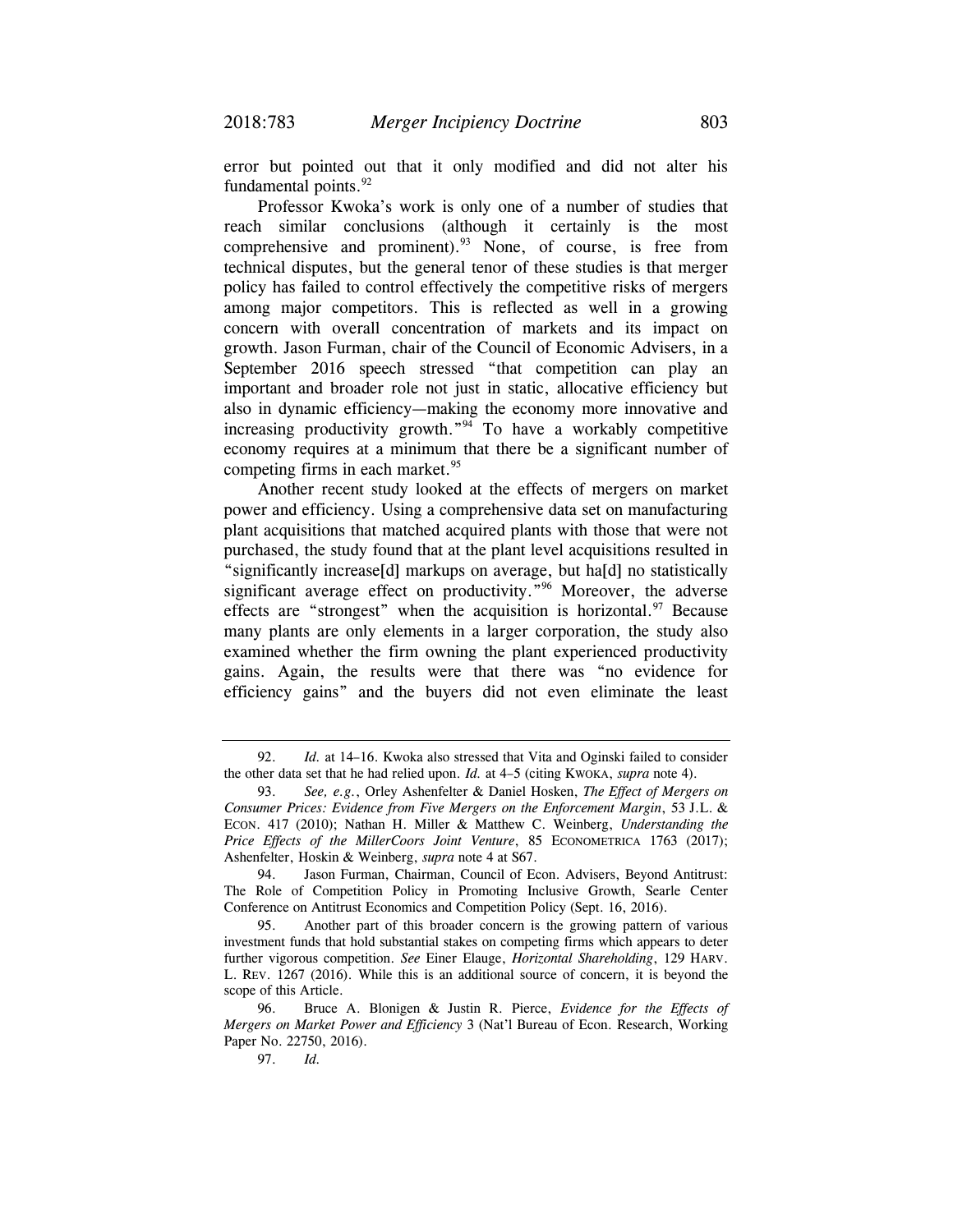productive plants.<sup>98</sup> It should be noted that this study included many acquisitions that would not have been subject to challenge under even the strictest of merger standards.

Still another contemporary study has shown that markups above marginal cost were relatively stable in the period from 1950 to 1980, which encompasses the era of active merger enforcement.<sup>99</sup> But starting around 1980, margins have risen from an average of eighteen percent to sixty-seven percent.100 The authors find that these changes in market power and its exploitation have adverse effects on wages and participation in the work force as well as slowing the growth of aggregate output.<sup>101</sup>

Industry specific examples of the failure of merger enforcement to preserve competition provide additional illustrations. For example, a series of mergers have consolidated the airline industry, reducing from six to three the number of full-line ("legacy") airlines as well as combining the two largest discount airlines, Southwest and AirTran.<sup>102</sup> In most of these transactions the government obtained some modest divestiture of access to congested airports, but, of course, there were fewer and fewer potential buyers of the rights as the industry consolidated.103 The most recent merger involved American Airlines and US Airways.104 After that merger, airline fares continued to increase, and the quantity of service declined further.<sup>105</sup> It even appears possible that the merger was allowed despite the strong likelihood of price increases to permit the industry to overcome its putative financial problems.<sup>106</sup> Other scholarly studies confirm that airfares have

102. FIONA SCOTT MORTON, R. CRAIG ROMAINE & SPENCER GRAFF, BENEFITS OF PRESERVING CONSUMERS' ABILITY TO COMPARE AIRLINE FARES 34–35 (2015), http://3rxg9qea18zhtl6s2u8jammft-wpengine.netdna-ssl.com/wp-

content/uploads/2015/05/CRA.TravelTech.Study\_.pdf [https://perma.cc/7KTW-NHTL].

 106. Former Attorney General Holder reportedly stated in an interview that the airline mergers were allowed because, according to the report of the interview: "The airline sector's financial problems made consolidation in the industry necessary." *See* Paul Guniganti, *Holder: Airline Woes Necessitated Mergers*, GLOB. COMPETITION REV. (July 7, 2015), http://globalcompetitionreview.com/news/article/39021/holderairline-woes-necessitated-mergers/ [https://perma.cc/U55V-QH5W]. This implies an

 <sup>98.</sup> *Id.* at 4–5.

<sup>99.</sup> *See* Jan De Loecker & Jan Eeckhout*, The Rise of Market Power and the Macroeconomic Implications* 2 (Nat'l Bureau of Econ. Research, Working Paper No. 23687, 2017).

 <sup>100.</sup> *Id.* at 9.

 <sup>101.</sup> *Id.* at 17–31

<sup>103.</sup> *Id.* at 41–42.

<sup>104.</sup> *Id.* at 34–35.

 <sup>105.</sup> *Id.* at 45–52 (substantial increase in airfares following the American Airlines merger with US Airways as well as overall evidence of increased margins resulting from higher prices and decreasing costs such as fuel).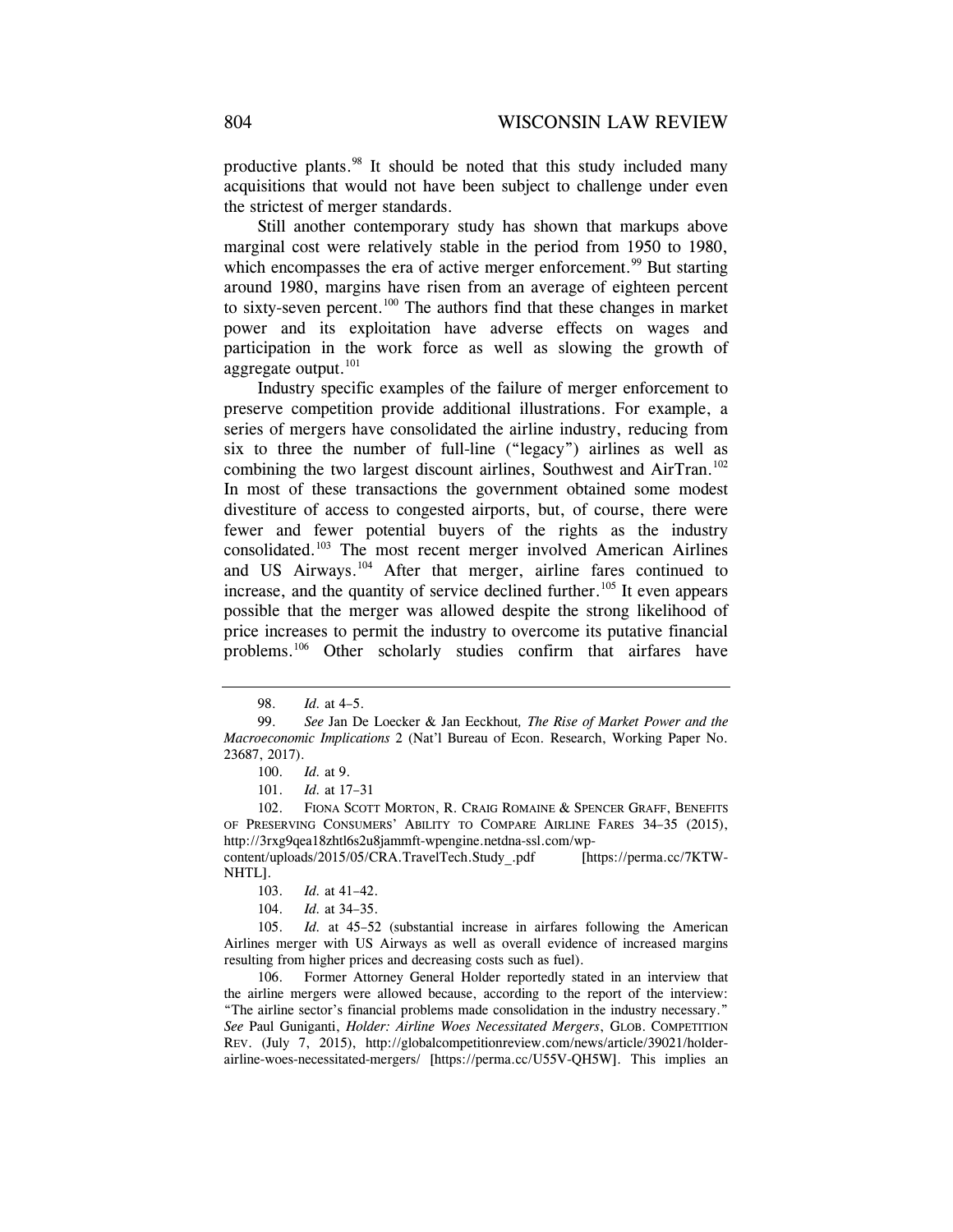increased significantly as a result of increased concentration in the industry.<sup>107</sup> In 2016, a federal judge upheld a class action complaint charging collusion among the four surviving airlines.108 With only four major competitors now including Southwest the erstwhile discount airline, the court found the allegations of output fixing to be plausible.109

There are also examples of the failure of the enforcement agencies even to challenge mergers that dramatically increased concentration. The Whirlpool-Maytag merger created massive market shares in American production and sale of various white goods, but was supposed to improve efficiency and be constrained by large buyers and the threat of imports. $110$  An after-the-fact investigation failed to show much, if any, efficiency gain and a non-trivial increase in prices.<sup>111</sup> Worse, one may well argue that the effect of the merger was to limit

108. *In re Domestic Airline Travel Antitrust Litig.*, 221 F. Supp. 3d 46 (D.D.C. 2016).

109. *Id.* at 74.

 110. *See* Press Release, U.S. Dep't of Justice, Department of Justice Antitrust Division Statement on the Closing of Its Investigation of Whirlpool's Acquisition of Maytag (Mar. 29, 2006), http://www.justice.gov/archive/atr/public/press\_releases/2006/215326.htm [https://perma.cc/F87A-PTZ8].

 111. Orley C. Ashenfelter, Daniel S. Hosken & Matthew C. Weinberg, *The Price Effects of a Large Merger of Manufacturers: A Case Study of Maytag-Whirlpool*, 5 AM. ECON. J.: ECON. POLICY 239 (2013); *see also* Ashenfelter & Hosken, *supra* note 93, at 425 n.18.

awareness that the result of such consolidation would probably be an increase in prices to travelers in order to remedy the "financial problems" of the airlines. If this is in fact the explanation for these decisions, it is an unfortunate distortion of antitrust policy.

 <sup>107.</sup> *See, e.g.*, Craig Peters*, Evaluating the Performance of Merger Simulation: Evidence from the U.S. Airline Industry*, 49 J.L. & ECON. 627 (2006) (study of six airline mergers showing average post-merger price increases of eight percent to thirty percent); Jan Brueckner, Darin Lee & Ethan Singer, *Airline Competition and Domestic U.S. Airfares: A Comprehensive Reappraisal*, 2 ECON. TRANS. 1 (2013) (empirical data show that price competition among legacy carriers is weak, but low cost airlines do stimulate price competition); John E. Kwoka, Jr., Phillippe Alepin & Kevin Hearle, Segmented Competition in Airlines: The Changing Roles of Low-Cost and Legacy Carriers in Fare Determination (Feb. 6, 2013) (unpublished manuscript), ssrn.com/abstract=2212860 [https://perma.cc/5D5D-Y3T6] (finding competition among legacy carriers weak and prices high unless there is competition from low cost carriers). The combination of Southwest and AirTran resulted in increased fares on the routes where they competed with the largest increases in those markets where they had the largest share, but the merger also resulted in significantly higher fares in the markets from which the merged firm withdrew as well as in the markets where AirTran had been a potential competitor of Southwest. Pukar KC, Higher Together: Price and Welfare Effects of a Merger Between Two Low Cost Carriers 10–12 (Aug. 14, 2018) (unpublished manuscript), https://papers.ssrn.com/sol3/papers.cfm?abstract\_id=3235042 [https://perma.cc/4Q6G-CL8N].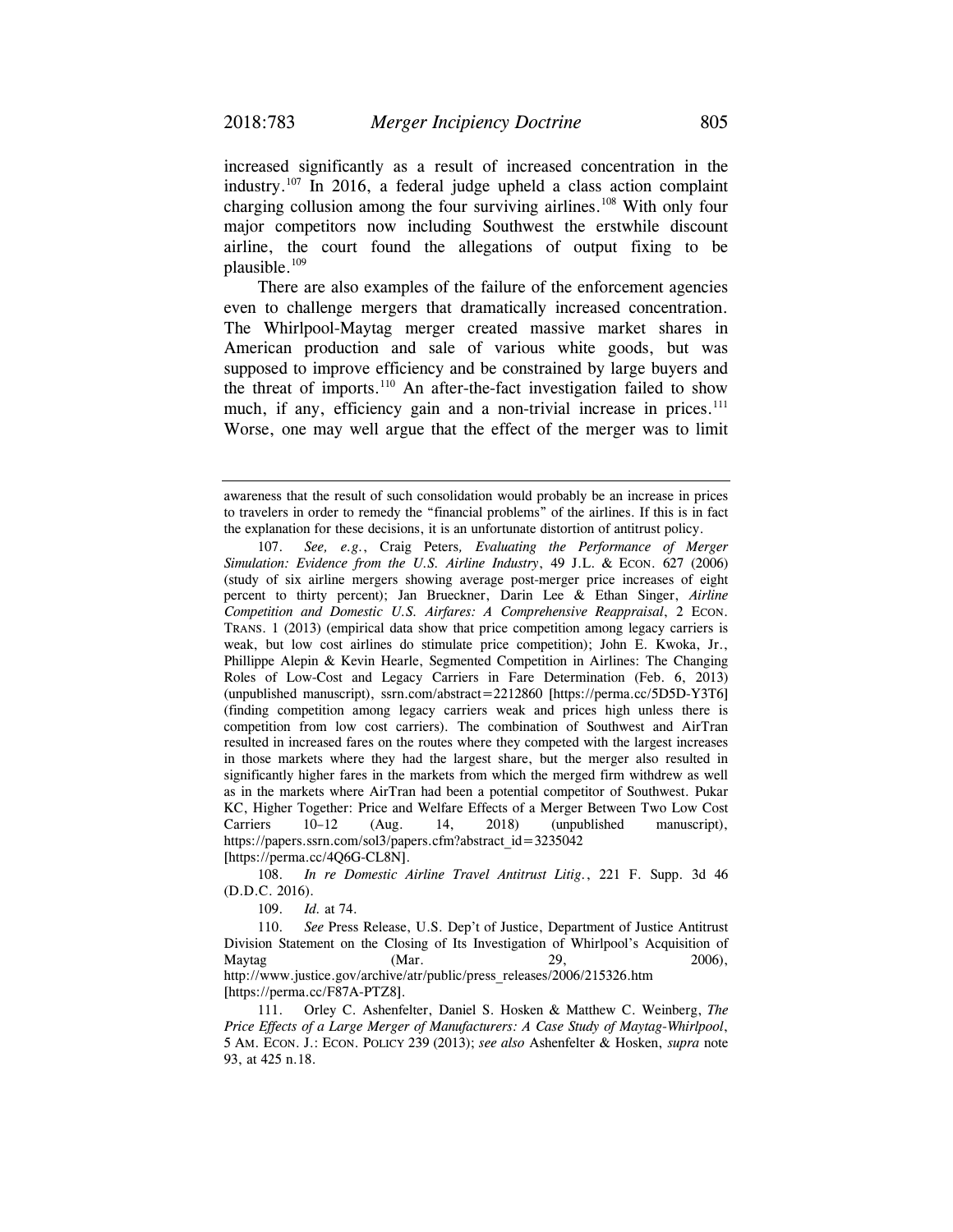innovation by American producers as the most noticeable advances in washing machines, dryers, and refrigerators have all come from foreign producers.<sup>112</sup>

In the dairy industry, the Justice Department allowed Dean and Suiza to merge without formal objection because the parties committed themselves to divesting a number of processing plants.<sup>113</sup> Those plants went to National Dairy Holdings which was fifty percent owned by Dairy Farmers of America (DFA) that also had an exclusive supply contract with Suiza-Dean.<sup>114</sup> The Justice Department's internal evaluation predicted that the merger would nevertheless result in a 2.5 percent price increase for fluid milk.115 Thus, the predicted effect of the merger was to increase prices to consumers without any identifiable improvement in efficiency. Worse, in subsequent litigation, the plaintiffs' expert estimated that the result of the Dean-Suiza-DFA-National Dairy Holdings relationship was a substantially greater increase in the price of milk—7.9 percent.<sup>116</sup>

Similar results exist with respect to consequences of combinations in the American beer industry.<sup>117</sup> Indeed, in challenging Anheuser-Busch's proposed acquisition of the Model brewery business, the Justice Department highlighted the existing pattern of interdependent pricing that had emerged in that industry. $118$ 

Some recent court decisions have suggested that the government has the burden of establishing that an adverse effect on competition is going to occur within a short time frame.<sup>119</sup> In another case, despite clear evidence that the merging firms were major competitors and that

 <sup>112.</sup> *See, e.g.*, Jessica Migala, *The Hottest Home Innovations for 2017*, GOOD HOUSEKEEPING (Aug. 30, 2016), https://www.goodhousekeeping.com/home/a40109/home-innovations-2017/

<sup>[</sup>https://perma.cc/Y87Y-MBZ6] (the only major new appliance innovations listed came from Samsung (refrigerator) and LG (washing machine); both companies are based in Korea).

<sup>113.</sup> *In re Se. Milk Antitrust Litig.*, 739 F.3d 262, 268–69 (6th Cir. 2014).

<sup>114.</sup> *Id.* at 269.

 <sup>115.</sup> *Id.* at 285.

 <sup>116.</sup> *Id.* at 284.

 <sup>117.</sup> *See* Miller & Weinberg, *supra* note 93, at 1770–71, 1788.

 <sup>118.</sup> *See* Complaint at 3–6, 8, *United States v. Anheuser-Busch InBev SA/NV* (filed Jan. 31, 2013), https://www.justice.gov/atr/case-document/file/486606/download [https://perma.cc/Y8E6-M4AG].

 <sup>119.</sup> *See, e.g.*, *FTC v. Arch Coal Inc.*, 329 F. Supp. 2d 109, 132 (D.D.C. 2004). Ironically, post-merger evidence suggests that despite the judge's conclusion that no adverse price effects would occur, prices for coal in fact increased. *See* Patrick DeGraba, *Coordinated Effects and Standards of Proof: The Arch Coal Merger*, *in* THE ANTITRUST REVOLUTION 89, 109–13 (John Kwoka & Lawrence White eds., Oxford Univ. Press 5th ed. 2009) (a rail line outage may have contributed to these price effects, but the observed prices seem inconsistent with that as the primary explanation for higher prices).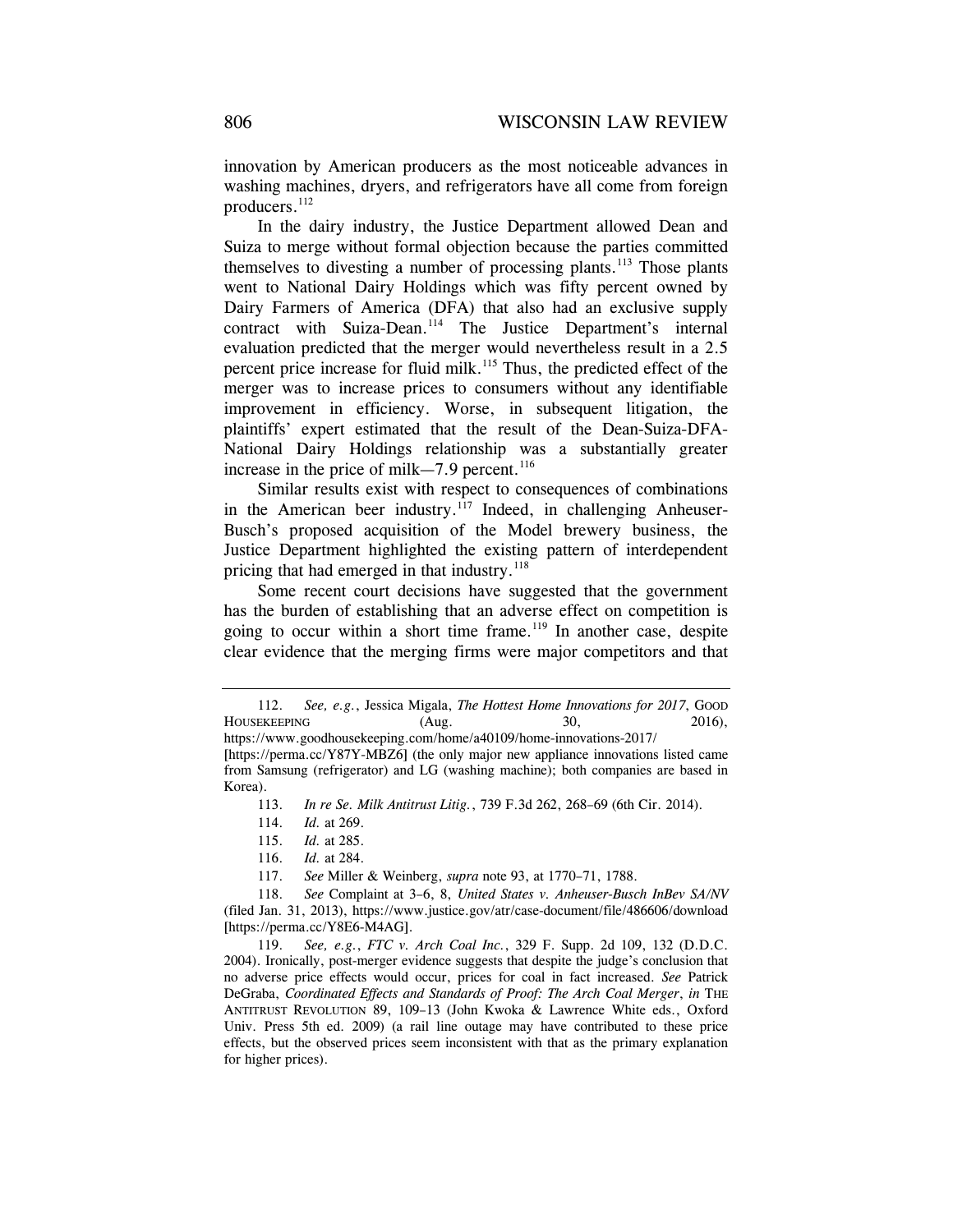no other substantial competitor currently served a substantial set of customers, the court refused to enjoin the merger because it speculated that new competition would emerge although there was no direct evidence that such entry was imminent.<sup>120</sup>

For our purposes, however, it matters little whether the failure to implement the incipiency doctrine comes from the enforcers, the courts, or both. The only thing that matters is that the incipiency doctrine is not being utilized sufficiently.

## III. WHY THE INCIPIENCY DOCTRINE MAKES SENSE: IN A WORLD OF UNCERTAINTY IT ENSURES THE "REDUNDANCY" NECESSARY TO PRESERVE VIGOROUS COMPETITION

Even if market structure were all that mattered in contemporary merger enforcement, $121$  it would be impossible to specify precisely which mergers to block. Even under this simplifying assumption there is no scientific basis for concluding, for example, that we should block all mergers among X "significant" (whatever this means) firms to ensure a market structure of at least N significant firms. Similarly, no provable formula shows that the law should disallow any merger resulting in an HHI increase of A points, in a market with a postmerger level of more than B points.<sup>122</sup> Both courts and agencies lack the information necessary to derive these numbers with rigor or confidence. The best we can do is to describe the relationships that are relevant to this determination in a broad fashion, and to identify the range of values that might, under a variety of specified circumstances, be applicable.<sup>123</sup> These factors include the relationship between industry

 122. For an explanation of the Herfindahl index (HHI), see 2010 MERGER GUIDELINES, *supra* note 8, at 18–19.

 <sup>120.</sup> *United States v. Oracle Corp.*, 331 F. Supp. 2d 1098, 1160 (N.D. Cal. 2004).

 <sup>121.</sup> Of course, many additional factors are relevant to merger enforcement decisions. *See* 2010 MERGER GUIDELINES, *supra* note 8, at 2–3. However, Dr. Malcolm Coate demonstrated that if all one knows is market definition and the industry's structure, one can predict the FTC's enforcement decision correctly eighty percent of the time. *See* Malcolm Coate, The Merger Review Process at the Federal Trade Commission from 1989 to 2016 (Feb. 28, 2018) (unpublished manuscript), https://ssrn.com/abstract=2955987 [https://perma.cc/NS43-GGLT]. Professor Kwoka has concluded that indeed market share and market concentration data do provide a very good prediction of the mergers that should be stopped. *See* John Kwoka, *The Structural Presumption and the Safe Harbor in Merger Review: False Positives, or Unwarranted Concerns*?, 81 ANTITRUST L.J. 837, 872 (2017).

 <sup>123.</sup> Kwoka, *supra* note 121, at 864–65, also reports that he found evidence that some mergers in markets with low concentration had also resulted in price increases. This is consistent with the findings of Blonigen & Pierce, *supra* note 96, at 3, that acquisitions of plants generally resulted in higher prices.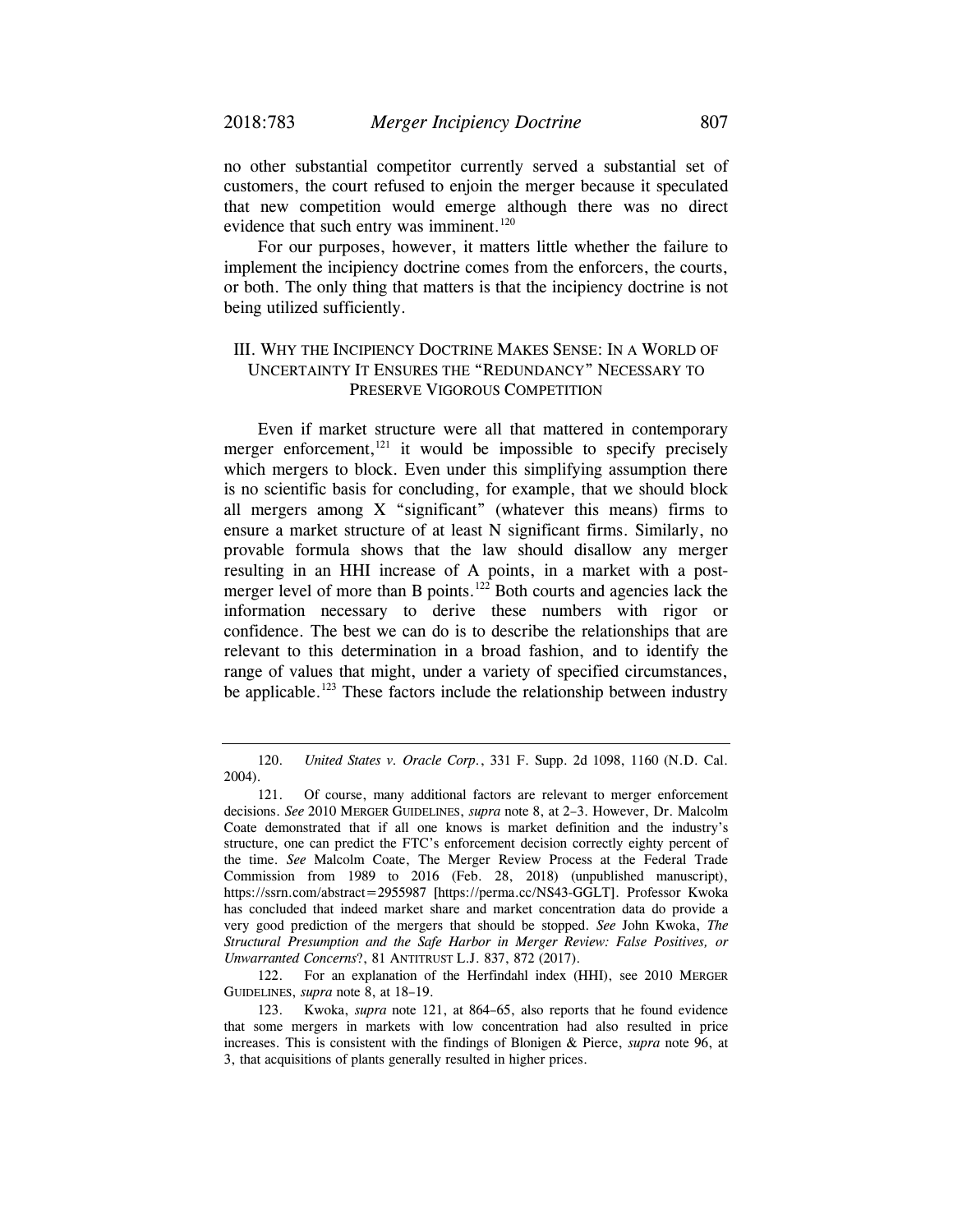structure and profitability or price, the relationship between industry structure and innovation, and the conditions under which mergers lead to significant efficiencies.

Thus, the argument for "redundancy" rests upon the impossibility of exact, precise prediction of future market behavior. The evidence summarized in the preceding Section demonstrates that what agencies and courts assumed to be a sufficient N to preserve workable competition has frequently failed to achieve that goal. The implication is that either the N itself was too low or the dynamics of the market were such that an N that was barely sufficient at the moment proved inadequate over time. Whichever explanation is correct, the key to maintaining workably competitive markets is to recognize that a larger N, or that  $N + X$ , substantial competitors are required to maintain workably competitive markets.

The very uncertainty of the relationship between concentration and competition provides further support for a strong definition of incipiency. But to justify a strict standard to control mergers among substantial firms, it is essential to assess the nature and scope of any risks to economic efficiency and innovation that such a standard could create. Basically, the evidence on balance demonstrates that there is no justification for the concern that a strong policy of protecting competition is likely to result in any cognizable harm to either efficiency or innovation. The following sections set forth in more detail the empirical basis for employing an incipiency standard which blocks mergers that "may" cause competitive harm, and the reasons why there is little risk of adverse effect on efficiency or innovation from such a standard.

## *A. High Concentration Can Lead to Harm to Competition, but the Relationship between Concentration and Competition Is Uncertain, with a Range of Possibilities*<sup>124</sup>

The existence of "redundant" competition reduces concentration, and empirical evidence shows that concentrated markets tend to have higher prices than un-concentrated markets, even if the firms in these markets do not have higher profits.<sup>125</sup> This provides support for a

<sup>124.</sup> This section is based upon Carstensen, *supra* note 58, at 242–65.

 <sup>125.</sup> *See* Ashenfelter, Hosken & Weinberg, *supra* note 4. Other examples of this work include KWOKA, *supra* note 4; and a set of studies collected in CONCENTRATION AND PRICE (Leonard W. Weiss ed., 1989) and summarized in the conclusion of that volume. *See* Leonard W. Weiss, *Conclusions*, *in* CONCENTRATION AND PRICE, at 266–83 (Leonard W. Weiss ed., 1989) (summarizing the results from the studies in concluding that majority of economic studies find significant positive relationship between concentration and price). *See also*, Blonigen & Pierce, *supra* note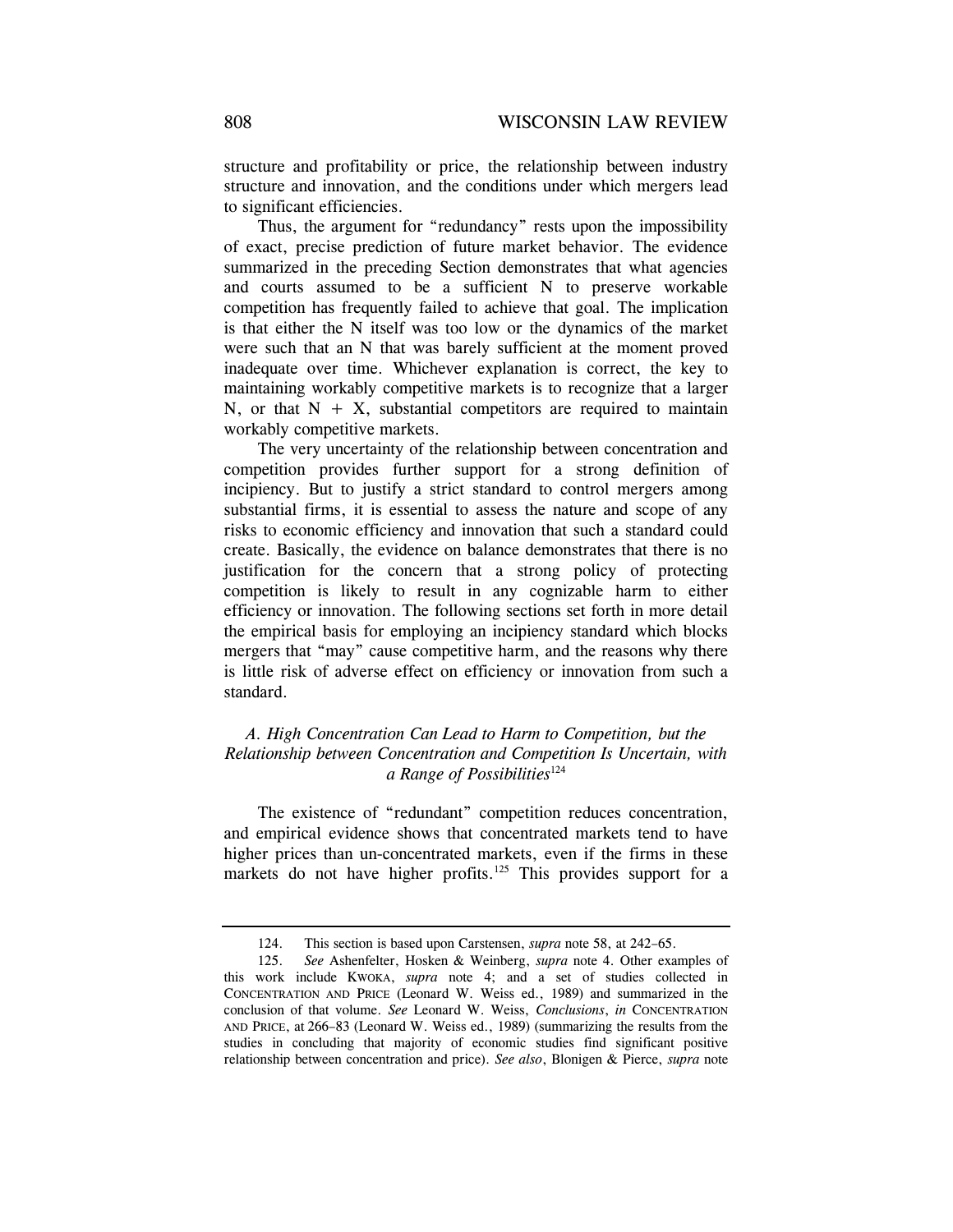broader policy of presumptive illegality for all mergers that would result in substantial increases in concentration.<sup>126</sup> The mechanisms that produce this result appear varied and not well defined.<sup>127</sup>

*Philadelphia National Bank*128 based its presumption against mergers that increased concentration on a substantial economic literature that purported to find that concentration was related to increased profitability.<sup>129</sup> The counter-argument associated with Robert Bork and the Chicago School is that oligopolistic market structure as such has no necessary relationship to competitive effects.<sup>130</sup> This line of work focused primarily on rebutting the earlier hypothesis that profits were correlated with concentration. Professor Demsetz is frequently credited with disproving the reliability of any correlation between

126. There is a vast literature on this subject. For a cogent summary supporting the position that economic analysis supports the *Philadelphia National Bank* presumption, see Steven C. Salop, *The Evolution and Vitality of Merger Presumptions: A Decision Theoretic Approach*, 80 ANTITRUST L.J. 269, 276–78 (2015). For a view that is in many respects the opposite, see Ginsburg & Wright, *supra* note 10.

 127. Some scholars have in fact argued that the lack of a strong theoretical explanation for the relationship calls into question the validity of the findings. STEPHEN MARTIN, ADVANCED INDUSTRIAL ECONOMICS 220 (2d ed. 2002) ("Econometric studies of structure-conduct-price relationships are a valuable addition to . . . evidence on structure-conduct-performance relationships. . . . But . . . it seems doubtful that structure-conduct-price studies rest on a firmer theoretical or empirical foundation than structure-conduct-profitability studies."). *See also* Daniel P. O'Brien, Price-Concentration Analysis: Ending the Myth, and Moving Forward (July 24, 2017) (unpublished manuscript),

https://papers.ssrn.com/sol3/papers.cfm?abstract\_id=3008326

[https://perma.cc/G5QC-5KQB] (contending that economic theory rejects the plausibility of any general reliability to empirical work based on price-concentration relationships).

 Whether the causes are interdependence among dominant firms, unilateral capacity for the merged firms to exploit market power, or enhanced barriers to entry, or some combination of factors, the end result is a substantial probability of higher prices. Moreover, undoing such concentration by new entry or expansion by marginal competitors often has proven of minimal significance despite the theoretical appeal of the contested markets hypothesis. *See* WILLIAM J. BAUMOL, JOHN C. PANZAR & ROBERT D. WILLIG, CONTESTABLE MARKETS AND THE THEORY OF INDUSTRY STRUCTURE 4–8 (1982).

128. *United States v. Phila. Nat'l Bank*, 374 U.S. 321 (1963).

 129. *See, e.g.*, Joe S. Bain, *Relation of Profit Rate to Industry Concentration: American Manufacturing, 1936–1940*, 65 Q. J. ECON*.* 293 (1951).

 130. ROBERT H. BORK, THE ANTITRUST PARADOX 174–76, 221 (1978). Chicago School scholars are not in complete agreement. *See*, *e.g.*, RICHARD POSNER, ANTITRUST LAW: AN ECONOMIC PERSPECTIVE 112 (1976) (stating that mergers in markets with four firm concentration above sixty percent, i.e., an HHI above 900 assuming equal sized firms, should be presumed illegal). *See also* RICHARD A. POSNER, ANTITRUST LAW 132–33 (2d ed. 2001).

<sup>96 (</sup>plant level study shows that acquisition results in increased prices but no productivity gains).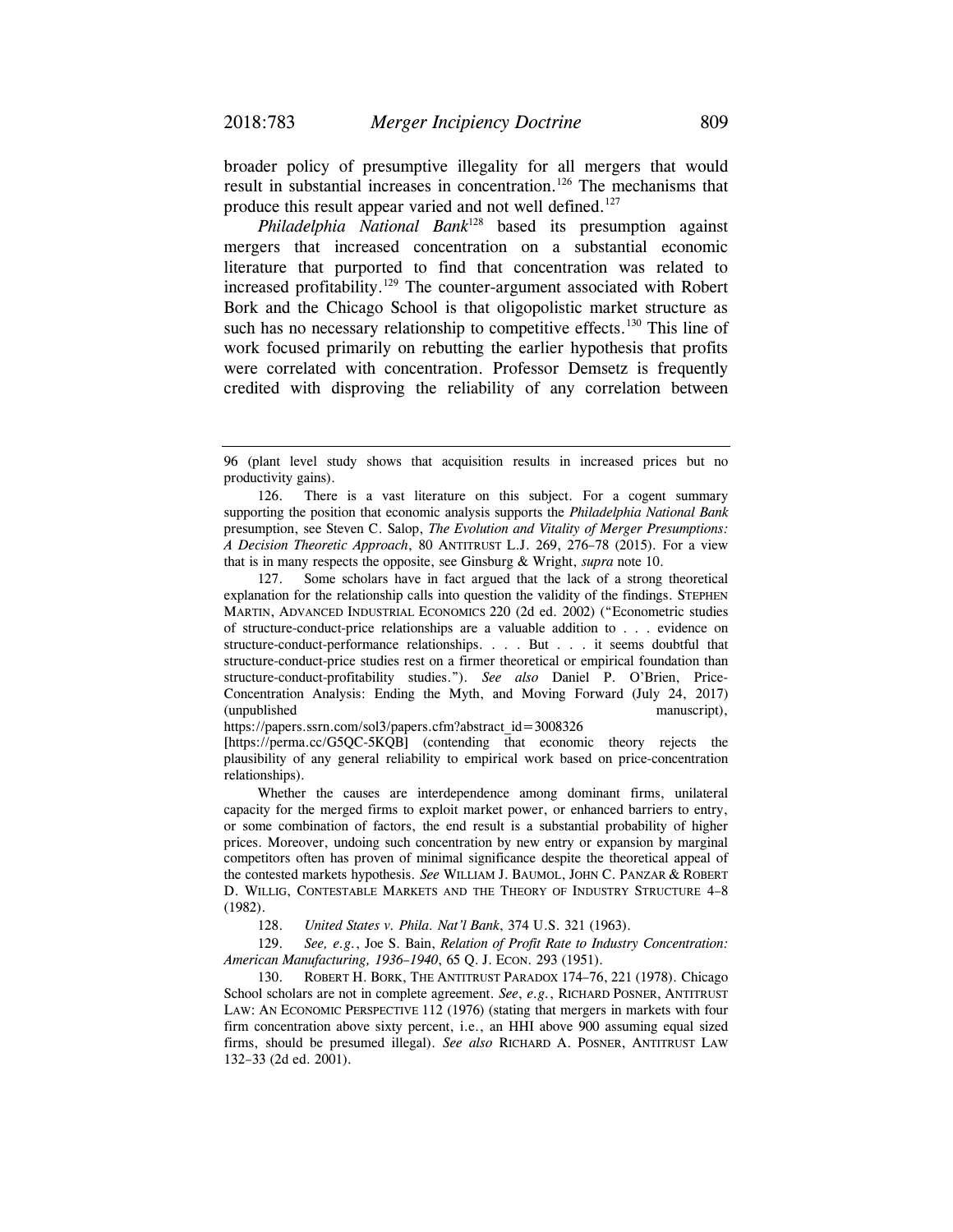profits and concentration in a paper at a 1973 conference.<sup>131</sup> But at that same conference, Professor Weiss pointed out forcefully that the theory predicted that *prices* not *profits* would be higher in concentrated markets.<sup>132</sup>

In 1990, Weiss collected more than 121 studies that examined in various ways the difference in prices based on levels of concentration. His conclusion was that "our evidence that concentration is correlated with price is overwhelming."<sup>133</sup> Other studies also find evidence of a positive relationship between price and concentration.134 The price effect of concentration exists regardless of the level of profitability of the firms in the concentrated market. Such firms are likely, inter alia,

 <sup>131.</sup> *See* Harold Demsetz, *Two Systems of Belief About Monopoly*, *in* INDUSTRIAL CONCENTRATION: THE NEW LEARNING 164 (Harvey J. Goldschmid et al. eds., 1974); *see also* Sam Peltzman, *The Gains and Losses from Industrial Concentration*, 20 J.L. & ECON. 229 (1977). *See generally* JOHN S. MCGEE, IN DEFENSE OF INDUSTRIAL CONCENTRATION (1971). Proponents of this position argue that the prior literature "foundered primarily on empirical evidence" showing that even if there is a correlation between concentration and profits, the evidence suggests that the reason is the firms in concentrated industries are "more efficient" rather than that they are using "market power" to charge "higher prices." *See* Timothy J. Muris, *Economics and Antitrust*, 5 GEO. MASON L. REV. 303, 305 (1997).

 <sup>132.</sup> Leonard Weiss, *The Concentration-Profits Relationship and Antitrust*, *in* INDUSTRIAL CONCENTRATION: THE NEW LEARNING, *supra* note 131, at 184, 193 ("The unequivocal prediction is that price will be high relative to marginal cost."). MARTIN, *supra* note 127, at 220–21, contends that profits and price should have a consistent relationship, but he provides no theoretical or empirical basis for that assertion, which was exactly what Demsetz disputed.

 <sup>133.</sup> Weiss, *supra* note 125, at 283. Weiss found that 62.8 percent of the 121 studies showed significant positive price effects resulting from concentration and another 24.8 percent has non-significant positive effects. *Id.* at 267 tbl. 13.1. Only 3.3 percent of the studies had significant negative correlations of price and concentration while another 9.1 percent had non-significant negative effects. *Id.*; *see also* Giulio Federico, Horizontal Mergers, Innovation and the Competitive Process 19–20 (Oct. 9, 2017) (unpublished manuscript), https://papers.ssrn.com/sol3/papers.cfm?abstract\_id=3049338 [https://perma.cc/U6XJ-

PZVL]. 134. *See, e.g*., Richard Schmalensee, *Inter-Industry Studies of Structure and Performance*, *in* 2 HANDBOOK OF INDUSTRIAL ORGANIZATION 951, 988 (Richard

Schmalensee & Robert Willig eds., 1989) ("In cross-section comparisons involving markets in the same industry, seller concentration is positively related to the level of price."); Timothy F. Bresnahan & Valerie Y. Suslow, *Oligopoly Pricing with Capacity Constraints*, 15/16 ANNALES D'ECONOMIE ET DE STATISIQUE 267, 284 (1989) (concentration affected price "strongly" during periods of slack demand resulting in significantly higher prices during those years when concentration was at its highest); MARTIN, *supra* note 127, at 217–20 (reports several additional studies with the same result that concentration and price are correlated). *See also* Jonathan B. Baker, *Econometric Analysis in* FTC v. Staples, 18 J. PUB. POL'Y & MKTG. 11, 14–16 (1999) (predicting price effects of proposed merger); Blonigen & Pierce, *supra* note 96 at 3 ("[t]he increase in markups for acquired plants . . . ranges from 15 percent to over 50 percent . . ." when compared to the average change for plants not acquired).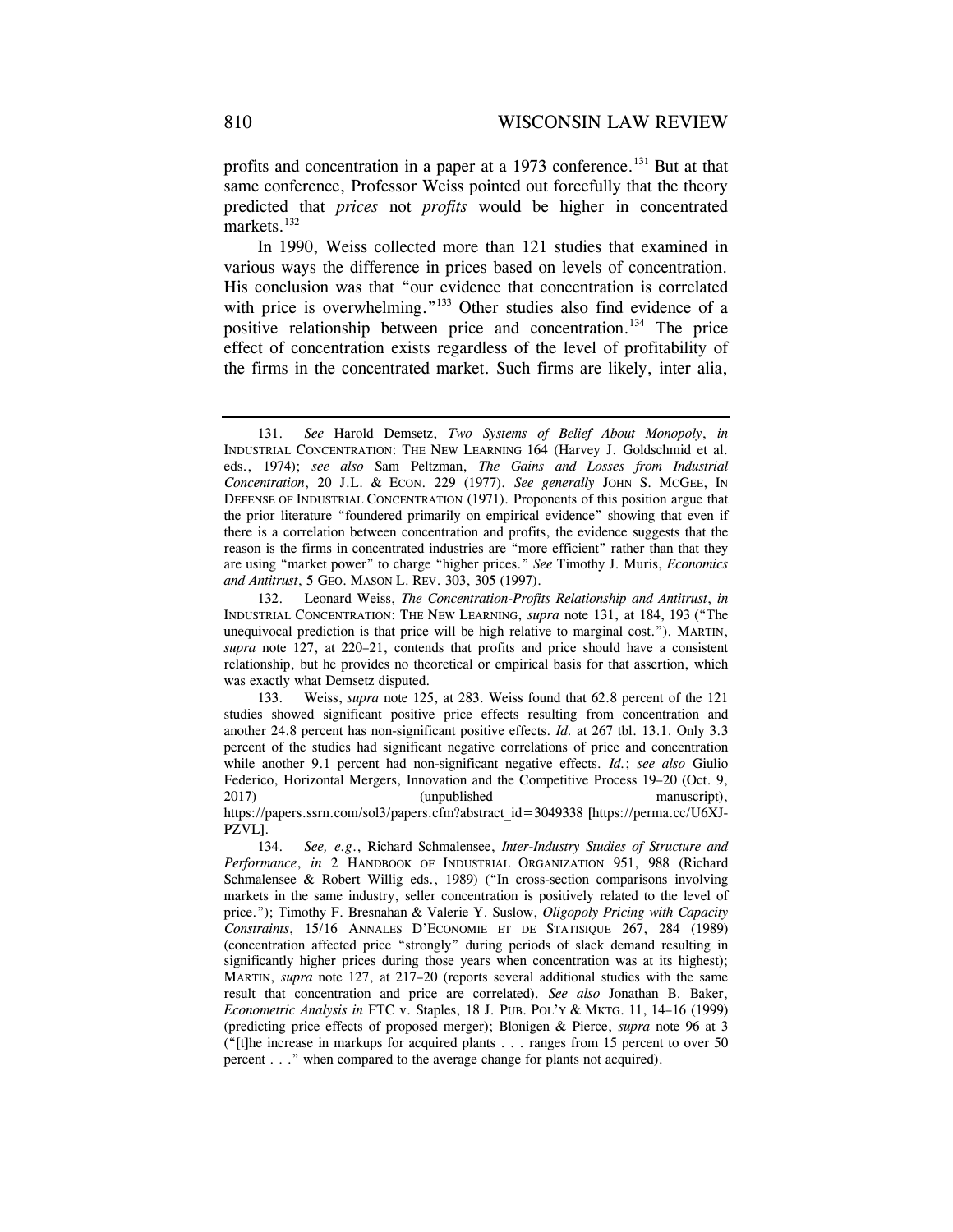to expend resources to protect and entrench a market position.<sup>135</sup> Essentially, once a firm faces a unique demand situation (monopolistic competition) or is part of a relatively tight oligopoly with mutual interests, economic logic dictates that such a firm should invest in preserving and protecting its competitive advantage regardless of whether the investment enhances efficiency or innovation.<sup>136</sup> Indeed, such firms logically would resist efficiency improvements or innovations that reduced the barriers to entry or otherwise encouraged more competition. These incentives explain in part why mergers creating such market structures are inherently likely to have anticompetitive consequences. Hovenkamp and Shapiro in 2017 reviewed the economic literature and concluded that it showed that "concentrated industries tended to perform poorly in serving consumers, as they displayed higher prices, higher price/cost margins, and higher profits than less concentrated industries."<sup>137</sup> Thus they concluded that "[f]irst and foremost, economic theory and a wide range of economic evidence support the conclusion that horizontal mergers that significantly increase market concentration are likely to lessen competition and harm consumers."<sup>138</sup>

Thus, increased concentration has a strong relationship with higher prices as well as facilitating other harms to competition, and it lacks a consistent connection to reported profits.<sup>139</sup> Hence, any merger that substantially increases concentration of even a moderately concentrated market or significantly further entrenches a concentrated market is sufficiently likely to cause a "substantial lessening of competition" or tend "to create a monopoly" that it should be presumed illegal. $140$  Thus, apparent redundancy in fact contributes directly to enhanced competitiveness. How strong that presumption should be and what might rebut it arguably depends on whether there are good reasons to believe that such mergers, despite the competitive harms that they seem likely to engender, make some other useful contribution to the

 <sup>135.</sup> Richard Posner, *The Social Costs of Monopoly and Regulation*, 83 J. POL. ECON. 807, 811 (1975).

 <sup>136.</sup> *See id.* (arguing that monopolists will expend almost all of their potential gains to avoid competition, thus eliminating all or most monopoly profits).

 <sup>137.</sup> Herbert Hovenkamp & Carl Shapiro*, Horizontal Mergers, Market Structure, and Burdens of Proof*, 127 YALE L.J. 1996, 2001 (2018).

 <sup>138.</sup> *Id.* at 2006.

 <sup>139.</sup> There is also evidence that where the same investors hold significant stakes in competing firms, thereby creating a kind of concentration by interdependence, the result is again higher prices. *See* José Azar, Martin C. Schmalz & Isabel Tecu, *Anti-Competitive Effects of Common Ownership*, 73 J. FIN. 1513 (2018). *See also* Einer Elhauge, *Horizontal Shareholding*, 109 HARV. L. REV. 1267 (2016).

<sup>140.</sup> *See* 15 U.S.C. § 18 (2012).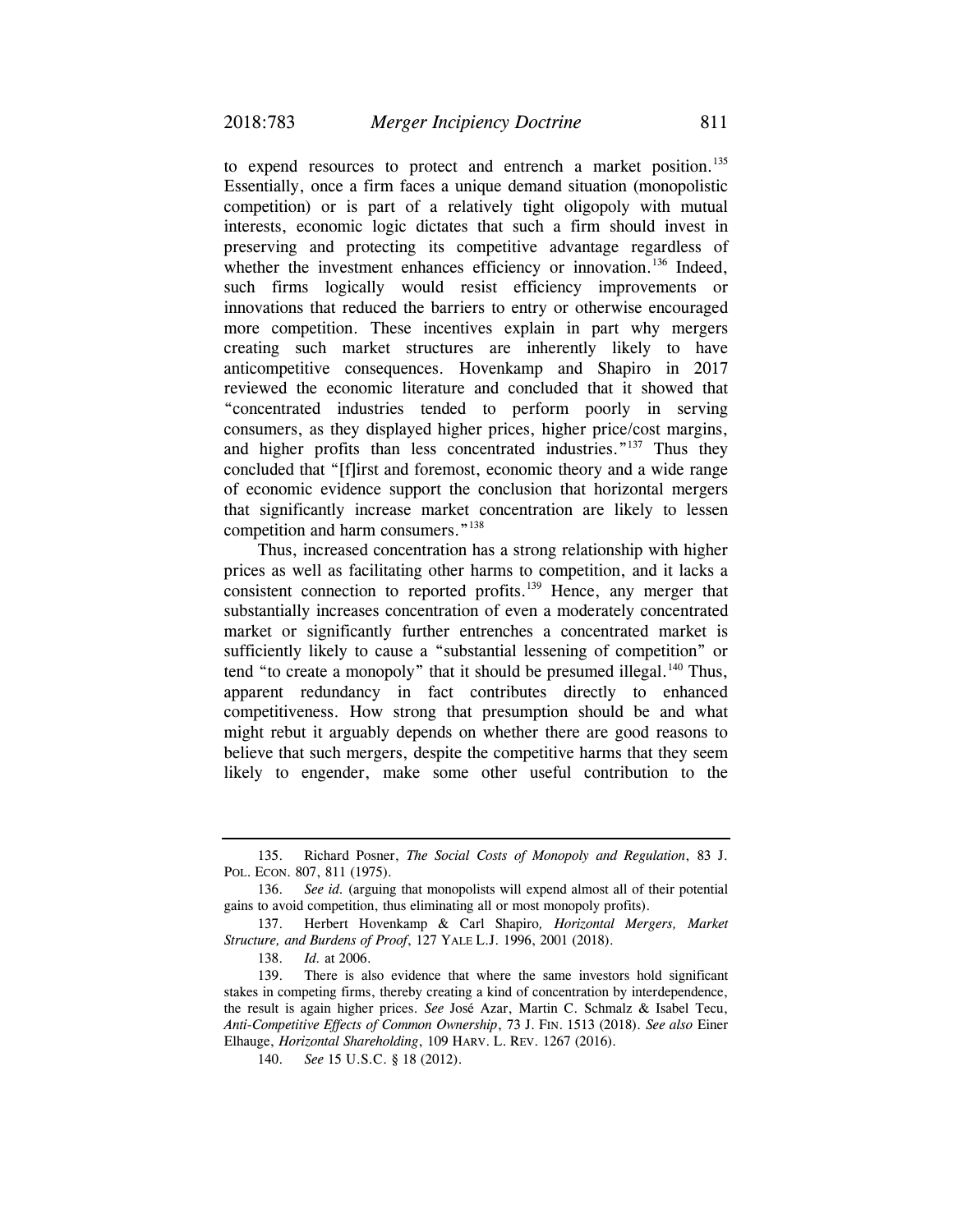economy. The next two subsections address the claims that concentration can stimulate innovation or ensure greater efficiency.

#### *B. The Relationship between Concentration and Innovation*

What market structures are most conducive to high levels of innovation? The conventional view long had been that the relationship between innovation and concentration was that of an inverted U, with both monopolies and competitive markets innovating less than oligopolies.<sup> $141$ </sup> More recent empirical scholarship has, however, shown that more competitive markets usually result in more innovation, and that "the exercise of market power tends to slow innovation and productivity improvements in the affected markets."<sup>142</sup> Generally,

*Id.* at 9 n.57 (citing Carl Shapiro, *Competition and Innovation: Did Arrow Hit the Bull's Eye?*, *in* THE RATE AND DIRECTION OF INVENTIVE ACTIVITY REVISITED 361, 372– 74 (Josh Lerner & Scott Stern eds., 2012)).

As Professor Baker notes:

 At one time, empirical economists who studied the question thought that some market power but not extensive market power would be best for innovation, based on cross-industry studies that found an "inverted-U" relationship between market concentration. But those studies did not successfully control for differences in technological opportunity across industries.

*Id.* at 15 n.58. To support his conclusion Professor Baker provides the following: *See* Wesley M. Cohen, *Fifty Years of Empirical Studies of Innovative Activity and Performance*, 1 HANDBOOK OF THE ECONOMICS OF INNOVATION 129, 146–48, 154–55 (Bronwyn H. Hall & Nathan Rosenberg eds., 2010); Carl Shapiro, *Competition and Innovation: Did Arrow Hit the Bull's Eye?*, in THE RATE AND DIRECTION OF INVENTIVE ACTIVITY REVISITED 361, 380 (Josh Lerner & Scott Stern eds., 2012). In some studies, the technological opportunity problem is addressed by evaluating the innovation effects of competition within an industry over time. *E.g.*, Eric W. Zitzewitz, Competition and Long-Run Productivity Growth in the U.K. and U.S. Tobacco Industries, 1879–1939, 51 J. INDUS. ECON. 1 (2003) (finding that competition spurred innovation).

 <sup>141.</sup> CHRISTINA BOHANNAN & HERBERT HOVENKAMP, CREATION WITHOUT RESTRAINT: PROMOTING LIBERTY AND RIVALRY IN INNOVATION 8–11 (2012).

 <sup>142.</sup> Jonathan B. Baker, *Market Power in the U.S. Economy Today*, WASH. CTR. FOR EQUITABLE GROWTH, Mar. 20, 2017, at 9, http://equitablegrowth.org/research-analysis/market-power-in-the-u-s-economy-today/ [https://perma.cc/P392-D3MV]. For a summary of the literature see *id.* at 9, 15 nn.57– 58. Professor Baker explains this new learning:

The modern Schumpeterian growth literature concludes that greater product-market competition fosters R&D investment by all firms in sectors where the firms operate at the same technological level, and suggests that in the event that product markets were to grow more competitive, the innovation incentives of a dominant firm with a technological lead would remain high.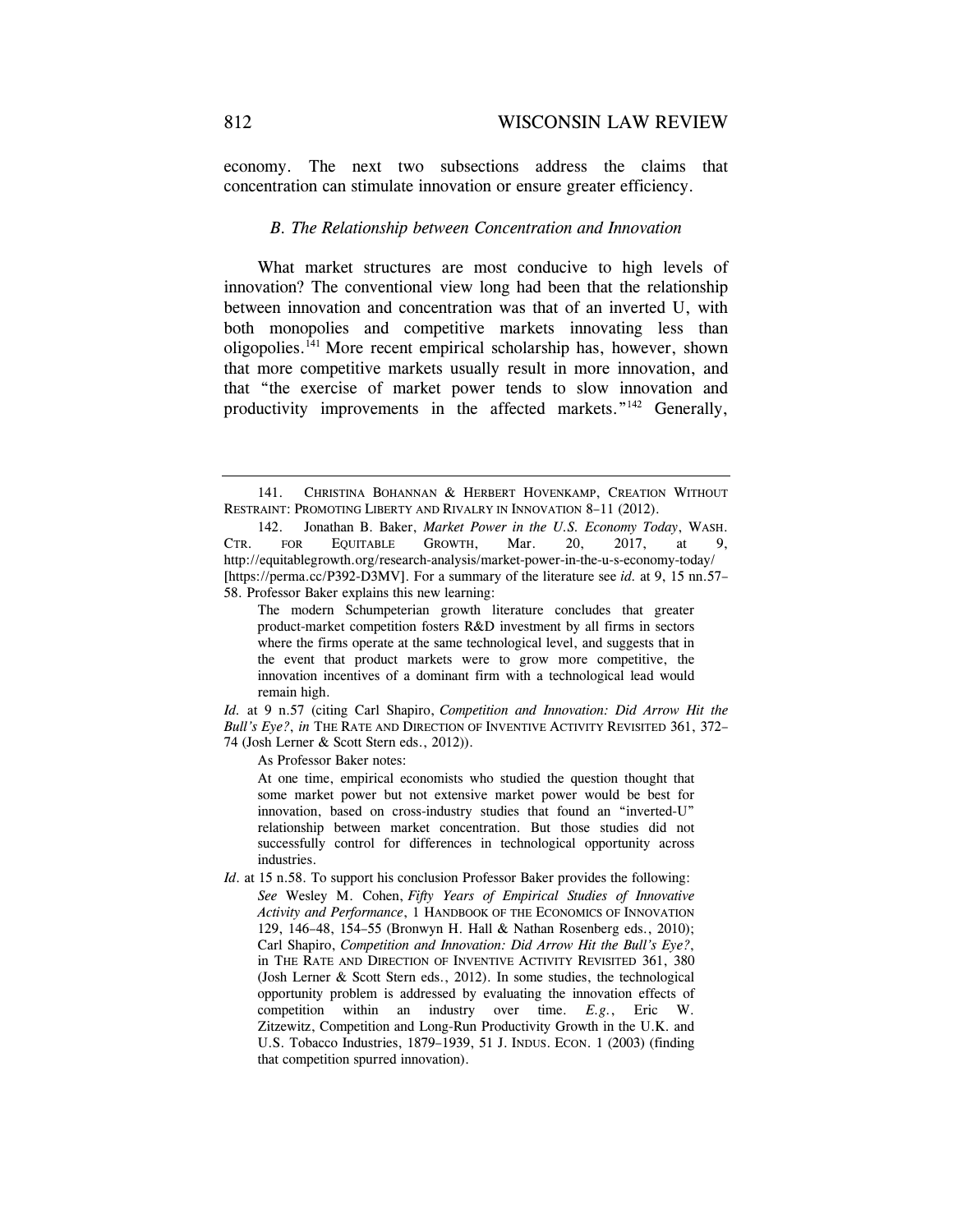stimulus for innovation comes from preserving a wide range of private efforts to innovate. It is extremely difficult to determine *a priori* which innovation will be successful and which will prove a failure.<sup>143</sup> Thus, it is vital to continue to have many options being explored and developed

at the same time. The more centralized decision-making about innovation the greater is the probability that the paths pursued will be limited and focused on those some bureaucracy has selected as promising. Presumptions in this context are particularly relevant because of the very uncertainty of how the dynamics of markets will play out. For example, some enforcement authorities, concerned with such dynamic competition, have implicitly recognized the need to maintain a larger group of competitors in "innovation markets" such as pharmaceuticals,144 because "innovation suffers when drug companies merge."<sup>145</sup> Contemporary enforcement recognizes that dynamic risks

 143. Some argue that the difficulty of making predictions about innovation means that these dynamic issues should not be the basis for merger enforcement decisions. *See, e.g.*, Richard T. Rapp, *The Misapplication of the Innovation Market Approach to Merger Analysis*, 64 ANTITRUST L.J. 19 (1995).

 144. Pinar Karacan, Comparative Study on the "Substantive Horizontal Merger Law" Between the United States and the European Union: The History of Doctrinal Convergence, Divergence and Parallelism 250 (2003) (unpublished SJD dissertation, University of Wisconsin) (on file with Peter C. Carstensen, University of Wisconsin Law School) (compared to the European Union, the United States requires a greater minimum number of competitors in innovation markets and generally seems to require at least four such competitors).

 145. Justus Haucap & Joel Stiebale, *Research: Innovation Suffers When Drug Companies Merge*, HARV. BUS. REV. (Aug. 3, 2016), https://hbr.org/2016/08/researchinnovation-suffers-when-drug-companies-merge [https://perma.cc/XV5X-4UBC].

 Unfortunately, our recent research shows that antitrust authorities have been too lenient, at least when it comes to drug company mergers. We find that regulators have been overlooking how these mergers reduce innovation and research and development at the merging firms. That's not the only thing regulators are largely ignoring. These mergers are also having a sizable negative impact on innovation and R&D *at the combined firm's rivals*. It's not unexpected that merging companies reduce their R&D spending following a merger. That may be due to the cost savings of pooling efforts and combining their labs. Research has shown that pharma mergers reduce innovation. But what's surpising [*sic*] and troubling is that our new evidence shows that the merging companies' *competitors* also spend less on R&D after the merger. Hence, industry competition and innovation become less dynamic overall. To be more precise, we analyzed 65 pharma mergers that were all scrutinized, but eventually approved, by the European Commission and also other jurisdictions. We wanted to know measurements of innovation (such as R&D spending and resulting patents) change after a merger for both the merging parties and for their rivals. What makes our study unique is that we compared firms' innovation activities not only before and after acquisitions, but we also compared those merging

*Id.* For an older survey finding no losses in innovation from mergers see DENNIS W. CARLTON & JEFFREY M. PERLOFF, MODERN INDUSTRIAL ORGANIZATION 29 (4th ed. 2005).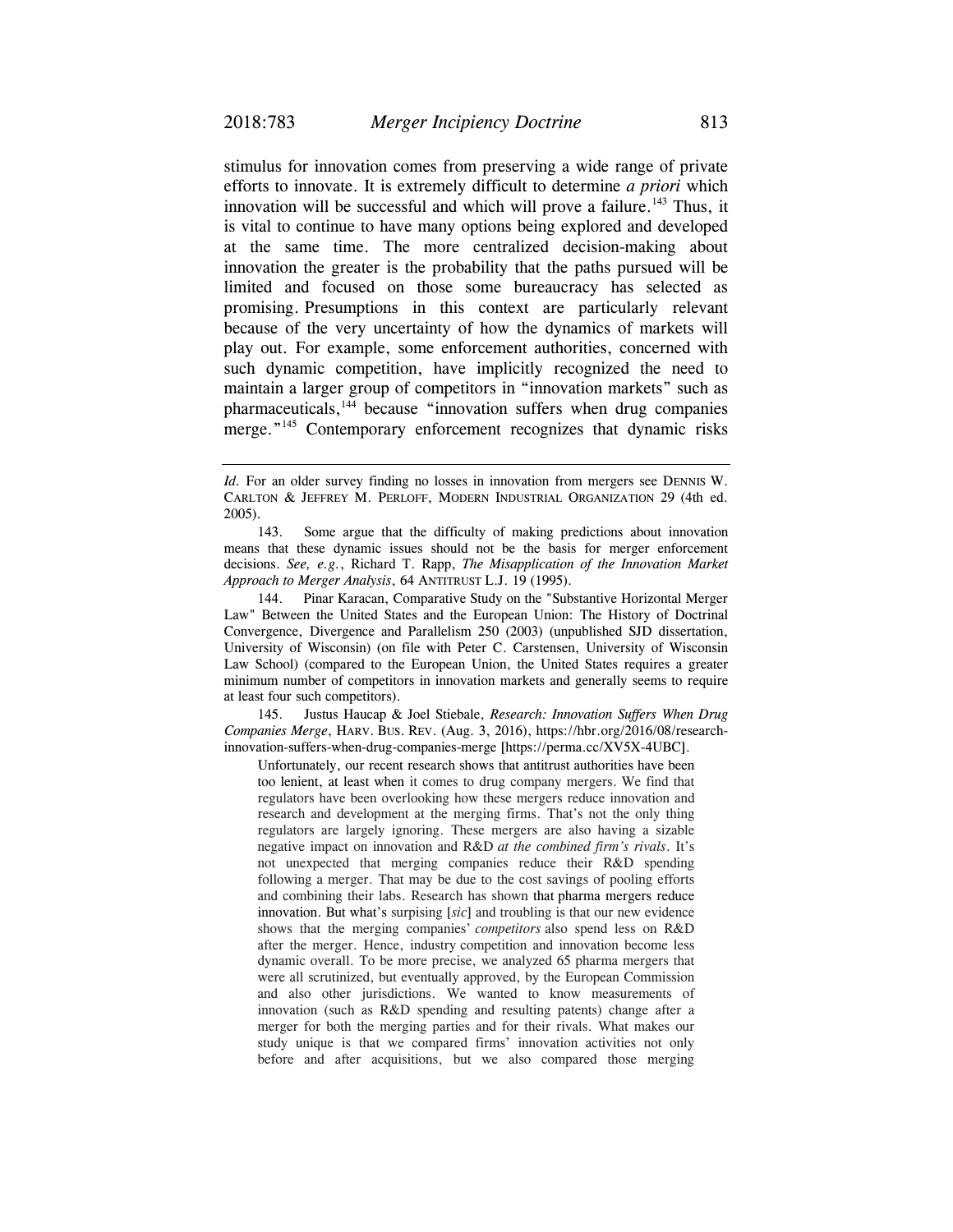exist when the number of competitors is limited. Moreover, the very uncertainties inherent in the process of innovation argue strongly for retaining a large number of potential innovators as an essential element in preserving and enhancing future competition.

Thus, the old saw that necessity is the mother of invention seems to have real empirical validity. Greater competition—not greater market power—generally enhances the prospects for innovation and the exercise of market power tends to slow innovation and productivity improvements in the affected markets. Hence what may look like redundancy is what ensures that a greater range of innovation will occur. For this reason, if the courts were to implement a vigorous merger incipiency policy, as Congress intended, this would be likely to lead to an increase in innovation, not a decrease. As Professor Kwoka's review of the literature demonstrated:

Overall, the careful economic studies in the literature as well as other relevant evidence do not support the proposition that industry consolidation results in more R&D or greater R&D efficiency. In fact, there is evidence that in the best of these studies that suggests that these mergers may adversely affect R&D or R&D productivity.<sup>146</sup>

#### *C. Large Mergers Are Unlikely to Produce Significant Efficiencies*

There is a general perception among many, perhaps most, members of the antitrust community that mergers between large competing corporations typically yield substantial positive efficiencies.<sup>147</sup> One strand of this belief, reflected in the changing tone

*Id.*

companies to firms in similar pharmaceutical markets without merger activities. Our results very clearly show that R&D and patenting within the merged entity decline substantially after a merger, compared to the same activity in both companies beforehand. Then we applied a market analysis, the same one used by the European Union in its models, to analyze how the rivals of the merging firms change their innovation activities afterward. On average, patenting and R&D expenditures of non-merging competitors also fell—by more than 20%—within four years after a merger. Therefore, pharmaceutical mergers seem to substantially reduce innovation activities in the relevant market as a whole.

 <sup>146.</sup> *See* John Kwoka, The Effects of Mergers on Innovation: Economic Framework and Empirical Evidence 30 (unpublished manuscript) (on file with the authors).

 <sup>147.</sup> For a recent example, see the remarks of AAG Makan Delrahim. Competition Policy Int'l, *US: Antitrust Chief Says Tech Dealmaking Spawns 'Great Efficiencies',* COMPETITION POL'Y INT'L (July 12, 2018), https://www.competitionpolicyinternational.com/us-antitrust-chief-says-tech-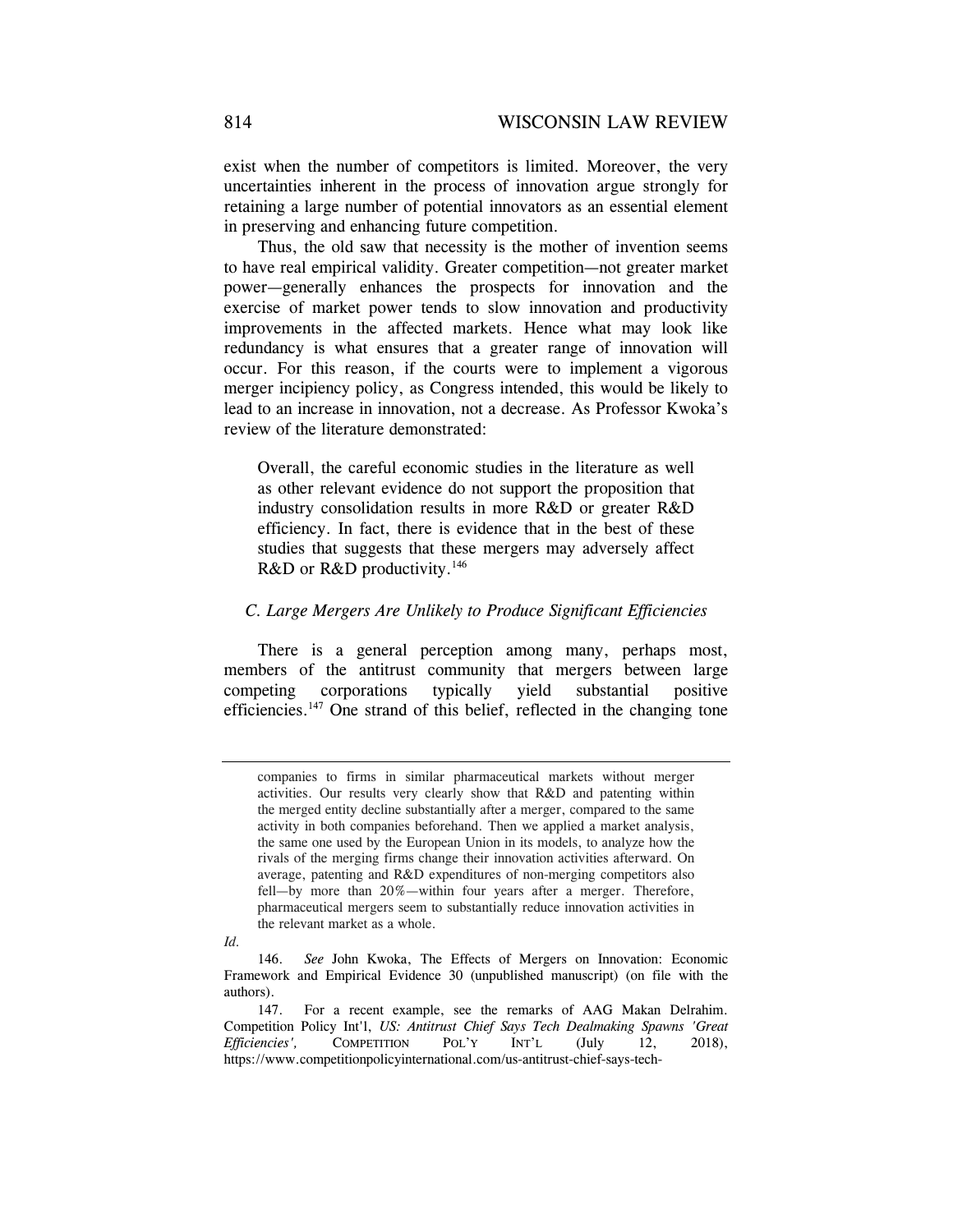of the merger guidelines, is that such combinations, even when each of the firms has a substantial share of the market in both absolute and

dealmaking-spawns-great-efficiencies/ [https://perma.cc/BC98-YKYT]. See also the following remarks by (then) FTC Chairs or AAGs for Antitrust:

 J. Paul McGrath (AAG in 1984): "Recognizing the substantial benefits of mergers, antitrust enforcement agencies and the courts now interfere only with those mergers and acquisitions that threaten to facilitate collusion among competitors." J. Paul McGrath, Assistant Attorney Gen., Antitrust Div., Current Trends in Antitrust Policy and Their Effect on Small Business, Remarks before the Small Business Legislative Council 3–4 (Jan. 1, 1984).

 Daniel Oliver (1986–90): "Mergers and acquisitions allow assets to be reorganized efficiently, and improve consumer welfare by reducing costs and prices." Daniel Oliver, Chairman, Fed. Trade Comm'n, Statement at the House Oversight Hearings on Mergers and Acquisitions before the Subcommittee on Transportation, Tourism, and Hazardous Materials Committee on Energy and Commerce (Aug. 6, 1987),

https://www.ftc.gov/system/files/documents/public\_statements/692421/19870806\_olive r\_statement\_ibefore\_the\_subcommittee\_on\_transportation\_tourism\_and\_hazardous\_mate rials.pdf [https://perma.cc/2LNB-CEUG].

 Robert Pitofsky (1995–2001): "Today's mergers are more likely to be motivated by fundamental developments in the rapidly changing economy and reflect more traditional corporate goals of efficiency and competitiveness." Robert Pitofsky, Chairman, Fed. Trade Comm'n, Statement before the Committee on the Judiciary United States Senate Concerning Mergers and Corporate Consolidation in the New Economy (June 16, 1998), https://www.ftc.gov/sites/default/files/documents/public\_statements/prepared-

statement-federal-trade-commission-mergers-and-corporate-consolidation-neweconomy/merger98.tes.pdf [https://perma.cc/YXL5-ZJJN].

Thomas Barnett (2005–08):

 The vast majority of these [merger] filings involve mergers that do not threaten harm to competition and may bring affirmative benefits for consumers. Accordingly, we place a high priority on identifying those relatively few mergers that might threaten harm to competition as quickly as possible and on closing our reviews of the others as expeditiously and as efficiently as possible.

Thomas O. Barnett, Assistant Attorney Gen., Antitrust Div., Perspectives on Cartel Enforcement in the United States and Brazil at the University of São Paulo (Apr. 28, 2008), https://www.justice.gov/atr/speech/perspectives-cartel-enforcement-unitedstates-and-brazil [https://perma.cc/V5H3-GYS3].

 Charles James (2001–02): "Over the decades, we have found that the vast majority of transactions we have reviewed are pro-competitive or competitively neutral." Charles James, Assistant Attorney Gen., Guiding Principles and Recommended Practices for Merger Notification (Sept. 29, 2002), https://www.justice.gov/atr/speech/guiding-principles-and-recommended-practicesmerger-notification-and-review [https://perma.cc/88EJ-WEU7].

 Joel Klein (1996–2000): "Most mergers are undoubtedly competitively benign or even procompetitive." Joel I. Klein, Assistant Attorney Gen., Antitrust Div., Making the Transition from Regulation to Competition: Thinking About Merger Policy During the Process of Electric Power Restructuring (Jan. 21, 1998), https://www.justice.gov/atr/speech/making-transition-regulation-competition-thinkingabout-merger-policy-during-process [https://perma.cc/75LS-X9SN].

 *See also supra* note 10 and accompanying text.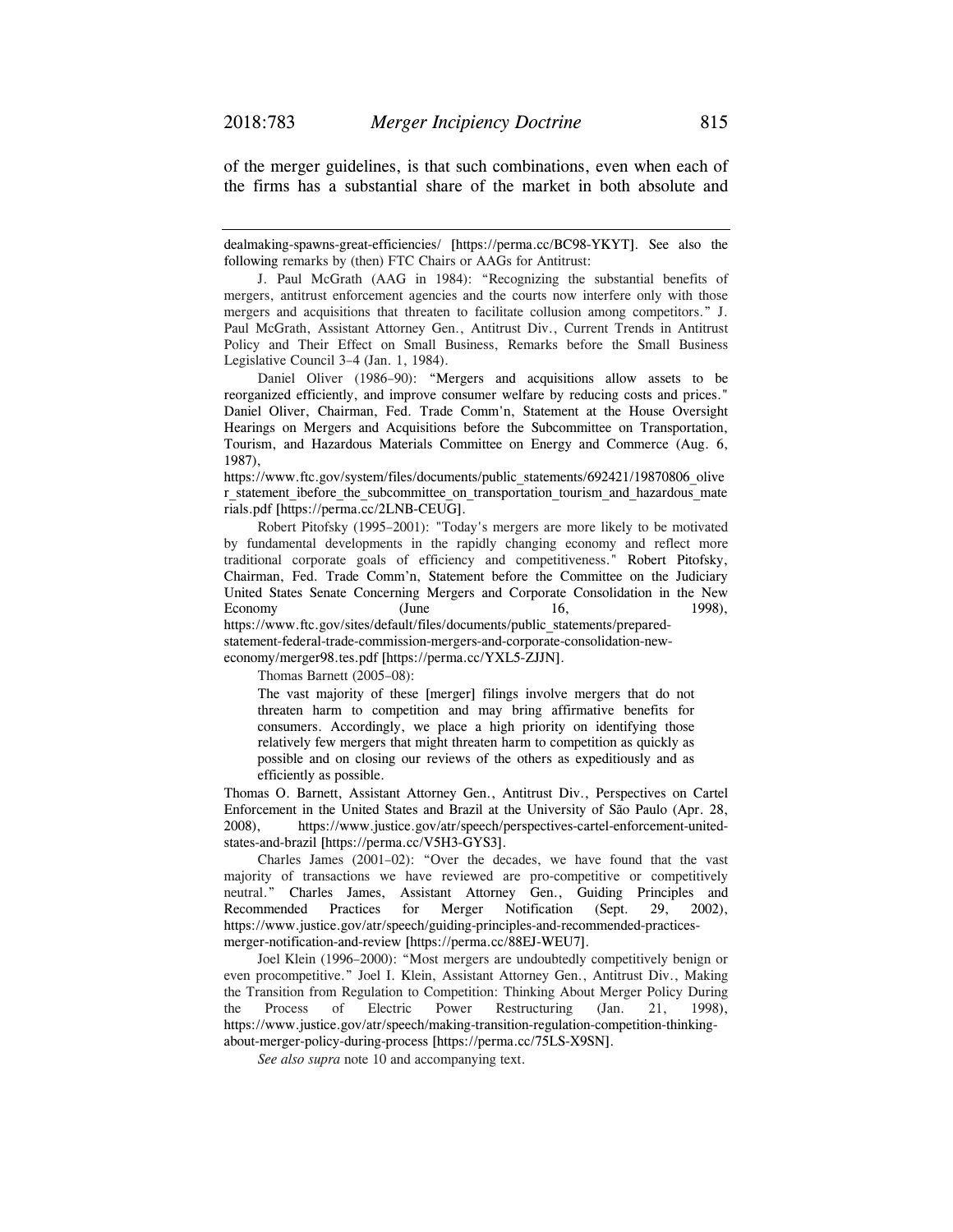relative terms, can produce significant efficiencies in the production and distribution of goods and services. A second strand focuses on the idea of managerial inefficiency and the market for corporate control. The risk of takeover is thought to induce managers to behave in ways that are economically more efficient, and this is reflected in higher stock prices which make takeover or merger unattractive. Because large enterprises with dispersed shareholder bases are subject to significant agency costs, the belief emerged that mergers and acquisitions could displace poor management replacing it with better management. Moreover, if the underlying public market is itself "efficient" in pricing equity, the process of merger and acquisition provides an essential means to ensure the continued vitality of large enterprises.

But if the foregoing assumptions usually are wrong, then there are likely to be few, if any, gains from mergers overall. The following analysis marshals a wide range of data to challenge the validity of these crucial assumptions. The evidence supports the conclusion by Professor Melissa Schilling that:

Firms engage in mergers for many reasons, some of which create value for both the firm's shareholders and society, some that create value only for the firm's shareholders, and some that fail even to do that. A considerable body of research concludes that most mergers do not create value for anyone, except perhaps the investment bankers that negotiated the deal. $148$ 

### 1. THE ACTUAL RECORD OF MERGERS

Two lines of analysis suggest that mergers among substantial firms (this is a very small fraction of the overall number of business combinations in any year) $149$  do not generally result in positive outcomes over time. First, as a matter of logic, it is unlikely that

 <sup>148.</sup> Melissa Schilling, *Potential Sources of Value from Mergers and Their Indicators*, **ANTITRUST BULL.** (forthcoming 2018), https://papers.ssrn.com/sol3/papers.cfm?abstract\_id=3168473

<sup>[</sup>https://perma.cc/BDM5-4W23]. Professor Schilling reviews the literature on page 9, especially notes 10 and 11. *Id*. at 9 nn.10–11.

 <sup>149.</sup> Kwoka estimates that the antitrust agencies reviewed less than one-half of one percent of all major transactions (value over \$1 million). KWOKA, *supra* note 4, at 9–10. Even if the number of investigations were tripled, that would still mean that 98.5 percent out of an average of 10,000 such transactions a year would not be subject to any antitrust inquiry. *See id.* at 9, 10 ("[S]ince the number of mergers reported to the antitrust agencies is less than 15 percent of enumerated large mergers during this period, it follows that investigation were undertaken in less than one-half of 1 percent of this total of large mergers during this period.").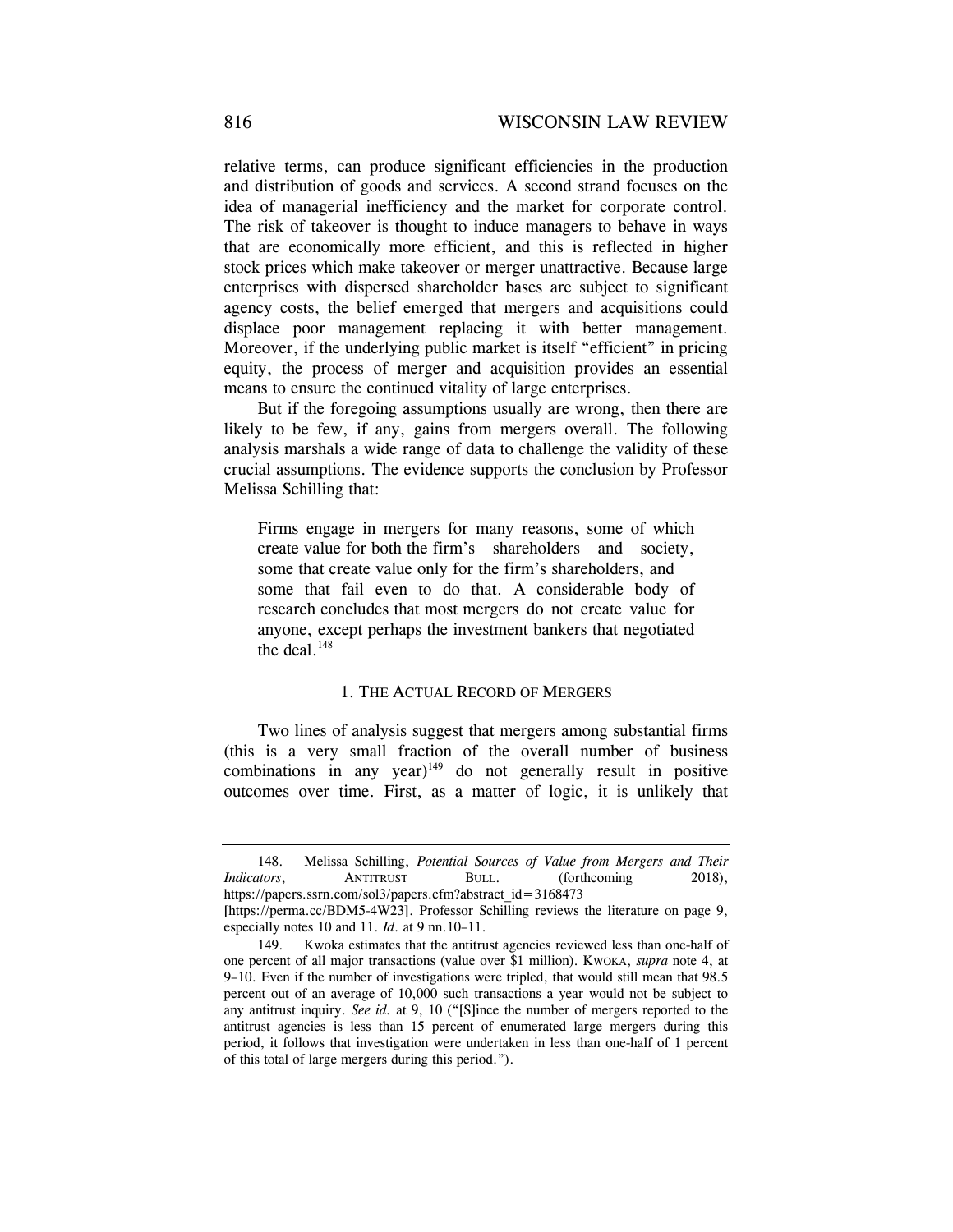mergers among major market competitors will significantly affect economies of scale or scope. Empirical studies provide significant support for this conclusion. Second, stock market price studies show that the most likely result of a merger is that the surviving firm will lose value. The remainder of this subsection elaborates on these observations.

## *a. Large Firm Mergers Are Unlikely to Produce Significant Positive Outcomes*

Mergers involving firms with market shares sufficient to trigger enforcement under an incipiency regime almost without exception involve firms well above the minimum efficient scale for productive efficiency. For this reason alone it is unlikely that these combinations often will yield significant production efficiencies. As a matter of theory, it is certainly possible to hypothesize that scale economies continue through a very large range of size. Williamson's analysis of the tradeoff between market power and efficiency provides a model of that claim.150 But it is highly unlikely that leading firms in an industry fit this model when they have substantial absolute sales volume. Indeed, if Williamson's model accurately described productive reality, one would expect pervasive monopoly in industry. But that is not the case and indeed such a result is highly unlikely especially when production occurs in multiple locations.

While significant economies beyond minimum efficient scale at the plant level are unlikely, there is probably no "natural" limit to many types of enterprises. Edith Penrose pointed out many years ago that the large corporation can replicate the factories or stores it needs and can develop a management structure that can continue to operate the resulting behemoth.151 Indeed, most large enterprises operate multiple facilities each of which is at or above the minimum efficient scale.<sup>152</sup> Thus, such enterprises, even if not optimally efficient, have no costbased limit to their size in the way conventional price theory predicts. Penrose's model in turn should encourage skepticism about mergers that create or expand dominant firms. They are unlikely to create significant efficiencies, but can increasingly dominate the market place.

 <sup>150.</sup> Oliver E. Williamson, *Economies as an Antitrust Defense Revisited*, 125 U. PENN. L. REV. 699 (1977).

 <sup>151.</sup> EDITH TILDON PENROSE, THE THEORY OF THE GROWTH OF THE FIRM 55– 56, 128–29, 189–90, 198 (1959).

 <sup>152.</sup> For example, in the meat packing industry, one estimate is that the level of concentration greatly exceeded that which was necessary for efficiency, and it could support a significantly larger number of efficient multi-plant enterprises. Peter C. Carstensen, *Concentration and the Destruction of Competition in Agricultural Markets: The Case for Change in Public Policy*, 2000 WIS. L. REV. 531, 537.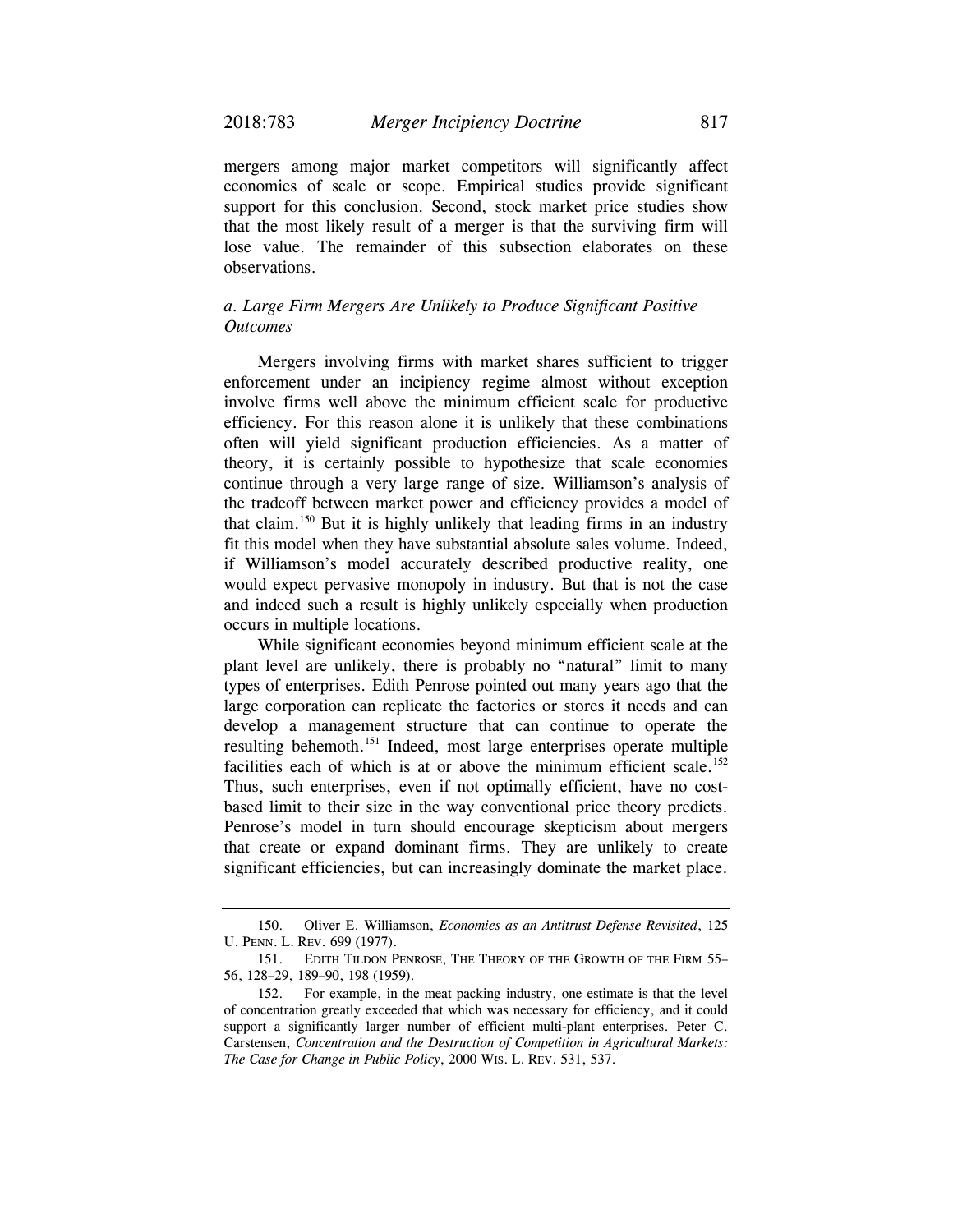Diversity of enterprise is itself a desirable element of a market economy. The lack of inherent, market driven constraints on size means that external limits are important to preserve the overall competitiveness of the market.

## *b. Empirical Work on Mergers Show Few Efficiency Gains*

How should efficiencies that might result from major mergers impact the vigor or manner in which courts implement Congress's incipiency mandate? Should the possibility of cost savings or other productive efficiencies nudge courts in the direction of a more permissive merger policy? No. Four principle reasons require rejection of this contention.153

First, almost all true efficiencies can be captured by the safe harbors in the current Merger Guidelines and in the effective merger enforcement standards, or by means other than mergers.<sup>154</sup>

Second, it is virtually impossible to predict with relative accuracy which mergers will cause significant efficiencies. This task is especially difficult because the vast majority of major mergers—perhaps up to ninety percent—result in no significant net efficiencies, or in losses (as will be discussed in the next subsection). Moreover, those few merges that result in efficiencies are almost impossible to identify reliably in advance.155

Third, for above Guideline mergers it is incredibly difficult to predict reliably in advance whether the efficiencies generated by any particular merger would be likely to outweigh the probable market power gains from that merger. The complications in doing this tradeoff are intractable, and attempts to litigate them would unduly lower predictability and increase uncertainty, litigation costs, and delays, while providing no offsetting benefits. Thus, these "Type III errors" are likely to overwhelm any marginal gain to efficiency resulting from a more intensive inquiry into putative merger specific efficiencies.<sup>156</sup>

Fourth, the best evidence suggests that, on average, mergers are probably roughly neutral in terms of their overall effects on efficiency, costs, and productivity.<sup>157</sup> Moreover, many of the efficiencies that are

 <sup>153.</sup> These and related factors are discussed in much more detail in Fisher & Lande, *supra* note 11.

 <sup>154.</sup> *See id.* at 1651–54.

 <sup>155.</sup> *See id.* at 1654–69.

 <sup>156.</sup> *See id. passim*.

 <sup>157.</sup> The authors are grateful to Professors Dennis Carlton and Melissa Schilling for advice concerning this topic. All of the interpretations of these studies, however, were made by Professors Carstensen and Lande, and should not necessarily be attributed to Professors Carlton or Schilling.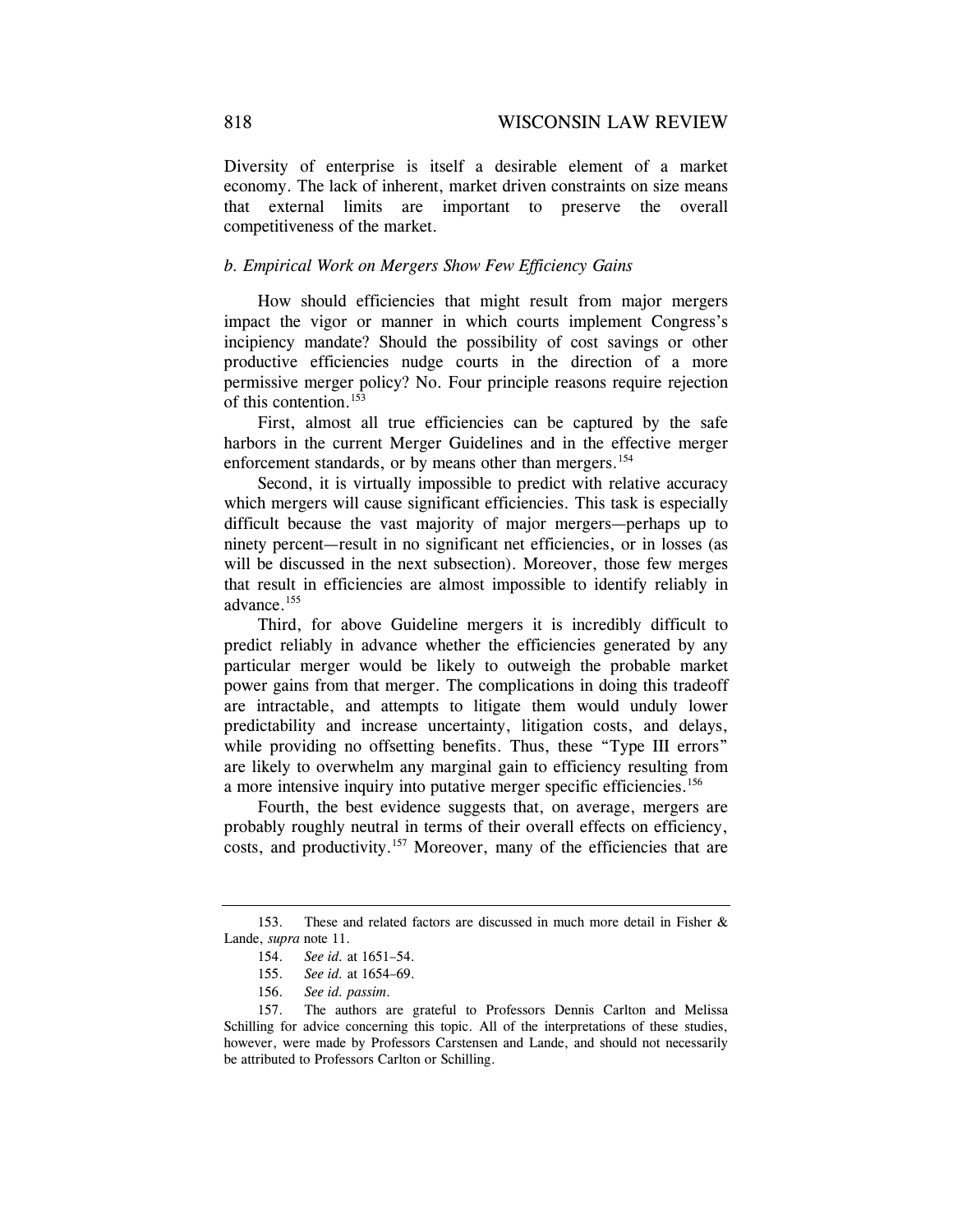generated by mergers are likely to result from the ninety-nine plus percent of mergers that are of no interest to enforcers because they involve relatively small firms or firms in unconcentrated industries.<sup>158</sup> As noted, mergers involving plant-wide efficiencies are very unlikely to be the subject of enforcement actions. There are also a modest number of studies showing significant positive results overall, but in general the reported average gains are small—i.e. two percent.<sup>159</sup> By contrast, there

 158. KWOKA, *supra* note 4, at 10 notes that the enforcers only investigate .5 percent of mergers.

 159. For a recent survey, see Dennis W. Carlton, *Eugene Fama and Industrial Organization*, *in* THE FAMA PORTFOLIO: THE SELECTED PAPERS OF EUGENE F. FAMA 213 (John Cochrane & Tobias Moskowitz eds., 2017).

 Mergers don't seem to create market power but do seem to create efficiencies. There is an overall gain in value to the merged firm somewhere in the range of 0–10 percent (e.g., Andrade et al. [2001] report a 2 percent gain) above the value of the separate firms' values, and that gain seems unrelated to market power. . . . [so] any significant toughening of standards runs the risk of deterring efficiency-enhancing mergers.

*Id*. at 214. A recent study showing overall positive effects from mergers is: Keith D. Brouthers et al., *If Most Mergers Fail Why Are They So Popular*, 31 LONG RANGE PLANNING 347, 347 (1998) ("These previous studies have consistently shown that acquiring firms do not benefit from mergers. . . . This study suggests that researchers have been using incorrect measures of merger performance, which accounts for their

Studies, some of which evaluate hundreds of mergers, showing overall mixed or essentially neutral overall results from mergers, depending upon a large number of variables, include: K. P. Ramaswamy & James F. Waegelein, *Firm Financial Performance Following Mergers*, 20 REV. QUANTITATIVE FIN. & ACCT. 115 (2003); P. Raghavendra Rau & Theo Vermaelen, *Glamour, Value and the Post-Acquisition Performance of Acquiring Firms*, 49 J. FIN. ECON. 223 (1998); Jerayr Haleblian & Sydney Finkelstein, *The Influence of Organizational Acquisition Experience on Acquisition Performance: A Behavioral Learning Perspective*, 44 ADMIN. SCI. Q. 29 (1999); Laurence Capron, *The Long-Term Performance of Horizontal Acquisitions*, 20 STRAT. MGMT. J. 987 (1999); James D. Parrino & Robert S. Harris, *Takeovers, Management Replacement, and Post-Acquisition Operating Performance: Some Evidence from the 1980s*, J. APPLIED CORP. FIN., Winter 1999, at 88; Michael L. McDonald et al., *What Do They Know? The Effects of Outside Director Acquisition Experience on Firm Acquisition Performance*, 29 STRAT. MGMT. J. 1155 (2008). *See also* Bruce A. Blonigen & Justin R. Pierce, *Evidence for the Effects of Mergers on Market Power and Efficiency* 1 (Nat'l Bureau of Econ. Research, Working Paper No. 22750, 2016), http://www.nber.org/papers/w22750 [https://perma.cc/L5UM-YUFA] ("We use newly-developed techniques to separately estimate productivity and markups across a wide range of industries using detailed plant-level data. Employing a difference-in-differences framework, we find that M&As are associated with increases in average markups, but find little evidence for effects on plant-level productivity. We also examine whether M&As increase efficiency through reallocation of production to more efficient plants or through reductions in administrative operations, but again find little evidence for these channels, on average. The results are robust to a range of approaches to address the endogeneity of firms' merger decisions."); Louis Kaplow & Carl Shapiro, *Antitrust*, *in* 2 HANDBOOK OF LAW AND ECONOMICS 1073, 1154 (A. Mitchell Polinsky & Steven Shavell eds., 2007) (summarizing event study evidence showing that acquiring firms do not benefit from mergers on average).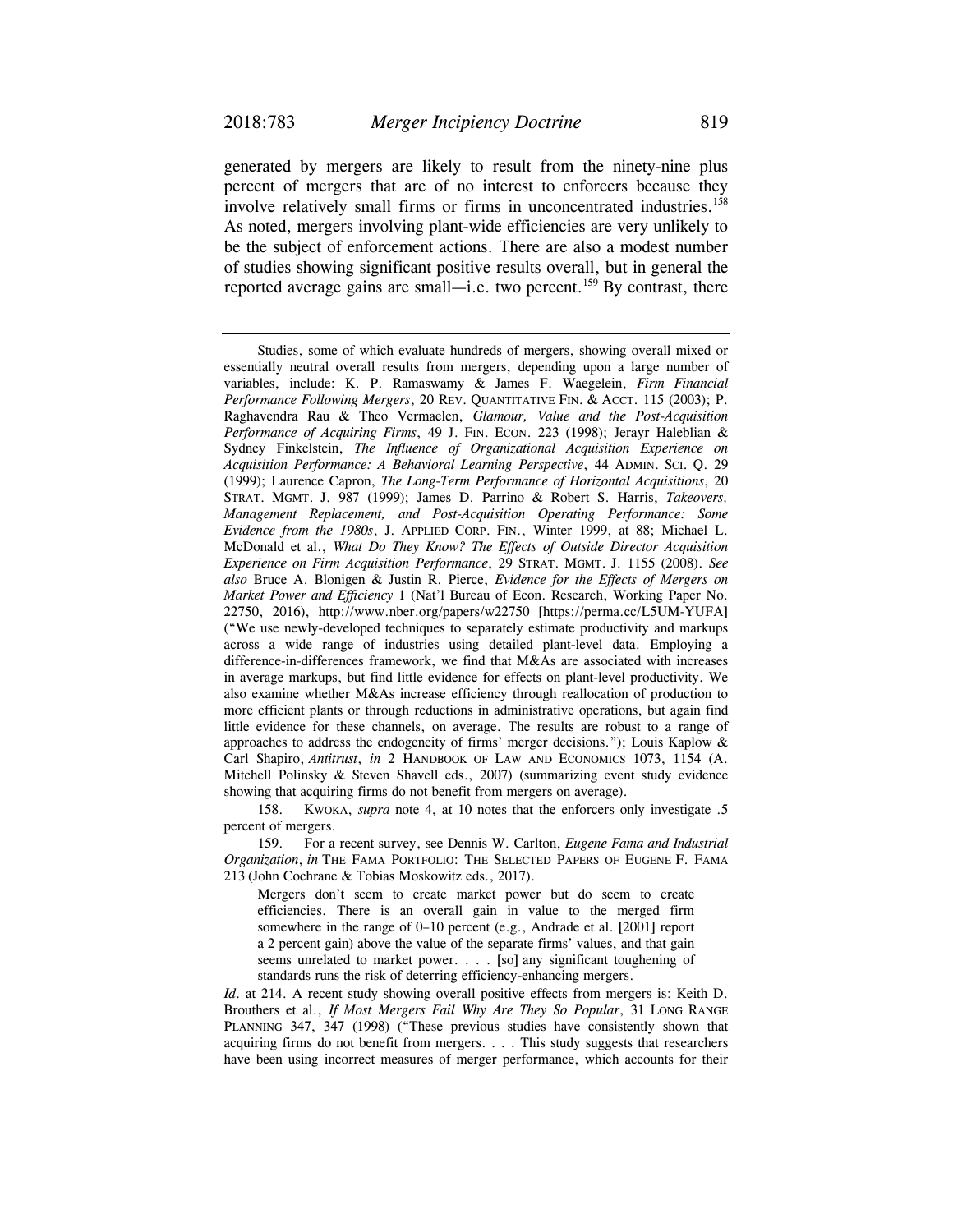is a very large and respectable body of findings suggesting that, generally and overall, significant mergers lead to a small $160$  or relatively  $large<sup>161</sup>$  net negative effect on efficiency.

 Although the evidence is not uniform, on balance I would conclude that acquisitions create economic value. I rely on the announcement returns as the critical evidence. They have been reliably positive over the last 30 years, particularly for acquisitions that are cash financed. Acquisitions using stock are value neutral, but likely include a negative information component about the stand-alone firms. It is clear that shareholders of targets gain, while shareholders of acquirers experience mixed results. The accounting-based studies are more mixed, but are subject to more noise.

*Id*. at 14. For an older survey, see CARLTON & PERLOFF, *supra* note 142, at 28**–**29 ("In summary, stock market evidence supports the view that merger activity improves efficiency and improves value. . . . Additional research on profits subsequent to consolidation, not on stock price, is needed to confirm these efficiency gains. Without such research, some may argue that mergers and takeovers create illusory stock market value that represents either the unjustified transfer of wealth from those dependent on the acquired firm . . . to its shareholders, or valuation errors by the stock market.") (also citing to the same 2001 Andrade et al. study referenced above by Carlton, *supra*  note 159, at 2).

160. Studies showing overall results from mergers that are slightly negative include: David R. King et al., *Meta-Analyses of Post-Acquisition Performance: Indications of Unidentified Moderators*, 25 STRAT. MGMT. J. 187, 187 (2004) ("We find robust results indicating that, on average and across the most commonly studied variables, acquiring firms' performance does not positively change as a function of their acquisition activity, and is negatively affected to a modest extent."); Aloke Ghosh, *Does Operating Performance Really Improve Following Corporate Acquisitions?*, 7 J. CORP. FIN. 151, 151 (2001) ("Previous research indicates that operating performance improves following corporate acquisitions relative to industry-median firms. Such performance results are likely to be biased because acquiring firms undertake acquisitions following a period of superior performance and they are generally larger than industry-median firms. Using firms matched on performance and size as a benchmark, I find no evidence that operating performance improves following acquisitions."); Vassilis M. Papadakis & Ioannis C. Thanos, *Measuring the Performance of Acquisitions: An Empirical Investigation Using Multiple Criteria*, 21 BRIT. J. MGMT. 859, 859 (2010) ("Overall, results from the three measures indicate failure rates from 50% to 60%."); Patricia M. Danzon et al., *Mergers and Acquisitions in the Pharmaceutical and Biotech Industries*, 28 MANAGE. DECIS. ECON. 307, 307 (2007) ("Controlling for merger propensity, large firms that merged experienced a similar change in enterprise value, sales, employees, and R&D, and had slower growth in operating profit, compared with similar firms that did not merge.").

 161. Studies that show overall effects from mergers that are clearly negative on average include: Paul André et al., *The Long-Run Performance of Mergers and Acquisitions: Evidence from the Canadian Stock Market*, FIN. MGMT., Winter 2004, at

negative findings. The authors present a new methodology for measuring merger performance…. The results of applying this new methodology to a small sample of Dutch mergers indicate that mergers are extremely successful."). *See also* Steven N. Kaplan, Mergers and Acquisitions: A Financial Economics Perspective, Prepared for the Antitrust Modernization Commission Economist's Roundtable on Merger Enforcement (Feb. 2006) (unpublished manuscript), http://govinfo.library.unt.edu/AMC/commission\_hearings/PDF/kaplan\_statement.pdf [https://perma.cc/J5CM-VLPH]: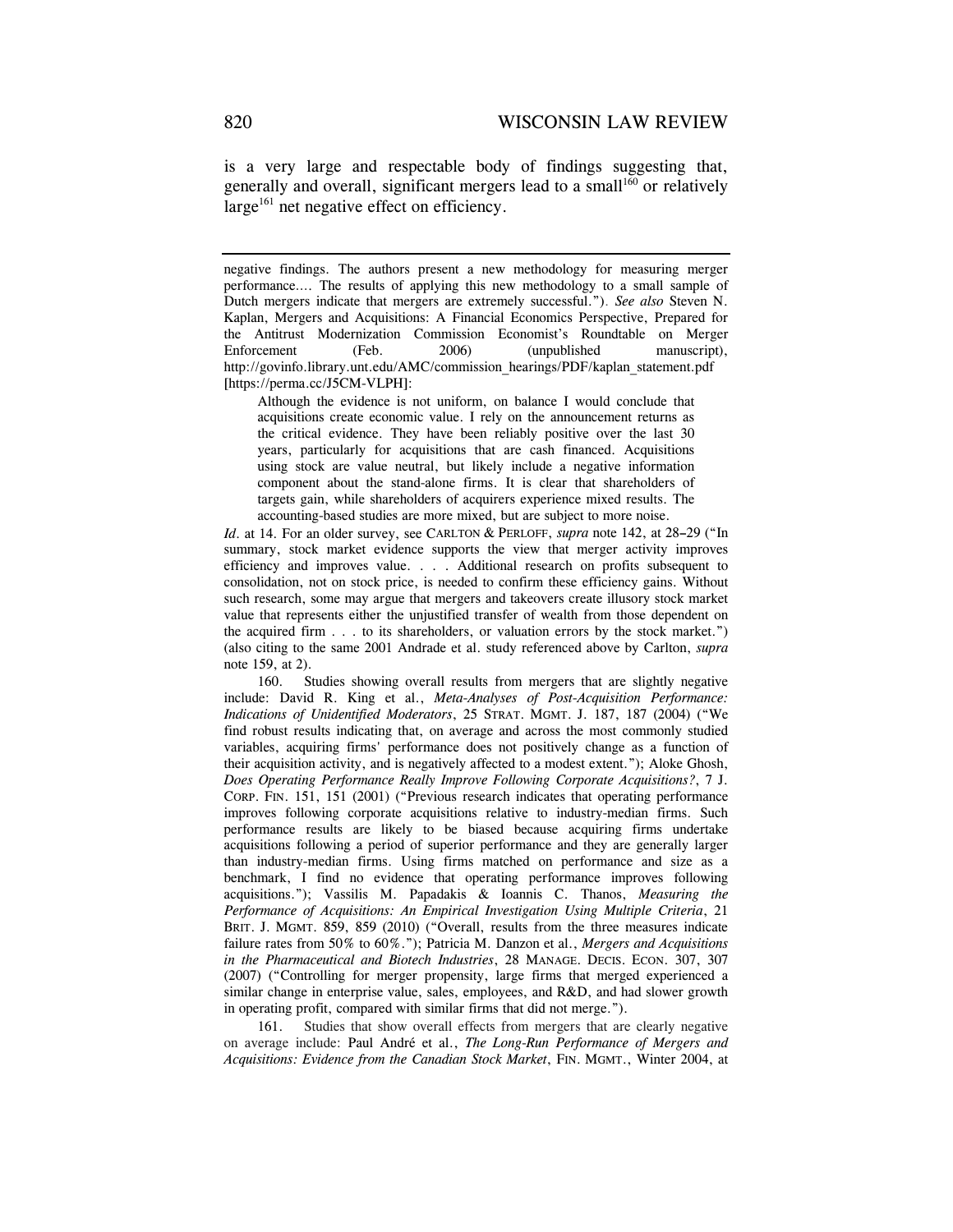Other empirical work is consistent with the rejection of any general expectation that major horizontal mergers are likely to result in increased productive efficiency. Professors Scherer and Ravenscraft found that most mergers resulted in inefficiency.<sup>162</sup> Additional studies,<sup>163</sup> including studies of banking, insurance, and airlines, confirm this result.164 Professor Kwoka found that the post-merger studies he reviewed reported little evidence of efficiency gains.<sup>165</sup> Thus the earlier quoted conclusion by Judge Posner ("I wish someone would give me some examples of mergers that have improved efficiency. There must be some.")<sup>166</sup> should come as no surprise.

 162. DAVID J. RAVENSCRAFT & F.M. SCHERER, MERGERS, SELL-OFFS, AND ECONOMIC EFFICIENCY 194**–**204 (1987). Like most of these studies, this one looked at mergers generally and did not limit its focus to the large mergers of concern to antitrust. *Id.*

 163. *See, e.g.*, Ghosh, *supra* note 160, at 151 (finding "no evidence that operating performance improves following acquisitions").

166. Philadelphia National Bank *at 50*, *supra* note 15, at 216.

<sup>27, 27 (</sup>a study of 267 Canadian acquisitions shows that "acquirers significantly underperform over the three-year post-event period."); Anup Agrawal et al., *The Post-Merger Performance of Acquiring Firms: A Re-Examination of an Anomaly*, 47 J. FIN. 1605, 1605 (1992) ("[U]sing a nearly exhaustive sample of mergers between NYSE acquirers and NYSE/AMEX targets. We find that stockholders of acquiring firms suffer a statistically significant loss of about 10% over the five-year post-merger period, a result robust to various specifications."); Andrew P. Dickerson et al., *The Impact of Acquisitions on Company Performance: Evidence from a Large Panel of UK Firms*, 49 OXFORD ECON. PAPERS 344, 344 (1997) ("This paper investigates the impact of acquisitions on company performance using a large panel of UK-quoted companies observed over a long time period. The results indicate that acquisitions have a detrimental impact on company performance and that company growth through acquisition yields a lower rate of return than growth through internal investment."); David J. Ravenscraft & F.M. Scherer, *The Profitability of Mergers*, 7 INT'L J. INDUS. ORG. 101, 101 (1989) ("Following merger, the profitability of acquired entities declined except among pooling-of-interests merger partners of roughly equal premerger size."); Christian Tuch & Noel O'Sullivan, *The Impact of Acquisitions on Firm Performance: A Review of the Evidence*, 9 INT'L J. MGMT. REVS. 141, 141 (2007) ("The evidence suggests that, in the short run, acquisitions have at best an insignificant impact on shareholder wealth. Long-run performance analysis reveals overwhelmingly negative returns, while the evidence using accounting performance measures is mixed.").

 <sup>164.</sup> DIANA L. MOSS, DELIVERING THE BENEFITS? EFFICIENCIES AND AIRLINES MERGERS (2013), www.antitrustinstitute.org/sites/default/files/AAI\_USAir-AA\_Efficiencies.pdf [https://perma.cc/9DFD-UEVD]; J. David Cummins, Sharon Tennyson & Mary A. Weiss, *Consolidation and Efficiency in the US Life Insurance Industry*, 23 J. BANKING & FIN. 325, 327 (1999) ("larger [life insurance] firms generally are found to exhibit decreasing returns to sale"); Todd T. Milbourn, Arnoud W. A. Boot & Anjan V. Thakor*, Megamergers and Expanding Scope: Theories of Bank Size and Activity Diversity,* 23 J. BANKING & FIN. 195, 197, 198 (1999) (banking: "little or no improvement in cost efficiency" and "there is also a lack of empirical evidence that expansion of scope in banking has been beneficial").

 <sup>165.</sup> KWOKA, *supra* note 4, at 148.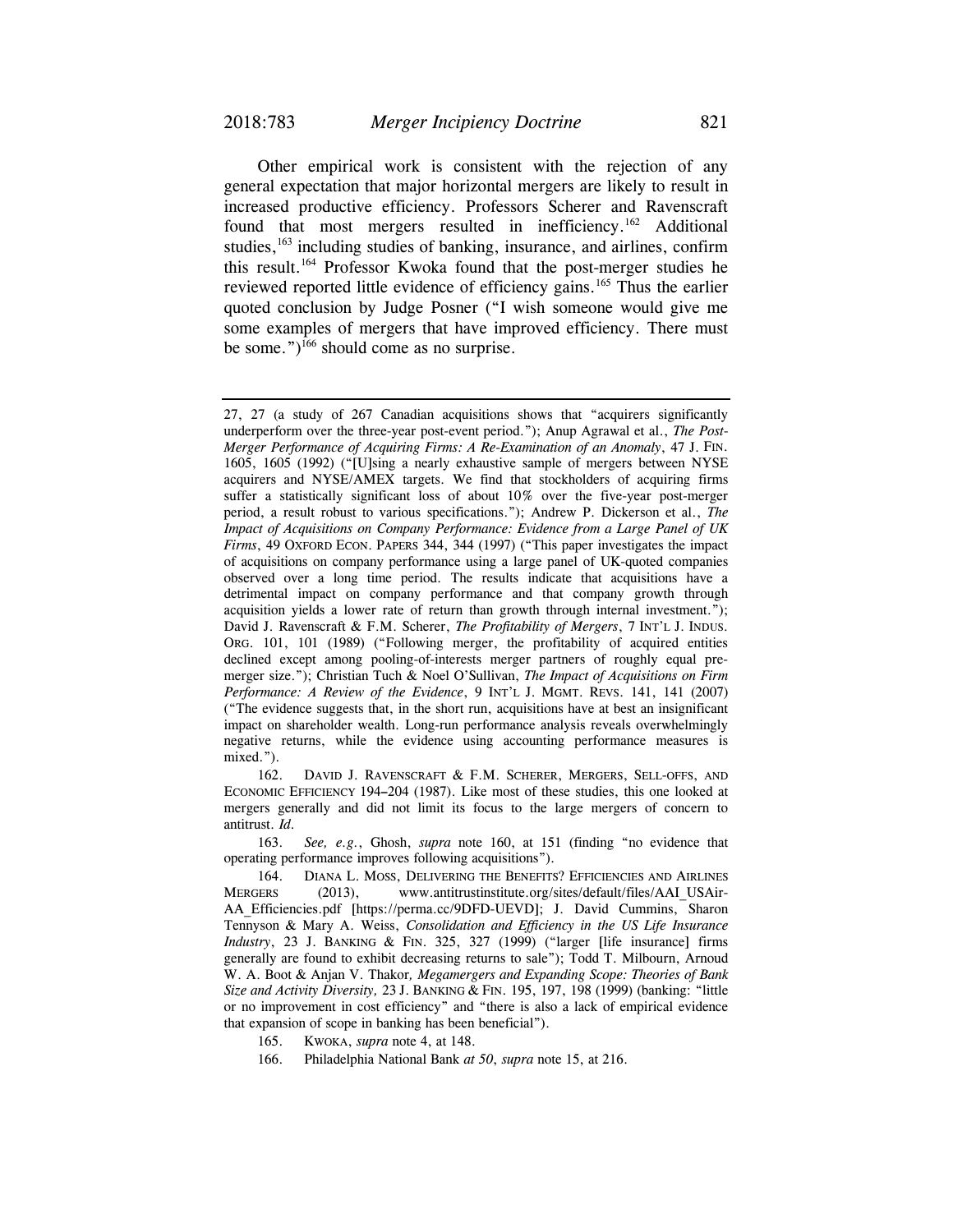Indeed, many of the gains to the merging parties likely to be proclaimed as "efficiency" benefits on closer analysis involve transferring costs to third parties.<sup>167</sup> For example, when two large retailers combine and eliminate outlets, this imposes greater travel burdens on customers. The merged parties may have lower costs, but a broader economic calculus could show that the total social costs of the merger are overall neutral or even negative.<sup>168</sup> Another false economy comes from exploiting enhanced buyer power to drive down the price of inputs. Such buyer power can offset an upstream oligopoly's seller power, but it is often used to lower prices to powerless suppliers. This is no more an efficiency than the gains to a monopolist from raising prices to purchasers.<sup>169</sup>

In sum, most studies have found that mergers do not on average increase net corporate efficiency. As Professor Schilling concluded, "[o]verall, the evidence for mergers having negligible or negative effects on value appears to outweigh the evidence for clearly positive or mixed effects on value."<sup>170</sup> Nevertheless, reasonable people can differ

 <sup>167.</sup> This is ironic because the overriding goal of the antitrust laws is to prevent wealth transfers from purchasers to firms with market power. *See* Robert H. Lande, *Wealth Transfers as the Original and Primary Concern of Antitrust*, 34 HASTINGS L.J. 65 (1982).

 <sup>168.</sup> *See* CRAIG LAMBERT, SHADOW WORK: THE UNPAID, UNSEEN JOBS THAT FILL YOUR DAY 15–23 (2015) (description of the many tasks that have devolved onto individuals which were once done for them; unfortunately, the book lacks a coherent economic model to examine these issues).

 <sup>169.</sup> *See* Peter C. Carstensen, *Buyer Power and the Horizontal Merger Guidelines: Minor Progress on an Important Issue*, 14 U. PA. BUS. L. 775, 794–95 (2012); *see also* David A. Domina & C. Robert Taylor*, The Debilitating Effects of Concentration Markets Affecting Agriculture*, 15 DRAKE J. AGRIC. L. 61 (2010). A study done for the United States Department of Agriculture on hog markets found that there was significant evidence of monopsony buying power viewing the market nationally. GIPSA, 4 LIVESTOCK AND MEAT MARKETING STUDY: HOG AND PORK INDUSTRIES FINAL REPORT (2007), https://www.gipsa.usda.gov/psp/publication/livemarketstudy/LMMS\_Vol\_4.pdf [https://perma.cc/XB59-TA33]. Despite this evidence, the Department of Justice allowed a further significant increase in national and regional concentration by permitting Smithfield to acquire Premium Standard Brands. *See* Press Release, Statement of the Department of Justice Antitrust Division on its Decision to Close its Investigation of Smithfield Inc.'s Acquisition of Premium Standard Farms Inc. (May 4, 2007), http://www.justice.gov/archive/atr/public/press\_releases/2007/223077.htm [https://perma.cc/HC6Z-4VF8]; *see also* Stephanie Strom, *Big Food Companies Pay Later, Squeezing Their Suppliers*, N.Y. TIMES (Apr. 6, 2015), https://www.nytimes.com/2015/04/07/business/big-companies-pay-later-squeezingtheir-suppliers.html (reporting major food processors use their buyer power to force suppliers to wait much longer for payment thereby forcing the seller to finance the buyer's operating expenses). *See generally* PETER C. CARSTENSEN, COMPETITION POLICY AND THE CONTROL OF BUYER POWER: A GLOBAL ISSUE (2017).

 <sup>170.</sup> Schilling, *supra* note 148, at 8. Professor Schilling explains these results as follows: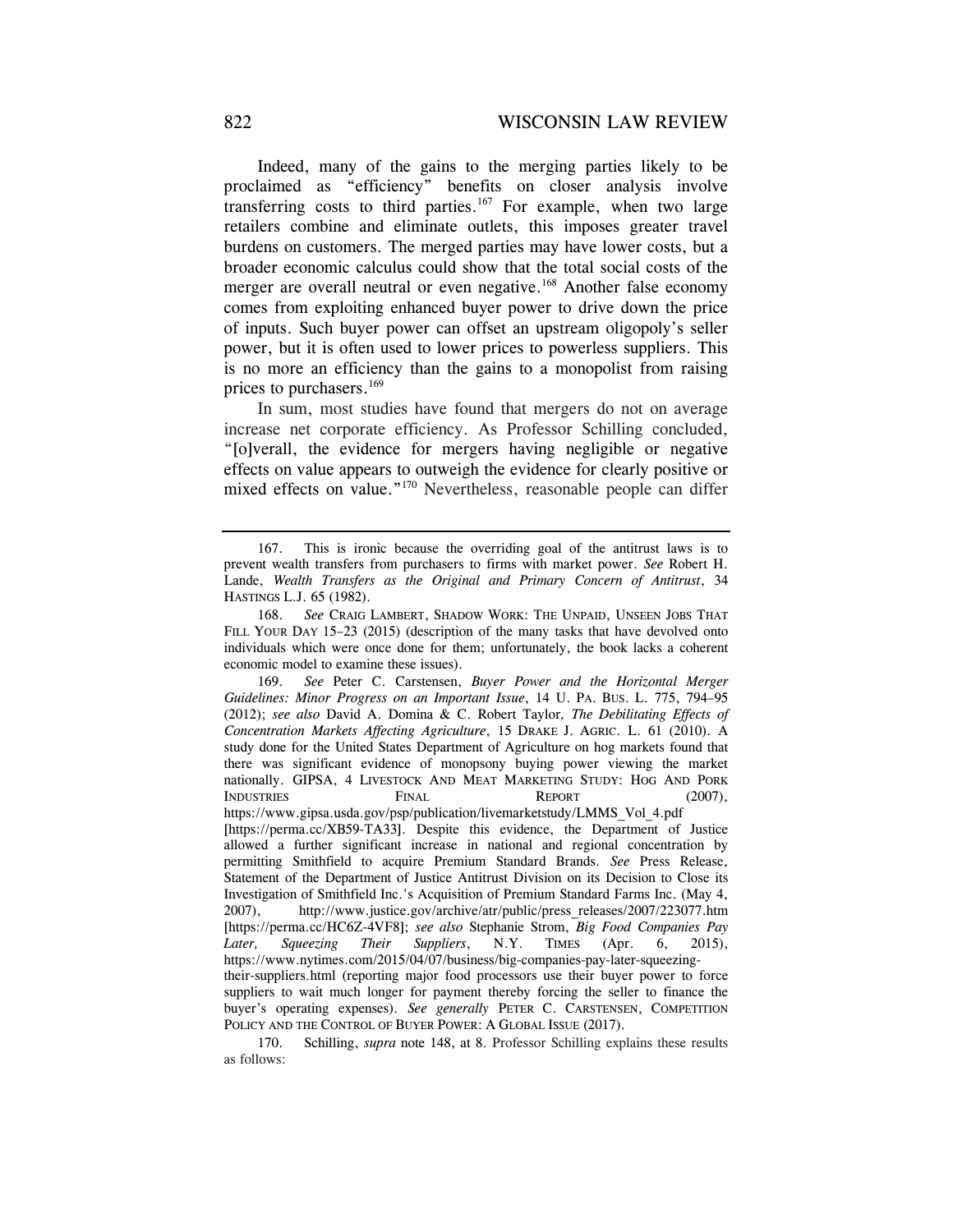as to whether corporate mergers—even including the vast bulk of mergers that are of no interest to enforcers—are neutral overall, or are slightly positive or negative in terms of their average efficiency effects. Despite differences in the results of these studies and in possible interpretations of these results, it seems reasonable to conclude that if courts and enforcers were to implement a merger incipiency policy vigorously, in the manner intended by Congress, there would be no significant overall impairment of corporate efficiency.<sup>171</sup> Hence, to the extent enforcers and judges decide marginal cases in favor of defendants out of concern with corporate efficiency, the conclusions of modern scholarship demonstrates that this pro-merger bias is inappropriate.

## 2. SHAREHOLDERS OF THE RESULTING FIRM OFTEN SUFFER SIGNIFICANT LOSSES

A final basis for rejecting any general claims that mergers among major competitors are generally desirable is that many empirical examinations of the results for shareholders show that on average the buyer and its investors suffer losses, not gains. In 1992, a major study covering more than thirty years of mergers among publicly traded companies reported that the surviving firm on average lost about ten percent of its value over a period of five years.<sup>172</sup> Another group of researchers reported that the acquired businesses tended to suffer

A considerable body of research has attempted to assess whether, on average, mergers create or destroy shareholder value. Studies have used a wide range of methodological approaches (e.g., event studies, large panel analyses, case studies), samples (e.g., mergers in particular industries, mergers where both the acquirer and target are US publicly held firms, mergers that vary in the share that is taken by the acquirer), and performance measures (e.g., stock price reactions, longrun cumulative abnormal returns, accounting performance, productivity, patenting outcomes). It should be clear that there are large number of parameters that may vary in the construction of a research design to study the performance of mergers, and, not surprisingly, the research has fallen well short of a consensus.

*Id.* 

 <sup>171.</sup> Of course, enforcers and courts should ignore the weight of economic scholarship if these results would cause them to ignore or override the intent of Congress that the merger laws should embody a vigorous incipiency doctrine. Fortunately, there is no conflict between the intent of Congress and the results of scholarship.

 <sup>172.</sup> Anup Agrawal, Jeffrey F. Jaffe & Gershon N. Mandelker, *The Post-Merger Performance of Acquiring Firms: A Re-Examination of an Anomaly*, 47 J. FIN. 1605, 1605–06 (1992).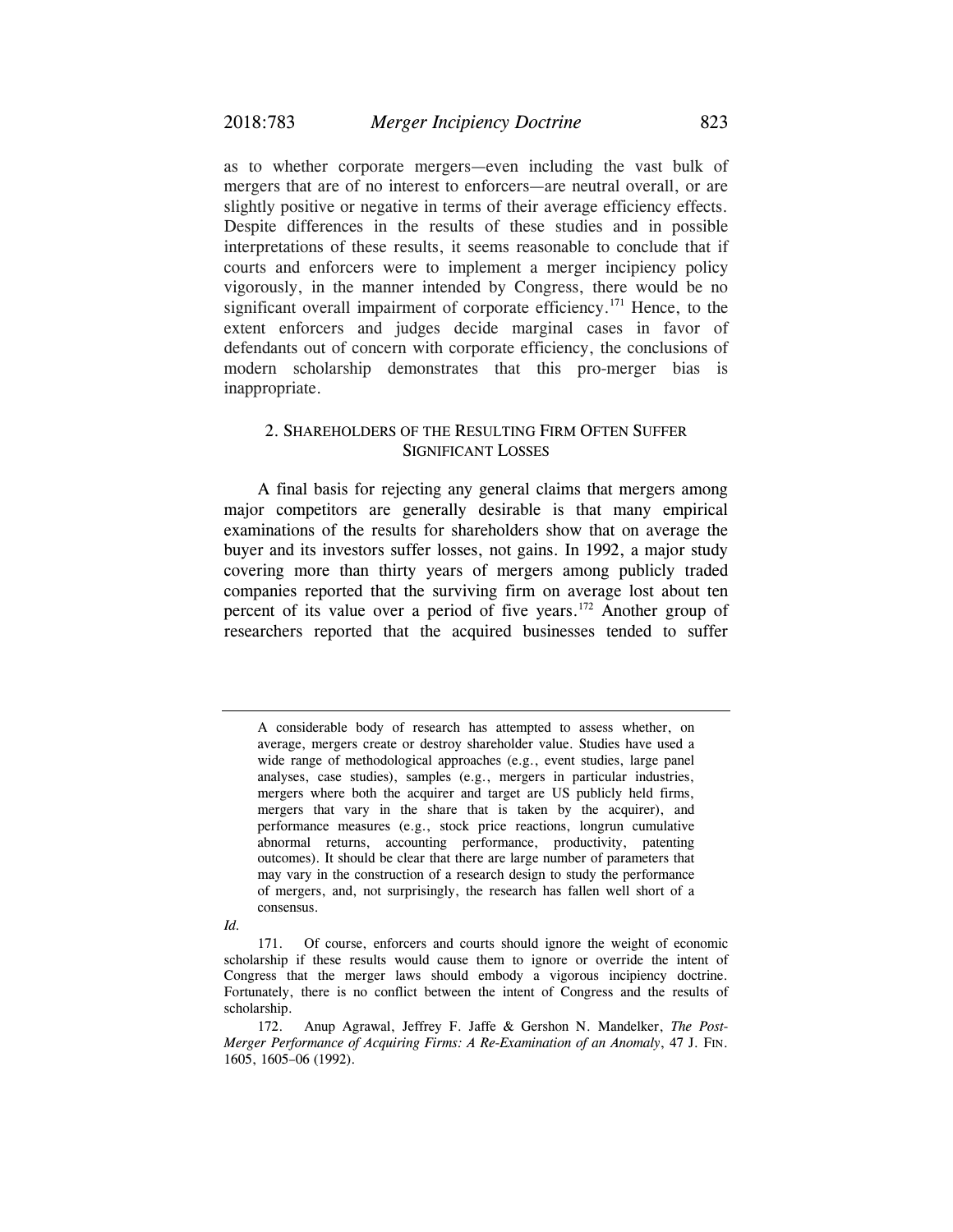reduced profitability and loss of market position.<sup>173</sup> In 2012 alone, publicly held companies wrote off fifty-one billion dollars because of bad mergers.174 Indeed, a comparison of successful buyers to the losing bidder in a corporate buyout found that the buyers had worse results over time than the unsuccessful bidders.<sup>175</sup> In 2010, McKinsey reported: "Anyone who has researched merger success rate knows that roughly 70% of mergers fail."176 An article in the *Harvard Business Review* observed that "study after study puts the failure rate for mergers and acquisitions somewhere between 70% and 90%."<sup>177</sup> The basic point being that buyers have a tendency to over pay and not to realize the gains that they claimed to expect. Even the co-author of one of the leading articles claiming acquisitions resulted in significant premiums for the buyer subsequently recanted and conceded that there were "significant negative returns . . . following a merger. . . . "<sup>178</sup>

 <sup>173.</sup> Dennis C. Mueller & Mark L. Sirower, *The Causes of Mergers: Tests Based on the Gains to Acquiring Firms' Shareholders and the Size of Premia*, 24 MANAGERIAL & DECISION ECON. 373, 374 (2003) (citing five studies "that suggest that acquisitions significantly impair the long-term profitability or market shares of the acquired businesses"). That study also found that there was a strong tendency to overpay for acquisitions. *Id.* at 380, 388 ("several of our findings actually imply that mergers destroy more of the value of the bidding firms than is paid as premium to the target").

 <sup>174.</sup> Emily Chasan & Maxwell Murphy, *Companies Get More Wiggle Room on Soured Deals*, WALL ST. J. (Nov. 11, 2013, 8:15 PM). www.wsj.com/articles/SB10001424052702304868404579191940788875848 (reporting a study by Duff & Phelps); *see also* Steven Lipin & Nikhil Deogun, *Big Mergers of '90s Prove Disappointing to Shareholders*, WALL ST. J. (Oct. 30, 2000, 2:40 AM), www.wsj.com/articles/SB972860303890013995 [https://perma.cc/42WE-TE58] (reporting that Salomon Smith Barney's analysis of major mergers showed that the acquirers "on average underperformed" measured by both the S&P 500 stock index and their peer group); Bhushan Bahree, *Pumped Up: Oil Mergers Leave Investors Gushing, But Do They Work?—Past Deals Failed to Deliver on Great Expectations; Size Doesn't Bring Clout—Holy Grails and Staff Cuts?*, WALL ST. J. (July 22, 1999, 1:46 AM), www.wsj.com/articles/SB932592913980475039 ("Megamergers often flop, and oil mergers especially are prone to failure.").

 <sup>175.</sup> Ulrike Malmendier, Enrico Moretti & Florian S. Peters, *Winning by Losing: Evidence on the Long-Run Effects of Mergers* 20–25 (Nat'l Bureau of Econ. Research, Working Paper No. 18024, 2012), www.nber.org/papers/w18024 [https://perma.cc/DK6L-9SKY].

 <sup>176.</sup> MCKINSEY & COMPANY, PERSPECTIVES ON MERGER INTEGRATION 11 (2010),

https://www.mckinsey.com/client\_service/organization/latest\_thinking/~/media/1002A 11EEA4045899124B917EAC7404C.ashx [https://perma.cc/DW9V-3K4F].

 <sup>177.</sup> Clayton M. Christensen, Richard Alton, Curtis Rising & Andrew Waldeck, *The Big Idea: The New M&A Playbook*, HARV. BUS. REV. (Mar. 2011), at 49.

 <sup>178.</sup> Richard S. Ruback, *Comment, on Means of Payment in Takeovers: Results for the United Kingdom and the United States*, *in* CORPORATE TAKEOVERS: CAUSE AND CONSEQUENCES 260, 262 (Alan J. Auerbach ed., 1988) (commenting on a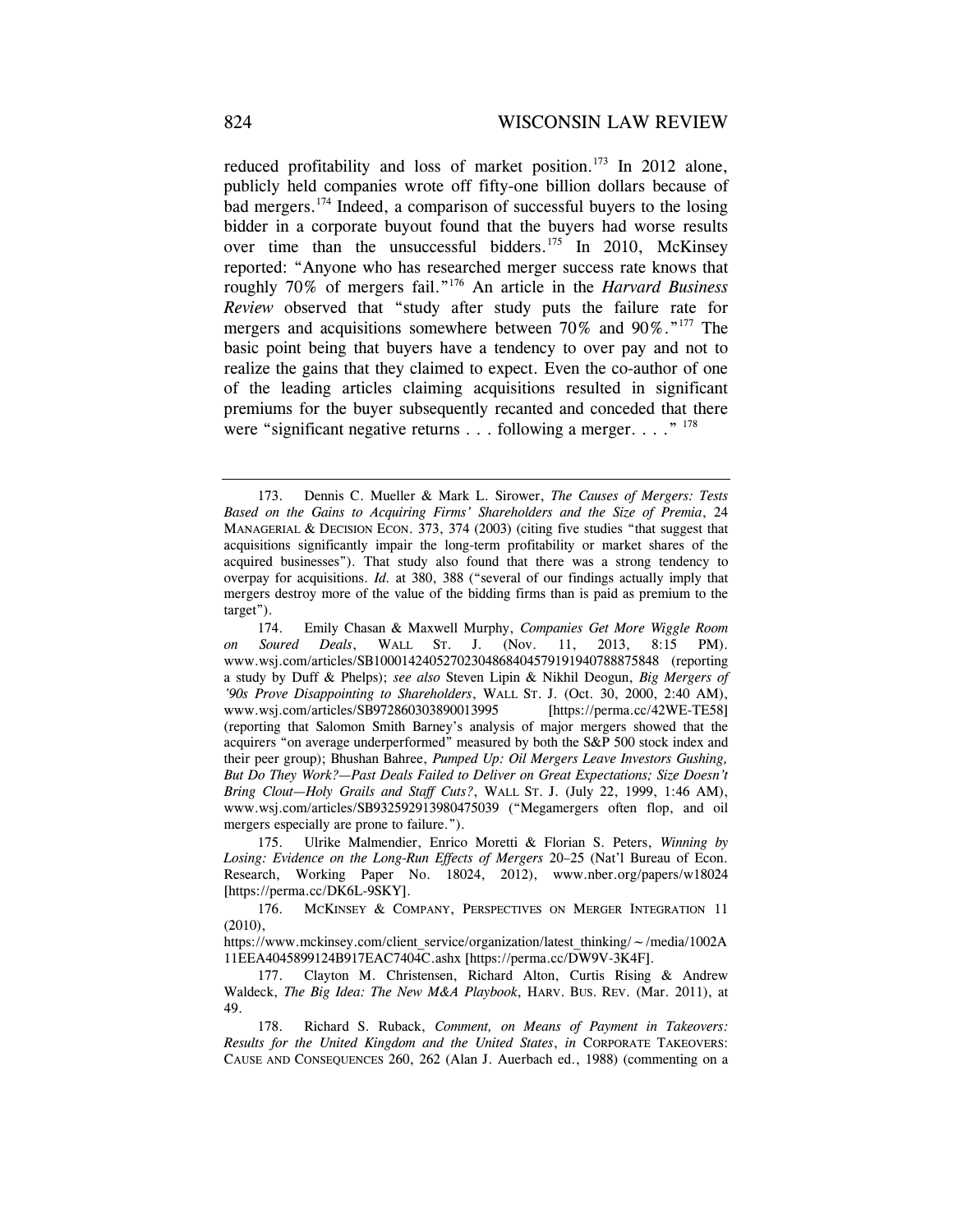Thus, measured by stock market results most large mergers are not in fact very helpful to the development of economic efficiency, innovation, or other consequences that are desirable from the perspective of the public interest. It follows that strong anti-merger policy designed to prevent the foreseeable adverse competitive effects of mergers between substantial competitors does not create a significant risk of substantial loss of desirable economic outcomes.

The premise of contemporary merger policy is that merger among firms is basically a desirable event.179 Mergers' disappointing results are, however, consistent with the repeated observation that many motivations for merger are largely disconnected from achieving economic efficiency despite what the promoters may assert in securities filings and press briefings.<sup>180</sup> The publicly held corporation faces very substantial agency problems.<sup>181</sup> The shareholders are largely powerless when ownership is widely dispersed. The board of directors, the agent of the shareholders, is usually under the control of management which in turn can shape both buying and selling decisions to serve its strategic interests.182 Moreover, third parties, takeover funds, and legal and financial advisers can and do reap benefits from promoting such transactions even when the result for the enterprise is negative. Hence, many major mergers arise from motivations unrelated to increased efficiency. For all these reasons the purchase and sale of large corporations does not consistently advance desirable economic results.

study covering most American mergers from 1955 to 1985 where the shareholders in the successful buyer suffered an average seventeen percent decline in share value in the two years following the merger). Ruback was Michael C. Jensen's co-author on *The Market for Corporate Control: The Scientific Evidence*, 11 J. FIN. ECON 5 (1983) (this article is one of the most frequently cited statements of the thesis that changes in corporate control are efficiency enhancing and produce positive gains for both selling shareholders and shareholders in the buyer).

 <sup>179.</sup> *See supra* note 147 and accompanying text.

 <sup>180.</sup> For one ironic evaluation, compare Stanley Bing, *Why We Love Mergers*, FORTUNE, Dec. 22, 2014, at 172 ("a host of articles contend [] that . . . up to 70% or 80% of . . . mergers dilute value rather than build it." But the interests of bankers, lawyers, journalists and Wall Street all drive the process so "when all the M&As have been finished, we'll have five big companies that do everything."). *See also* JONATHAN A. KNEE ET AL., THE CURSE OF THE MOGUL: WHAT'S WRONG WITH THE WORLD'S LEADING MEDIA COMPANIES 213–17 (2009) (describing consistent over payment for media properties).

 <sup>181.</sup> This is a longstanding issue in corporate governance. *See, e.g.*, ADOLF A. BERLE & GARDINER C. MEANS, THE MODERN CORPORATION AND PRIVATE PROPERTY 112–16 (1932, rev. ed. 1968).

 <sup>182.</sup> While restricting such combinations may reduce, at the margin, the market price of the assets being sold, if the merger or acquisition is itself of questionable merit as a business transaction, there should be little concern that the overall result will have an adverse effect on either short term or long term economic goals. Indeed, one might well argue that any reduced price moves the valuation of the enterprise closer to some "real" value.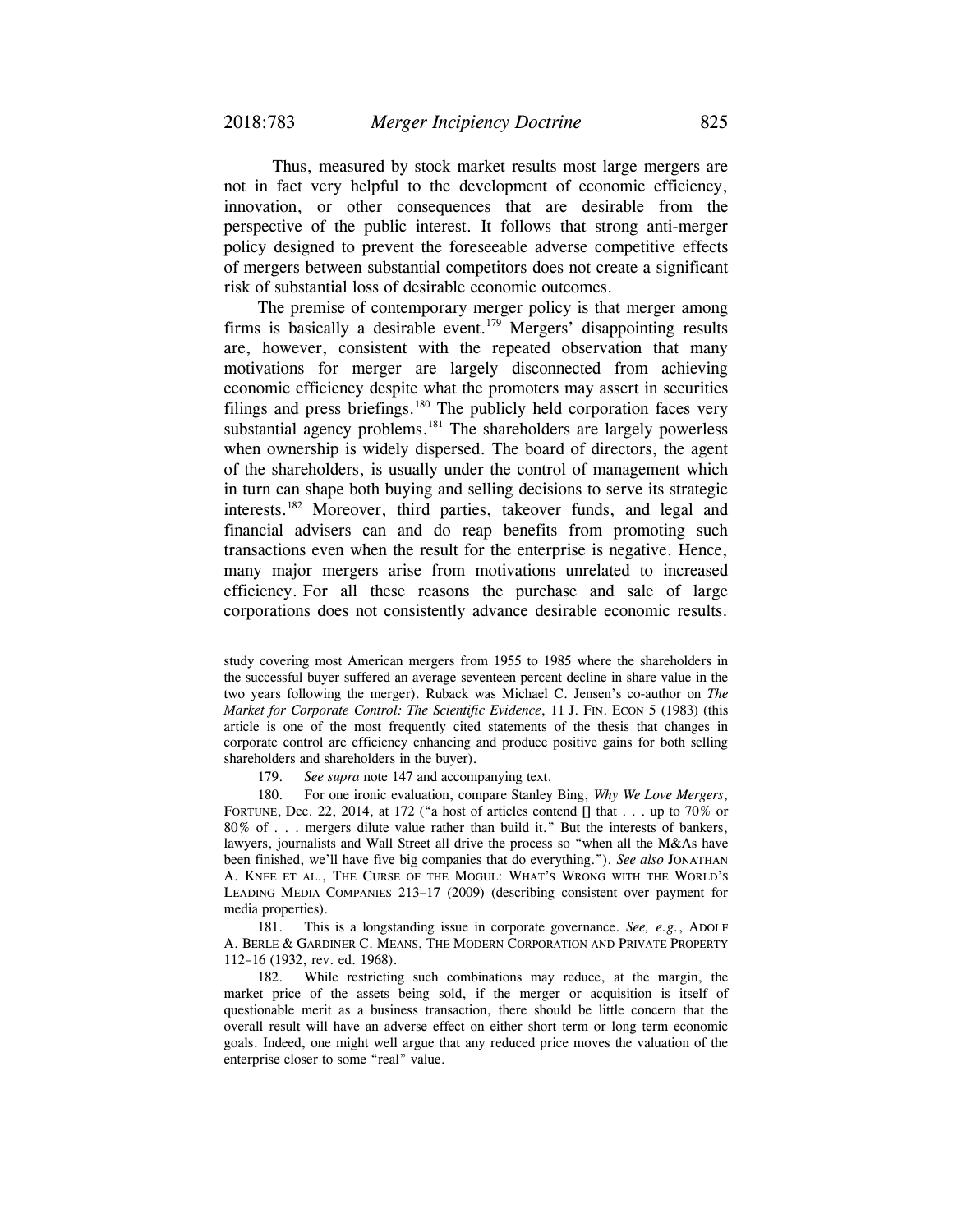This is true regardless whether one focuses on mergers' increased prices, reduced levels of innovation, or effects on corporate efficiency. These results should invite the enforcers and the courts to give a greater weight to the potential negative competitive effects that might arise when such transactions "may" eliminate substantial competition in markets with moderate to significant concentration. These economic results should cause courts to take Congress's incipiency mandate more seriously.

## IV. REDUNDANCY REDUCES THE PROBABILITY OF DIMINISHED **COMPETITION**

The evidence is very strong that it is hard to predict accurately how markets will function and how competitive they will remain. The fundamental point, however, is that redundancy will enable markets to be more competitive despite the many events that can cause a reduction in the number or vigor of competitors.<sup>183</sup> This Section examines the implications of these possible issues to show the importance of markets having a relatively large number (a "redundant" number) of competitors.

## *A. The Role of Luck in Market Success*

It is extremely difficult to predict accurately the vigor of competition in a market, especially over time. The number and types of almost unpredictable uncertainties are virtually limitless.184 In part due to luck, accident, or randomness, markets can evolve gradually, or change quickly, from highly competitive to less competitive. Even to a market dominated by a single firm.<sup>185</sup> There are, moreover, reasons to

 <sup>183.</sup> The authors are grateful to Barry C. Lynn for many of the examples in this section.

 <sup>184.</sup> *See* NASSIM NICHOLAS TALEB, ANTIFRAGILE: THINGS THAT GAIN FROM DISORDER 160 (2012). Taleb also observes that "[r]edundancy is ambiguous because it seems like a waste if nothing unusual happens. Except that something unusual happens—usually." *Id*. at 45; *see also id.* at 5, 23 ("We have been fragilizing the economy, our health, political life, education, almost everything . . . by suppressing randomness and volatility."); *cf.* JOSEPH E. STIGLITZ, FREEFALL: AMERICA, FREE MARKETS, AND THE SINKING OF THE WORLD ECONOMY (2010).

 <sup>185.</sup> This section is based upon material collected in Jorge Marcos Ramos, Chapter 7, *The Lucky Monopolist,* draft of March 6, 2017, forthcoming in THE ORIGINS OF FIRM DOMINANCE IN EU COMPETITION LAW (2018). Professor Ramos defines events caused by luck, accident or randomness as events that

 <sup>(1)</sup> are outside the knowledge of the economic actor or its ability to determine the timing of the event; (2) do not require the firm to incur any cost to secure their market position; they are exogenous to the cost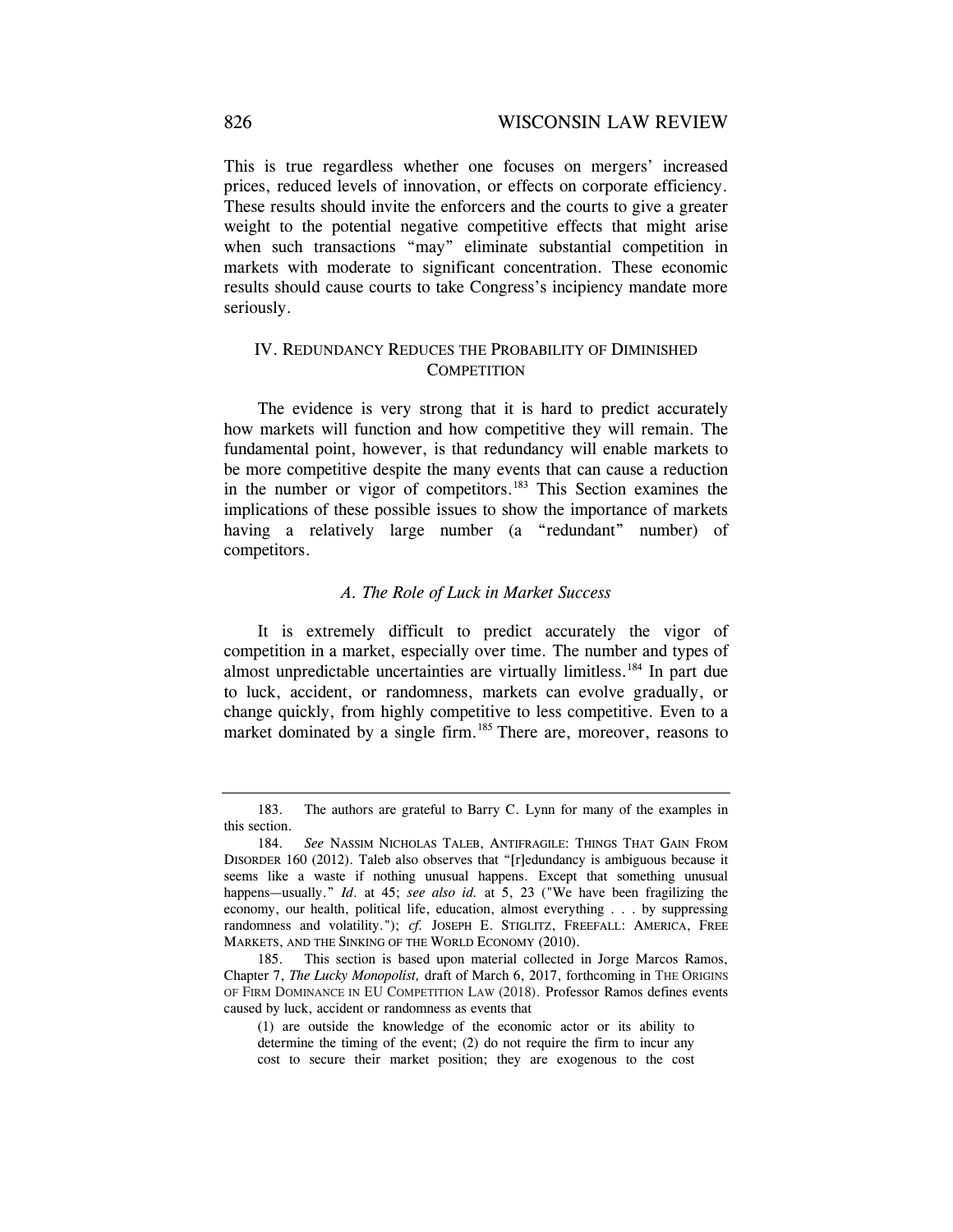believe these types of changes occur frequently enough to impact merger policy. As Professors Scherer and Ross asked: "Why do concentrated firm size distributions arise from initial conditions that seemingly give each firm an equal chance? The answer, in a word, is "luck."<sup>186</sup> They begin their analysis by "stating the proposition at its baldest, most radical form: the market structures observed at any moment in time are the result of pure historical chance."<sup>187</sup> They continue:

Contrary to what untutored intuition might advise, the firms do not long remain equal in size and market share, even though their growth prospects are identical *ex ante* . . . . Some firms will inevitably enjoy a run of luck, experiencing several years of rapid growth in close succession. Once the most fortunate enterprises climb well ahead of the pack it is difficult for laggards to rally and rectify the imbalance . . . . 188

They add that even though many other factors also contribute to firm growth, "[t]he random growth hypotheses have considerable appeal, both because chance plainly does play a role in company growth, and because actual firm size distributions often correspond to those predicted by stochastic growth models."189 Professor Demsetz similarly wrote that luck also often plays a role in firm performance: "Superior performance can be attributed to the combination of great uncertainty plus luck or atypical insight by the management of a firm."190 Some economists believe that, for relatively competitive markets, luck will be the principal factor that separates "winners from near-winners."<sup>191</sup> Nobel laureate Oliver Williamson concluded that market dominance

functions of the firm, and (3) are meaningful enough to thrust a firm to a position of dominance among existing firms.

*Id*. at 1–2.

190. Harold Demsetz, *Industry Structure, Market Rivalry, and Public Policy*, 16 J. LAW ECON*.* 1, 3 (1973).

 <sup>186.</sup> F. M. SCHERER & DAVID ROSS, INDUSTRIAL MARKET STRUCTURE AND ECONOMIC PERFORMANCE 142 (3d ed. 1990).

 <sup>187.</sup> *Id.* at 141.

 <sup>188.</sup> *Id.*

 <sup>189.</sup> *Id.* at 146.

 <sup>191.</sup> Richard R. Nelson & Sidney G. Winter, *Forces Generating and Limiting Concentration under Schumpeterian Competition*, 9 BELL J. ECON*.* 524, 525 (1978). "In our model all firms act to maximize net expected wealth and some are just "luckier" than others." Steven A. Lippman & Richard P. Rumelt, *Uncertain Imitability: An Analysis of Interfirm Differences in Efficiency under Competition*, 13 BELL J. ECON*.*  418, 421 (1982).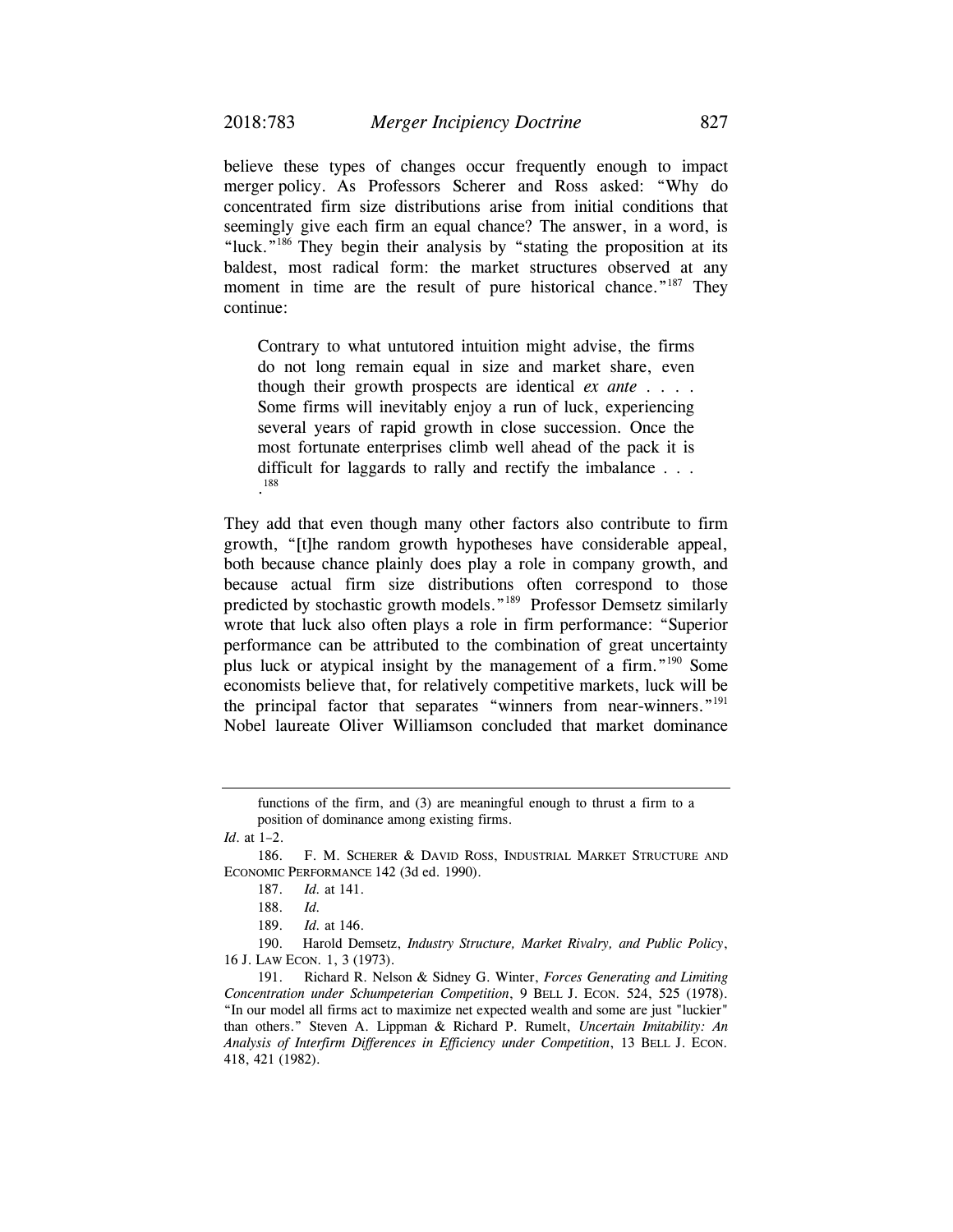should be presumed to be the result of a "chance event failure." $192$ Indeed, Professor Michael Porter, the leading business strategist of modern times,<sup>193</sup> even thought it important to demonstrate that luck is not the *only* explanation for firm differences and growth!<sup>194</sup> As Nobel Prize recipient Jean Tirole notes, if a firm "dominates simply because of luck of circumstance, that skews competition unfairly."195

Admittedly, it is difficult empirically to determine whether a firm, or the vigor of competition in a market, succeeds or fails in whole or in part because of luck, as opposed to skill. As Justice Breyer observed, many believe that "I am skillful; you are lucky."<sup>196</sup> With this caveat, we present examples of firms that have achieved a degree of market dominance in part though luck, accident, or randomness.

 194. Richard E. Caves, Bradley T. Gale & Michael E. Porter, *Interfirm Profitability Differences: Comment*, 91 Q.J. ECON*.* 667, 674 (1977) ("We conclude that the evidence supports the existence of a behavioral relation between market share and profitability for companies in concentrated industries, and that the observed statistical relation between these variables cannot be ascribed exclusively to unobserved (and normatively unimpeachable) variations in luck.") (footnote omitted).

 195. *See* Robin Mordfin & Toni Shears, *Regulation and Market Power*, BECKER FRIEDMAN INST. FOR ECON. U. OF CHI. (May 28, 2015), http://bfi.uchicago.edu/news/feature-story/regulation-and-market-power [https://perma.cc/3CJU-YWXZ]. As Justice Breyer noted:

 At the least, one should not underemphasize plain luck as a way to stay on top. Suppose you try the following game. Pair up, and flip a coin. Keep flipping until the man who lost the first time catches up with the winner; when he catches up, quit. Some of you will be here all night, indeed it may be days or weeks before the room is cleared. Yet, that last player has not used any skill, foresight or industry to stay ahead. Given the thousands of different industries in the economy, one cannot explain dominance entirely on the basis of superior product, superior management, or even predatory practices.

Stephen G. Breyer, *The Problem of the Honest Monopolist,* 44 ANTITRUST L.J. 194, 195–96 (1975).

196. Breyer, *supra* note 195, at 197.

<sup>192.</sup> Oliver E. Williamson, *Antitrust Enforcement and the Modern Corporation*, *in* 3 POLICY ISSUES AND RESEARCH OPPORTUNITIES IN INDUSTRIAL ORGANIZATION 16, 21 (Victor R. Fuchs ed., 1972). Williamson believes this presumption is warranted unless intellectual property rights, scale, predatory behavior or superior management claims can be supported. *Id.* at 16.

<sup>193.</sup> *See, e.g.*, Geoff Colvin, *There's No Quit in Michael Porter*, FORTUNE (October 29, 2012), http://fortune.com/2012/10/15/theres-no-quit-in-michael-porter/ [https://perma.cc/7XBN-WCS2] (describing Porter as "the most famous and influential business professor who has ever lived. . . . He is widely and rightly regarded as the alltime greatest [business] strategy guru . . . .").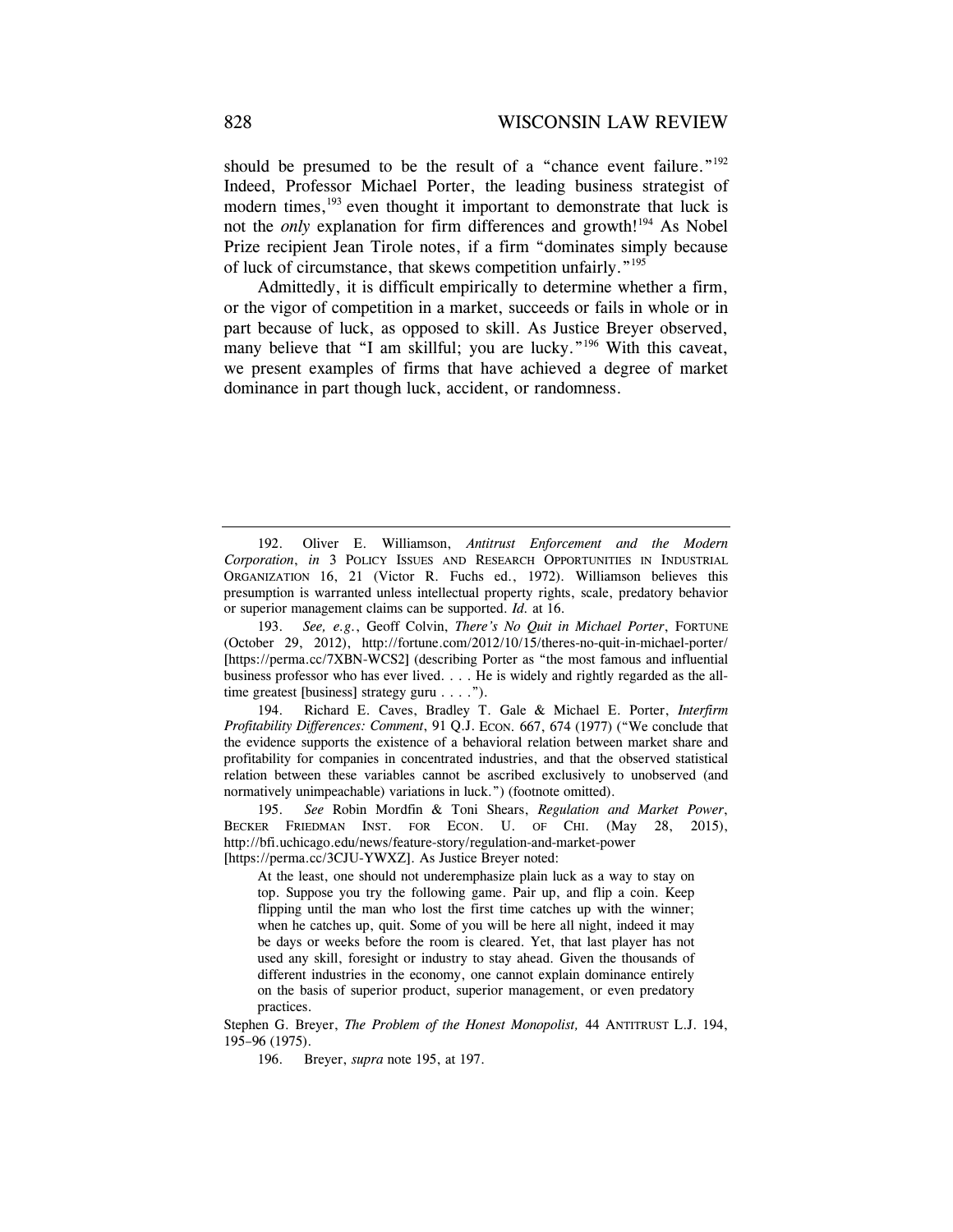### 1. COMPETITION PROBLEMS CAUSED BY OPEC<sup>197</sup>

The Organization of the Petroleum Exporting Countries (OPEC) caused an unexpected international energy crisis that affected competition in energy markets around the world. One example involved the oil market in the Netherlands. In *British Petroleum (ABG Oil Companies)*, 198 the European Commission accused British Petroleum (BP) of abusing its dominant position in the Netherlands during the OPEC oil embargo when it "found itself in position to control production and distribution in a substantial proportion of the market."<sup>199</sup> BP was the lucky beneficiary of OPEC's pricing and output restrictions: "Such a sudden shortage, especially one that was not brought about by economic considerations, led to a restriction of both actual and potential competition among the small group of companies concerned . . . ."200 Although the European Court of Justice did not find that BP had violated competition  $law<sub>1</sub><sup>201</sup>$  it did not overturn the Commission's holding that BP possessed an accidentally created dominant position.202

## 2. COMPETITION PROBLEMS CAUSED BY THE FUKUSHIMA EARTHOUAKE AND NUCLEAR ACCIDENT<sup>203</sup>

The earthquake in Fukushima, Japan affected competition in energy markets not only in Japan, but also in Germany. As Professor Ramos documents:

Before Fukushima, Germany had been a strong advocate of nuclear policy. In 2012, the Fukushima accident prompted a "sudden, unexpected and significant" decision taken by the German government: to permanently close all the eight pre-

 <sup>197.</sup> This example is based upon material found in Ramos, *supra* note 185, at 11–13.

 <sup>198.</sup> Commission Decision IV/28.841 of 19 April 1977, *ABG Oil Companies Operating in the Netherlands*, 1977 O.J. (L117).

<sup>199.</sup> *Id.* at 9.

<sup>200.</sup> *Id.*

<sup>201.</sup> Case 77/77, *Benzine en Petroleum Handelsmaatschappij BV v. Comm'n*, 1977 E.C.R. 1514, 1530.

 <sup>202.</sup> Ramos, *supra* note 189, at 13. The case is primarily known for the collective dominance analysis. *See* Pranvera Kellezi, *Abuse Below the Threshold of Dominance*, *in* ABUSE OF DOMINANT POSITION: NEW INTERPRETATION, NEW ENFORCEMENT MECHANISMS? 55, 77 (M. O. Mackenrodt, B. C. Gallego & S. Enchelmaier, S. eds., 2008).

 <sup>203.</sup> This example is based upon material found in Ramos, *supra* note 185, at 13.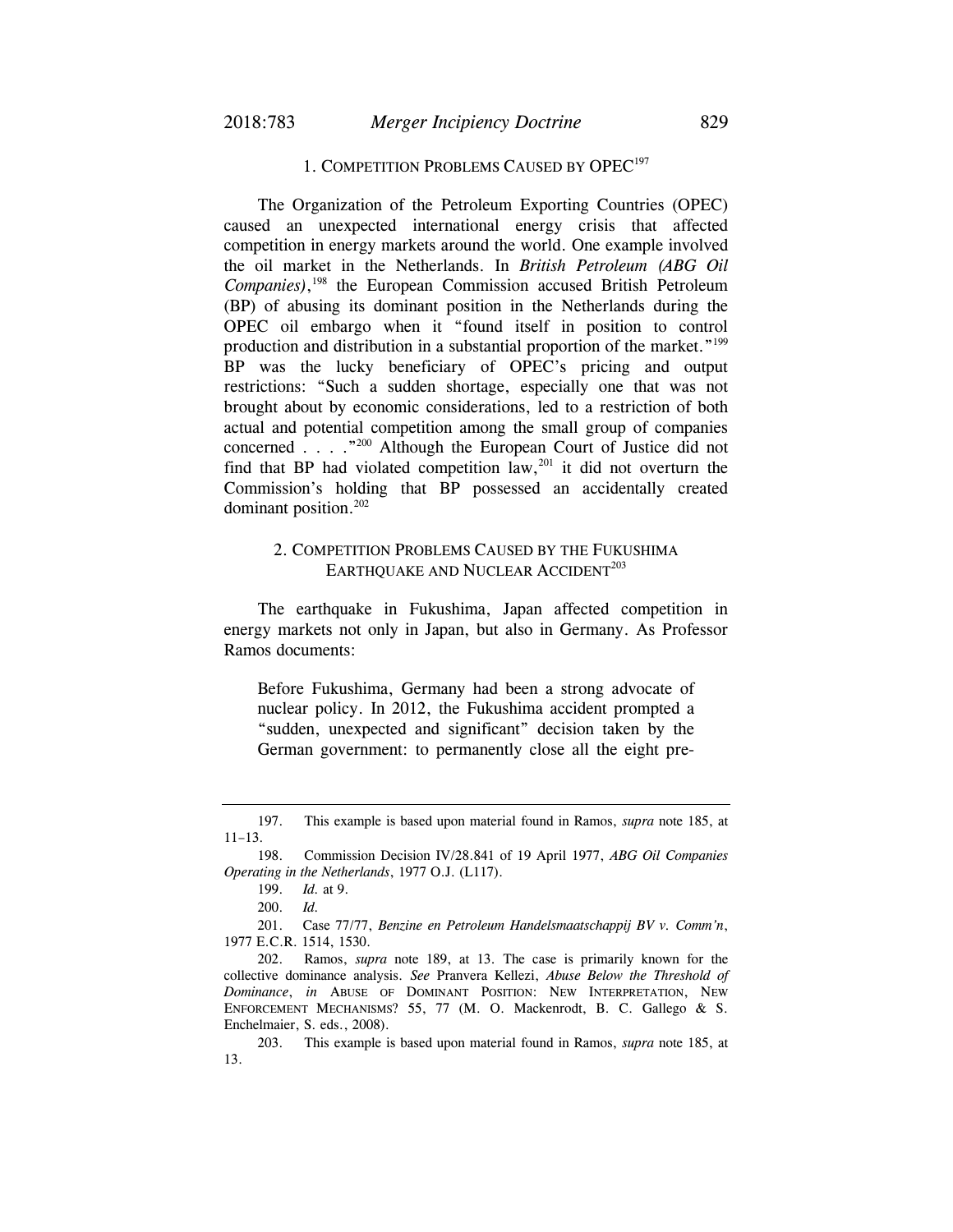1981 nuclear plants. If the accident had not occurred the nuclear plants would not have been closed.<sup>204</sup>

After these German nuclear plants closed the market power and prices of remaining energy suppliers increased significantly.<sup>205</sup>

## 3. COMPETITION PROBLEMS CAUSED BY IMPROPER GOVERNMENT REGULATION, INCLUDING WRONGLY GRANTED PATENTS<sup>206</sup>

Improper government regulation can of course detrimentally affect competition. An example of this is can be a wrongly granted patent, which could unfairly place the lucky recipient in a position of dominance. Professor Ramos illustrates this point using the case of Windsurfing International,<sup>207</sup> which negotiated licensing agreements for patented items that prevented the licensees from challenging the validity of the licensed patents.208 The European Commission decided that the no-challenge clauses prevented licensees from removing "wrongly granted monopolies" caused by the patents.<sup>209</sup> On appeal the European Court of Justice upheld the Commission's finding, and held that it is in the public interest to eliminate "patents granted in error."<sup>210</sup>

### *B. Market Fragility and Vulnerability*<sup>211</sup>

As Barry Lynn and others have shown, market-wide problems caused by luck, accident, or randomness with the potential to affect consumers are especially likely to arise when markets are unduly

<sup>204.</sup> *Id.* (citing Luigi Grossi, Sven Heim & Michael Waterson, *A Vision of the European Energy Future? The Impact of the German Response to the Fukushima Earthquake* 1 (Centre for European Economic Research (ZEW), Discussion Paper No. 14-051, July 2014)).

 <sup>205.</sup> The Residual Supply Index indicates the degree of market power and accounts for the dynamics of the demand side. *Id.* at 13 (citing Grossi, Heim & Waterson, *supra* note 204, at 16, 18–22.).

<sup>206.</sup> This example is based upon material found in Ramos, *supra* note 185, at 13–15.

<sup>207.</sup> Commission Decision IV/29.395 of 11 July 1983, *Windsurfing Int'l*, 1983 O.J. (L229).

<sup>208.</sup> Ramos, *supra* note 189, at 14.

 <sup>209.</sup> *Windsurfing Int'l*, 1983 O.J. (L229) at 15. *See also* Case 193/83, *Windsurfing Int'l v. Comm'n*, 1986 E.C.R. 643, 663 ("[T]he public interest in ensuring an essentially free system of competition and therefore in the removal of a monopoly perhaps wrongly granted to the licensor must prevail over any other consideration.").

 <sup>210.</sup> *Windsurfing Int'l*, 1986 E.C.R. at 663. For several additional similar examples see Ramos, *supra* note 185, at 14.

<sup>211.</sup> This section relies heavily upon Yossi Sheffi & Barry C. Lynn, *Systemic Supply Chain Risk*, THE BRIDGE*,* Fall 2014, at 22.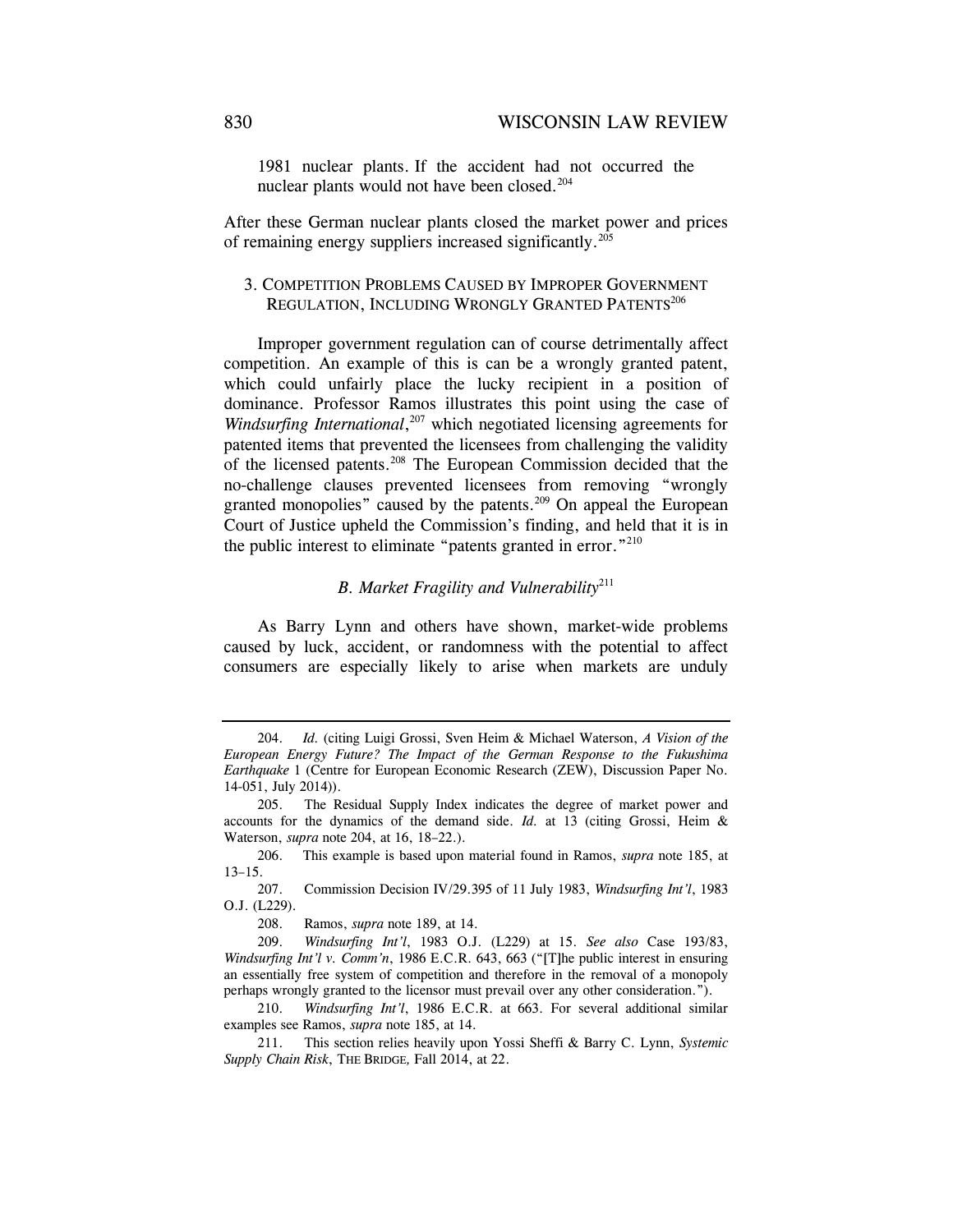fragile.<sup>212</sup> An unduly fragile market is more vulnerable to the vagaries of luck, including natural disasters and unexpected bankruptcy.<sup>213</sup> These markets especially are in need of the useful redundancy that can result from a strict anti-merger policy. Markets can be unduly fragile for a large number of reasons.

### 1. FRAGILITY CAUSED BY INTERDEPENDENT SUPPLY CHAINS

The U.S. auto industry is today highly interdependent due to auto firms' common supply chain. $2^{14}$  Indeed, in 2008, when the bankruptcy of General Motors seemed imminent, the CEO of Ford, Alan Mulally, in testimony before the Senate Banking Committee told Congress about the disasters likely to occur if Ford's traditional rival was allowed to go bankrupt:

If any one of the domestic companies should fail . . . there is a strong chance that the entire industry would face severe disruption. Ours is in some significant ways an industry that is uniquely interdependent—particularly with respect to our supply base, with more than 90 percent commonality among our suppliers. Should one of the other domestic companies declare bankruptcy, the effect on Ford's production operations would be felt within days—if not hours. Suppliers could not get financing and would stop shipments to customers. Without parts for the just-in-time inventory system, Ford plants would not be able to produce vehicles . . . . In short, a collapse of one of our competitors here would have a ripple effect across all automakers, suppliers, and dealers—a loss of nearly three million jobs in the first year, according to an estimate by the Center for Automotive Research.<sup>215</sup>

The U.S. auto industry's supply chain has thus evolved to the point where every auto firm depends up on the same few large suppliers. Bankruptcy of any significant firm in any part of the auto supply chain could well cause a disaster for the entire industry due to the current lack of "redundancy" in the supply chain.<sup>216</sup> The Japanese auto industry

<sup>212.</sup> *See id.*

<sup>213.</sup> *See, e.g.*, *id.* at 25–26.

<sup>214.</sup> *Id.* at 25.

<sup>215.</sup> *Id.*

 <sup>216.</sup> *See* BARRY C. LYNN, END OF THE LINE: THE RISE AND COMING FALL OF THE GLOBAL CORPORATION 180 (2005) [hereinafter LYNN, END OF THE LINE] ("As early as 1988, both Ford and GM would boast that some 98 percent of the parts they purchased from outside suppliers were 'single-sourced.' This was a radical change from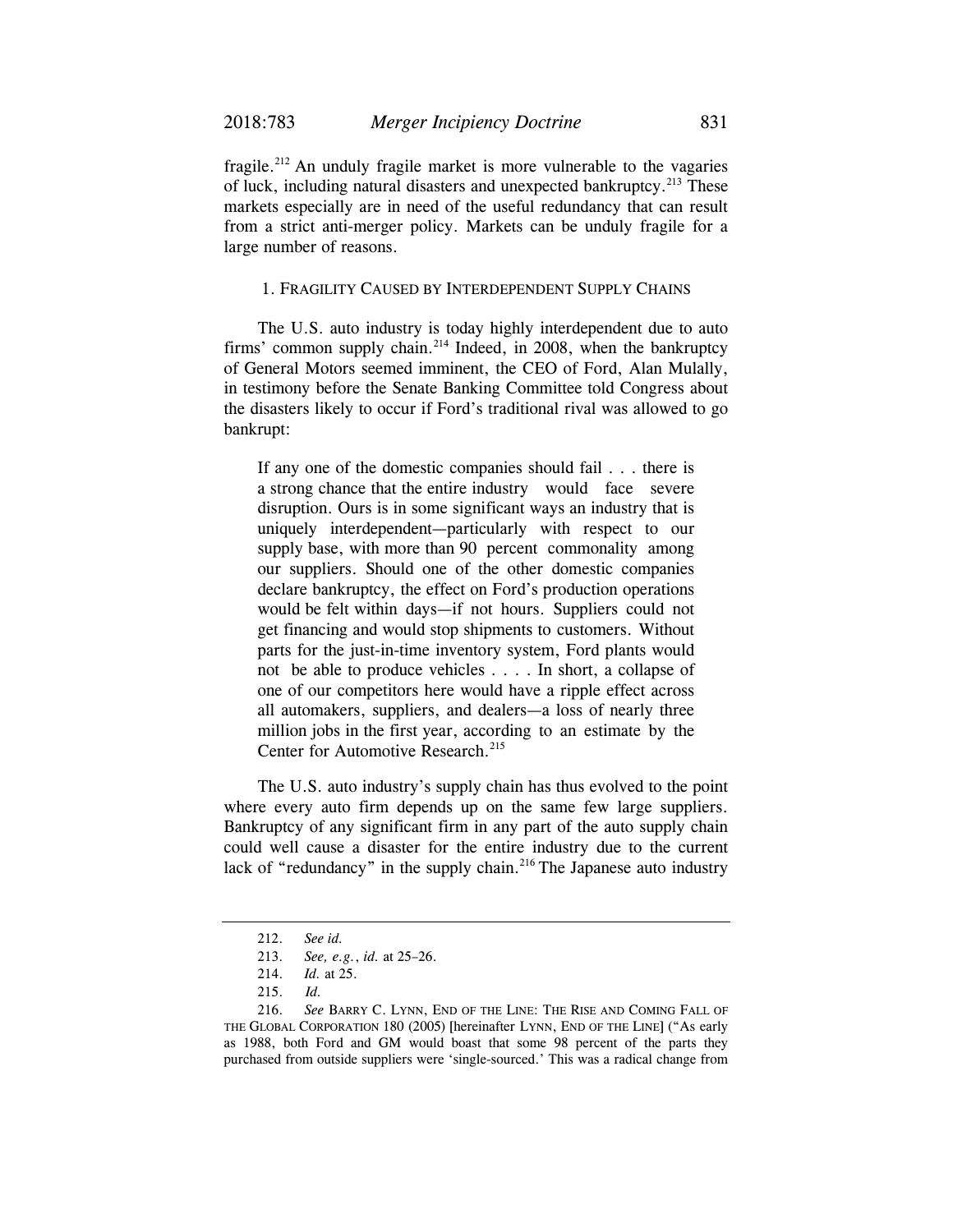might well be similarly fragile because it too has a supply chain that lacks redundancy. $2^{17}$  Portions of the U.S. food supply chain might be similarly fragile.<sup>218</sup>

## 2. FRAGILITY CAUSED BY THE GEOGRAPHIC PROXIMITY OF SUPPLIERS AND NATURAL DISASTERS

When a large proportion of firms are in close proximity to one another an entire industry can become unduly fragile. Sheffi and Lynn provide a dramatic example:

[A]lmost a quarter of the world's integrated circuit (IC) design and fabrication capacity is concentrated between Taiwan's Hsinchu area and Taipei, which are only 40 miles apart. Taiwan is also home to almost 70 percent of the

*Id.* at 24.

An earlier Japanese example occurred in 1997,

 [w]hen a fire at the Aisin Seiki plant in Kariya destroyed machinery used to build proportioning valves for the rear brakes of Toyota automobiles. In the years leading up to the fire, Toyota had pioneered a practice of "lean" production, which includes reliance on single sources of supply and the holding of almost no inventory (sometimes called "just-in-time" manufacturing). Hence, within a matter of hours a shortage of p-valves forced Toyota to close its entire main production operation in nearby Toyota City. By the time Toyota's employees fully restored production of p-valves more than a week later, Toyota had suffered a huge hit, with production falling some 70,000 vehicles below projections.

Barry C. Lynn, *Built to Break*, CHALLENGE, March/April 2012, at 87, 94–95 [hereinafter Lynn, *Built to Break*].

 218. For a large number of examples, see BARRY C. LYNN, CORNERED 4 (2010) ("[A]lmost the entire U.S. pet food industry had come to depend, to various degrees, on a single supplier of canned and pouched pet food. . . . [T]he Menu Foods recall covered products that had been retailed under a phenomenal 150 different names.") (citation omitted).

a decade earlier when, as one vice-president for materials management at GM put it, 'our practice was to double- or perhaps triple-source every part.'").

<sup>217.</sup> *See* Barry C. Lynn, *How Detroit Went Bottom-Up*, THE AMERICAN PROSPECT, October 2009, at 21.

In any system organized along these lines, a natural or man-made disaster that knocks some keystone factory off line can trigger a cascading industrial crash that paralyzes production everywhere. The best recent illustration of how such a crash plays out comes from Japan, where the automotive industry there has been structurally monopolized in much the same way as in America. The fantastic physical instability of such a structure was made clear in July 2007, when an earthquake in Niigata province smashed a piston-ring factory run by a small supplier named Riken. Within hours, the loss of this one plant led all 12 of Japan's main car and truck manufacturers to shut down. It turned out they all relied on one factory to produce a component that cost less than \$5.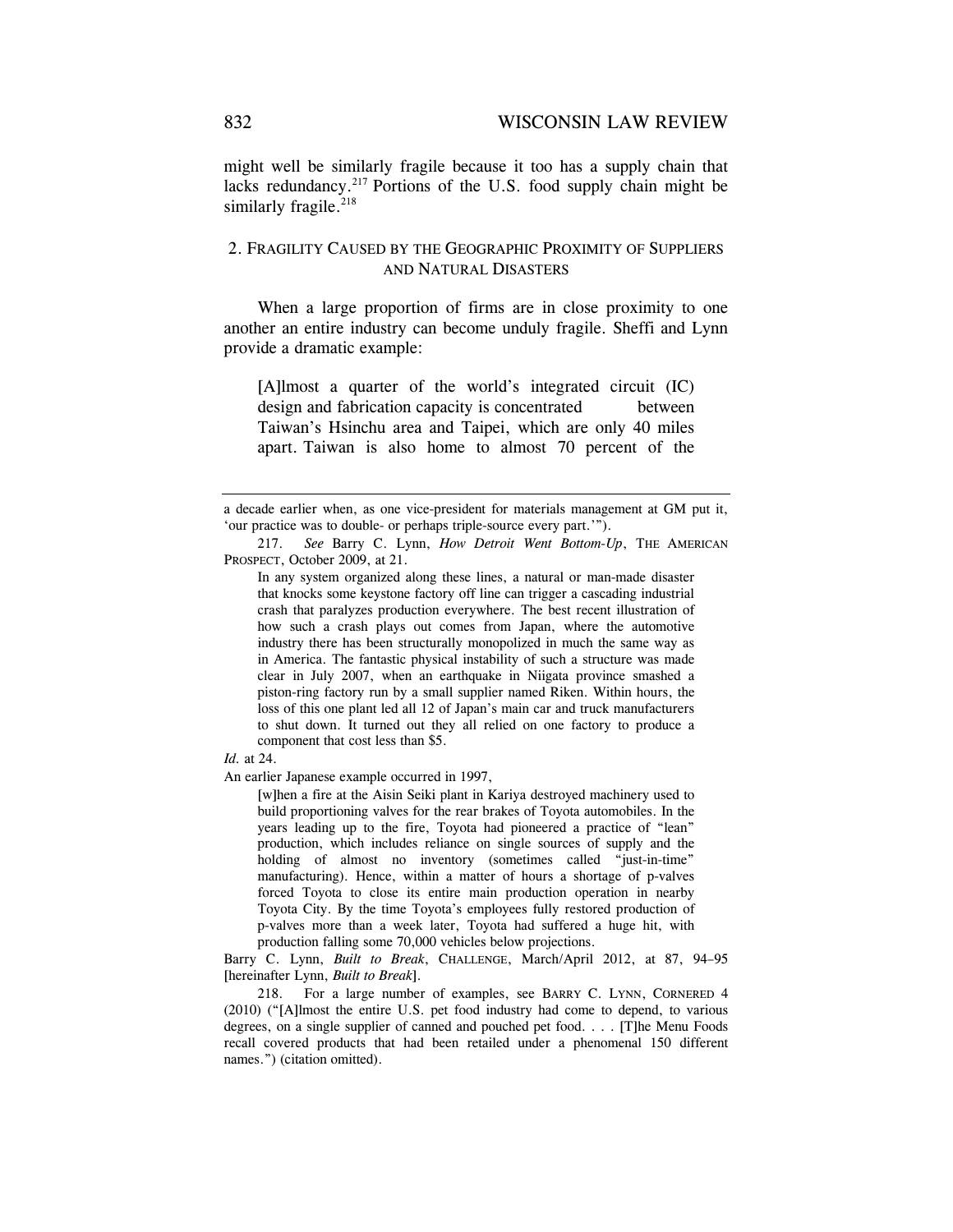world's IC foundry capacity as well as most of the global capacity for IC packaging and testing. A Taiwanese disruption would affect most industries since most machinery now involves electronics. In fact, such a disruption took place in September 1999 when an earthquake disrupted semiconductor makers that account for 40 percent of the world's memory chip production. This occurred during a period of tight supplies, and the spot price of computer memory climbed fivefold all over the world, disrupting operations at many electronic suppliers and hampering the launch of certain Apple laptops.<sup>219</sup>

Lynn presents evidence that the interdependency problem is growing worse, and he provides other examples that could result in even worse disruptions.<sup>220</sup> For example, he notes that "[s]ome 60 percent of the world's DRAM (dynamic random-access memory) chip manufacturing capacity is located in South Korea, mainly in and around Seoul."<sup>221</sup> As an example of one possible method of dealing with this fragility, Lynn commends the Reagan administration for attempting to diversify and thereby make more stable the international DRAM market (for which Japan in 1986 had a seventy-five percent worldwide share)<sup>222</sup> by "a combination of tariffs, quotas, subsidies, and arm-twisting."223

 [O]ne way to comprehend the new nature of risk within these international systems is to compare two discrete events, both of which also took place in Japan, the Kobe earthquake of 1995 and the Tohoku earthquake and tsunami of 2011. In the first month after the disaster in Kobe, in the heart of Japan's intensely industrialized south, domestic production fell by 3 percent, and international effects were minimal. After the 2011 tsunami, by contrast, Japan's industrial output fell an astounding 15.3 percent, almost double the previous record fall, after the panic of 2008. Most surprising was how big a fall—13.5 percent—was registered outside the disaster zone . . . . The disruptions extended across a remarkably wide array of industrial activities, including personal computers, mobile telephones, electronics, appliances, robotics, telecommunications gear, specialty steel, photovoltaics, and chemicals. The world automotive industry alone saw production plummet some 30 percent, for more than three months.

 221. *Id.* at 90–91, 87–107. Lynn provides additional examples: "More than 80 percent of the raw chemicals that go into the U.S. pharmaceutical system are manufactured in China. All the ascorbic acid (Vitamin C) used to preserve processed foods in the United States now comes from China." *Id.* at 91.

 222. *Id.* at 98 ("American firms, meanwhile, which had controlled 70 percent of the world market in 1978, had seen their share of the market plummet to only 20 percent.").

 223. Barry C. Lynn, *A Glitch in the Matrix*, FOREIGN POL'Y (Sept. 12, 2012, 12:19 AM), www.foreignpoliy.com/articles/2012/09/11/industrial revolution?

 <sup>219.</sup> Sheffi & Lynn, *supra* note 211, at 26 (citation omitted). For additional examples, see LYNN, END OF THE LINE, *supra* note 216, at 211–36.

 <sup>220.</sup> Lynn, *Built to Break*, *supra* note 217, at 100–01: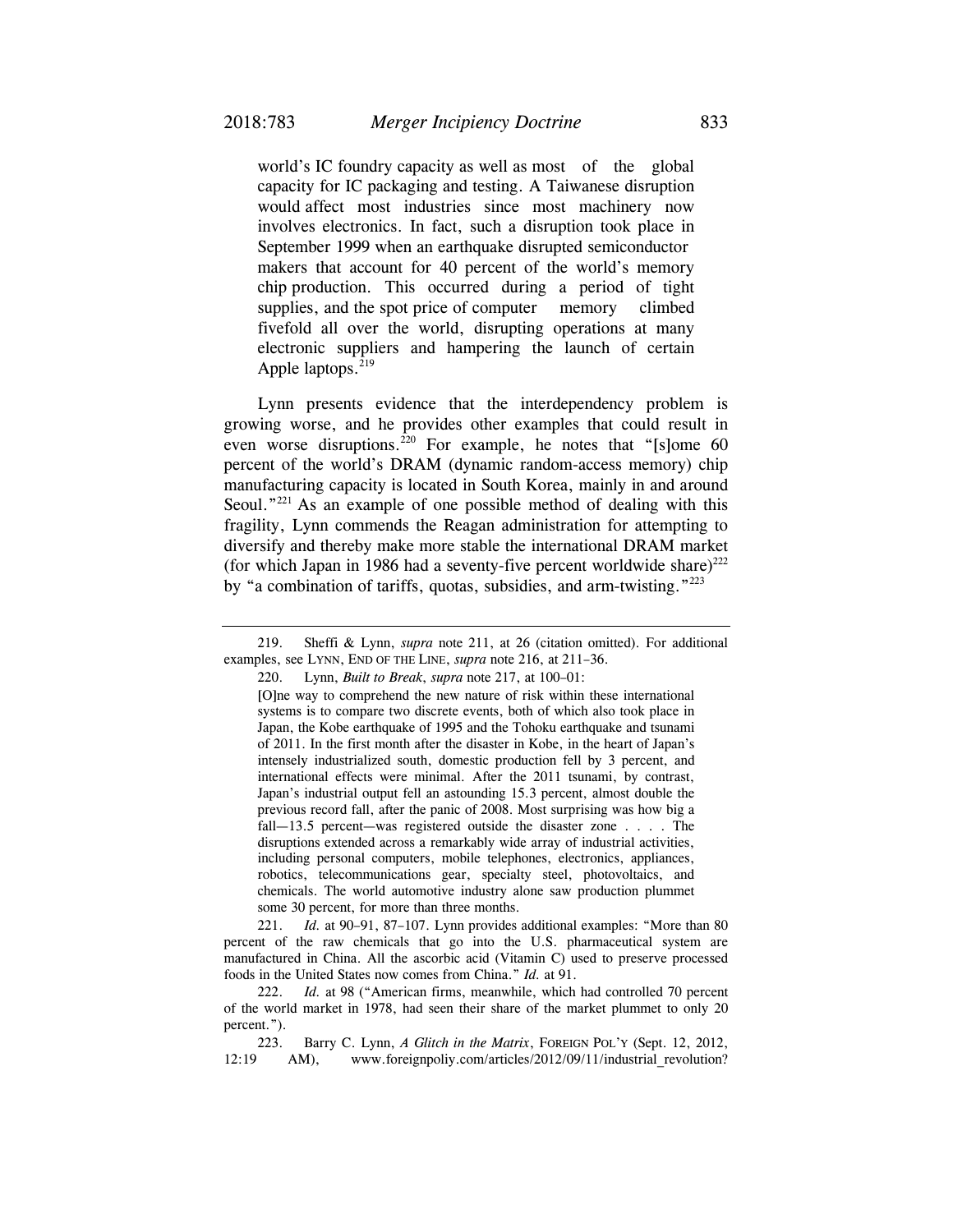### 3. VULNERABILITY CAUSED BY POLITICAL FACTORS

The OPEC oil boycott is surely the most well-known economic disruption caused for political purposes (not counting the economic disruptions caused by wars). Lynn points out that the OPEC example is hardly unique.<sup>224</sup> For example, in 2010 China cut off exports of rare earth metals to Japan because of their dispute over a group of islands in the East China Sea.225 Similarly, Russia cut off Ukraine's gas supply in 2014 for political reasons.<sup>226</sup> The 9/11 terrorist attacks in the United States also could be placed into this category. To give just one example of the economic disruption caused by these attacks, "US airlines experienced such a shortfall in demand that it threatened their existence. In response, Congress passed a massive aid package (fifteen billion dollars) that (at least temporarily) saved most of the domestic airlines from bankruptcy."227

Lynn points out that

the structure of today's system leaves us entirely exposed to political disasters in third states, as well as within states. Even if leaders in Beijing and Washington forged the most perfect of ententes, they would not be able to exert complete control over the human beings who control other states. They would not, for instance, be able to guarantee that North Korea would never disrupt South Korea's highly concentrated DRAM industry. Nor could they guarantee that Pakistan will never disrupt the flow of processed information from India to the back offices of corporations in the United States, Europe, Japan, and China.<sup>228</sup>

In each of these situations a larger number of effective competitors would have minimized the chances of problems causes by the relatively unexpected market disruption. A larger number of competitors also would have reduced firms' incentives to exploit any abnormal market

<sup>[</sup>https://perma.cc/E8MM-VDQL] ("In the 1980s, when Tokyo moved to capture command over the production of computer components like DRAMS, the Reagan administration used a combination of tariffs, quotas, subsides, and arm-twisting to force the shift of much of that industrial capacity to third-party nations, such as Taiwan, South Korea and Singapore. The goal was not to bring this vital capacity home, nor to restore manufacturing jobs in America. It was to make the international system itself more competitive, more international, and more stable.").

<sup>224.</sup> *See* Sheffi & Lynn, *supra* note 211.

<sup>225.</sup> *Id.* at 26–27.

 <sup>226.</sup> *Id.* at 27.

 <sup>227.</sup> *Id.* at 24.

 <sup>228.</sup> Barry C. Lynn, *Shock Therapy: Building Resilient International Systems*, *in* GLOBAL FLOW SECURITY 197 (Eric Brattberg & Daniel S. Hamilton eds., 2014).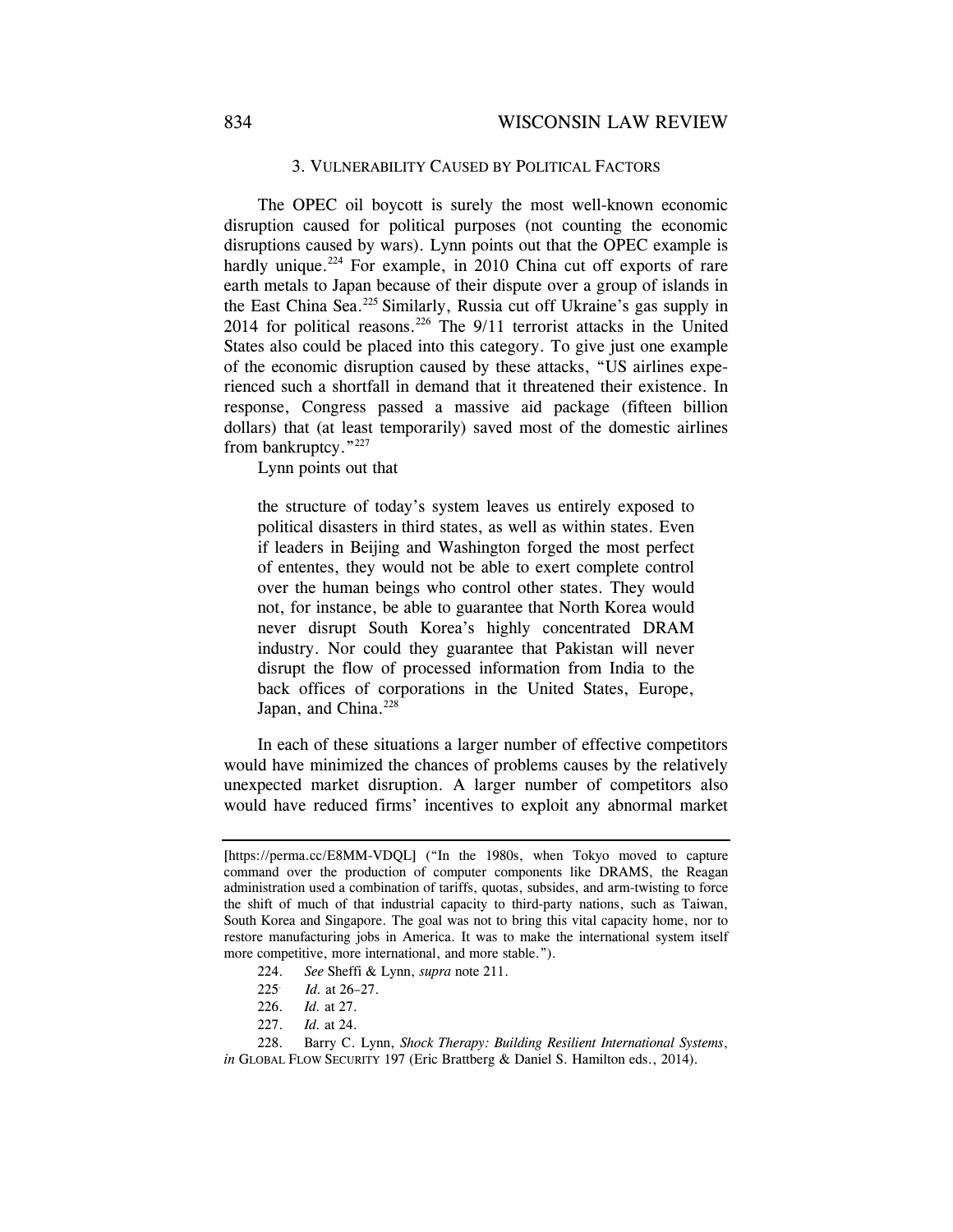situations because firms doing this would risk lost future patronage, especially if another firm in the market would continue to sell at previous prices.

#### *C. Competitive Problems Caused by "Normal" and "Unusual" Events*

Any number of "normal" and "unusual" factors (these terms are in quotes because they are of course impossible to define and are arbitrary) can cause the amount or nature of competition in a market to change, sometimes quickly and dramatically. If a market starts with only the minimum number of firms necessary for effective competition, such changes could well result in a market with  $N - 1$  competitors—or worse. A few examples will show that these possibilities are real enough. In the pharmaceuticals business, one such shock can be the discovery of contamination or other problems in the manufacturing process.<sup>229</sup> The FDA maintains a list of about 100 drugs that are in short supply, and has explained the underlying problem in an article in the New England Journal of Medicine: "If only a few companies make a drug and one of them encounters a manufacturing problem, the remaining companies may not be able to meet the demand."230 In the case of the widely used anesthetic propanol, for example, there were only three firms supplying the U.S. market, and then one of them, Hospira, had to recall multiple batches after discovering particulate matter in the vials.<sup>231</sup> According to one newsletter, the alternative suppliers then "made out like bandits."<sup>232</sup> The former "Big Eight" of accounting firms had shrunk through mergers to become the "Big Five" without objection from the antitrust authorities.<sup>233</sup> Then, however, Arthur Andersen was caught up in the Enron scandal, was criminally prosecuted, and subsequently went out of business.234 After that, the industry was left with only four major competitors. Many observers

 <sup>229.</sup> Example taken from Averitt, *supra* note 9.

 <sup>230.</sup> Valerie Jensen & Bob A. Rappaport, *The Reality of Drug Shortages — The Case of the Injectable Agent Propofol*, 363 NEW ENG. J. MED. 806, 806 (2010).

 <sup>231.</sup> *Id.*

 <sup>232.</sup> Eric Palmer, *Hospira Returning to Market with Sedative Propofol,*  FIERCEPHARMA (Nov. 9, 2012, 10:46 AM), https://www.fiercepharma.com/sales-andmarketing/hospira-returning-to-market-sedative-propofol [https://perma.cc/6QPG-79MX].

 <sup>233.</sup> Example taken from Averitt, *supra* note 9. *See generally* Charles W. Wootton & Carel M. Wolk, *The Development of "The Big Eight" Accounting Firms in the United States, 1900 to 1990*, ACCT. HISTORIANS J., June 1992, at 1 (presenting a historical overview of the development of "The Big Eight" accounting firms and the subsequent mergers).

 <sup>234.</sup> Elizabeth K. Ainslie, *Indicting Corporations Revisited: Lessons of the Arthur Anderson Prosecution*, 43 AM. CRIM. L. REV. 107, 107–08 (2006).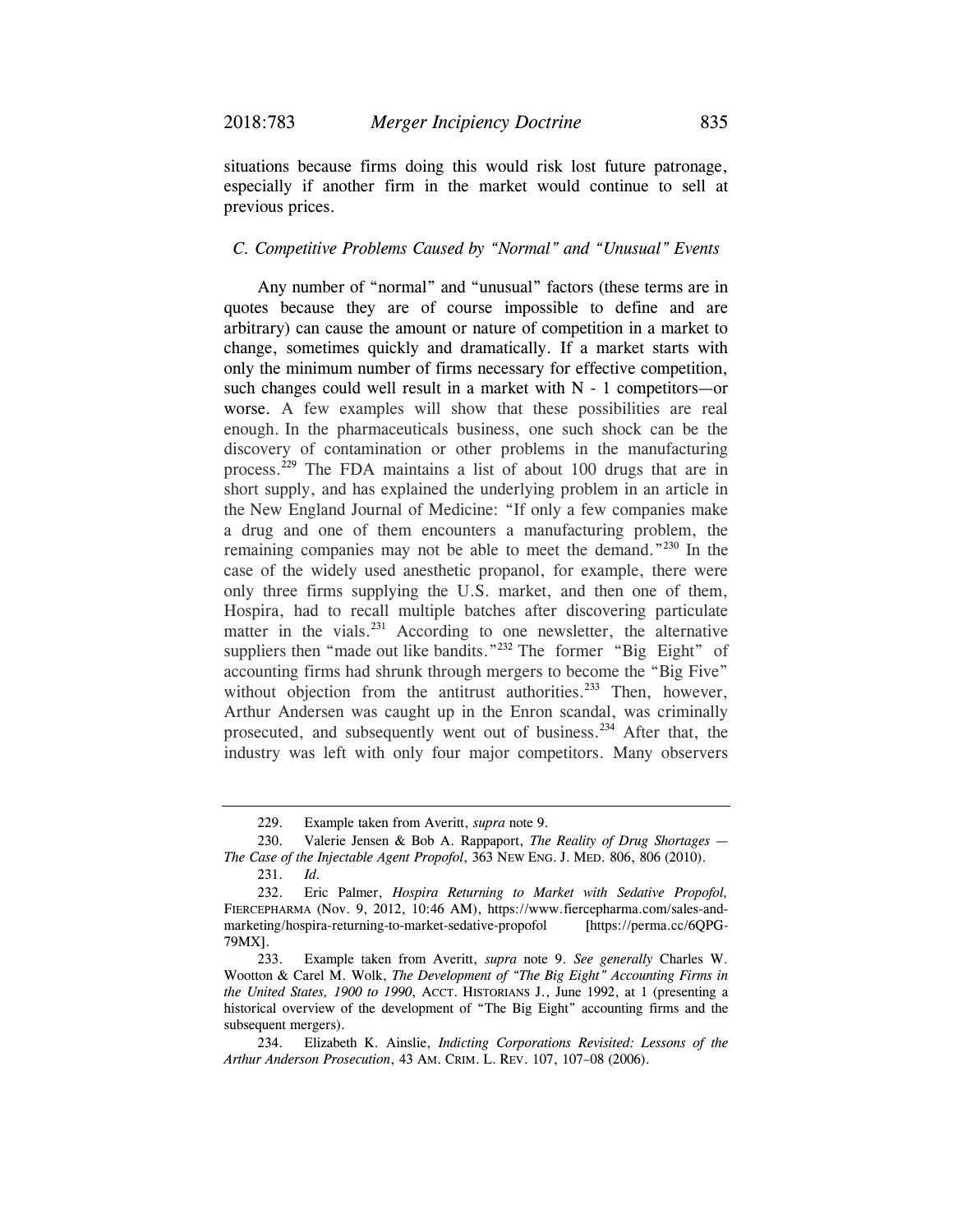believe this provides inadequate choice given the obligation that each publicly-traded company receive an audit from an accounting firm having a recognized level of expertise.<sup>235</sup>

The government had allowed the music publishing industry, the dominant owners of copyrights over performances of musical compositions, to consolidate because of a perception that its market position was declining.236 However, the rapid changes in the transmission of copyrighted music resulting from the growth of the internet and services using it has transformed the business of licensing the performance rights of such performances. Now the remaining three major owners of such rights are alleged to be engaging in a variety of anti-competitive and exploitive conduct.<sup>237</sup>

#### *D. Divestiture Inadequacies*

Many large corporations compete in a large number of product and geographic markets. Hence, a merger between two such firms frequently will raise competitive concerns in only some of those markets. While there is case law that holds that if a merger is unlawful in any particular market, then the entire merger is unlawful,  $^{238}$  the longstanding strategy of enforcement agencies is to focus on remedying the specific areas of concern while allowing the rest of the combination to go forward. These remedies, usually divestiture of assets in overlapping market, have as their goal the preservation of competition. Given the pro-merger stance of the agencies and the courts, and their goal of retaining only N effective competitors in a market, failure of a remedy often results in significant harm to competition.

To state the issues slightly differently, since the enforcers have a significant failure rate for their settlements, given their practice of allowing mergers until only N competitors are left, a failed divestiture usually constitutes underenforcement of the Clayton Act. If remedy failure is a recurring risk, then seeking to retain  $N + 1$  or  $N + 2$ competitors in any specific market would reduce dramatically the probability that remedy failure would result in significant competitive harm.

 <sup>235.</sup> Christopher C. McKinnon, *Auditing the Auditors: Antitrust Concerns in the Large Company Audit Market*, 11 N.Y.U. J.L. & BUS. 533, 571–72 (2015).

 <sup>236.</sup> *See* Kristelia A. Garcia, *Facilitating Competition by Remedial Regulation*, 31 BERKELEY TECH. L.J. 175, 187–89, 193, 210–18 (2016) (describing the competitive harms resulting from the music publishing oligopoly). *See also In re Pandora Media, Inc.*, 6 F. Supp. 3d 317 (S.D.N.Y. 2014), *aff'd sub nom. Pandora Media, Inc. v. ASCAP*, 785 F.3d 73 (2d Cir. 2015) (documenting a number of tacit collusive activities intended to exploit internet music services).

 <sup>237.</sup> *In re Pandora Media, Inc.*, 6 F. Supp. 3d at 317.

 <sup>238.</sup> *See Brown Shoe Co. v. United States*, 370 U.S. 294, 337 (1962).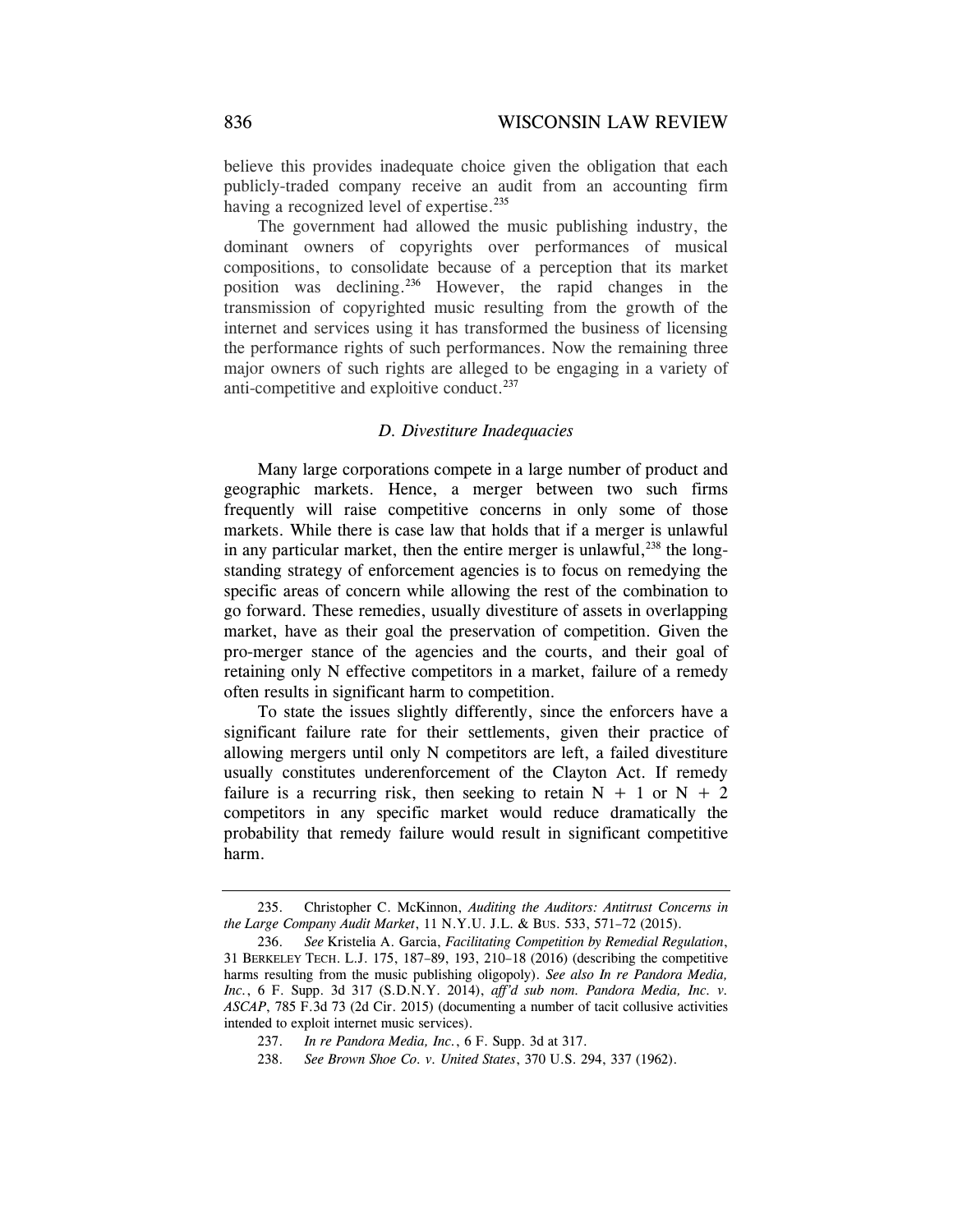Sometimes agencies and courts impose remedies that are completely conduct-oriented: i.e., the merger is permitted but the firms are ordered to do or not to do specified things.<sup>239</sup> Conduct oriented remedies can be especially problematic because often the post-merger firm has market power, but the enforcers and the courts hope the prescribed or proscribed conduct will prevent it from exercising this power. Indeed, Kwoka's research has shown that conduct remedies allowed prices to rise by an average of sixteen percent, compared to the seven percent price rise permitted by remedies involving divestitures.<sup>240</sup> Even more than for structural remedies, any failure can result in significant harm to competition.<sup>241</sup>

The evidence on merger remedies shows, unfortunately, that both the FTC and the Antitrust Division have a difficult time making sure markets remain competitive when they design and implement a merger remedy. In 1999, the FTC documented the uncertainties involved in a comprehensive analysis of the competitive successes and failures of divestitures in its merger remedy cases.<sup>242</sup> It utilized a definition of a "successful" divestiture that was overly generous to itself (which was perhaps only natural: it had, after all, agreed to the divestitures).  $243$  The study considered a divestiture to be a success if the divested assets continued to operate to any degree in the relevant market. The study did not even attempt to determine whether the divestiture had preserved competition in the affected markets! Even using their overly generous definition of a successful remedy, the study found that roughly twentyfive percent of merger remedies had failed.<sup>244</sup> The report also noted:

241. *See also* Kwoka, *supra* note 91, at 19–22.

 242. FED. TRADE COMM'N, A STUDY OF THE COMMISSION'S DIVESTITURE PROCESS 10 (1999) [hereinafter THE 1999 REPORT], https://www.ftc.gov/sites/default/files/documents/reports/study-commissionsdivestiture-process/divestiture\_0.pdf [https://perma.cc/3TBC-B9SY].

 243. The defensiveness of the FTC leadership about the quality of its enforcement is quite evident in a 2016 speech by its Chair. *See* Edith Ramirez, *Keynote Remarks*, 10th Annual Global Antitrust Enforcement Symposium, Georgetown University Law School, 1–4 (Sept. 20, 2016), https://www.ftc.gov/publicstatements/2016/09/keynote-remarks-ftc-chairwoman-edith-ramirez [https://perma.cc/Z5WC-PXJZ].

244. THE 1999 REPORT, *supra* note 242, concluded:

 [T]hree quarters of the divestitures included in the Study succeeded to some degree; of the 37 divestitures that were studied, 28 appear to have resulted in viable operations in the relevant market. In each case, the approved buyer acquired the assets, began operations, and was operating in the relevant market within a reasonable period. In some of these cases, the buyer reported that it introduced new products, it is pricing below the respondent, or it is taking share from the respondent. In the remaining nine

 <sup>239.</sup> *See, e.g.*, *infra* notes 252, 255–57, 260. These cases are examples of times when courts impose conduct-oriented remedies.

 <sup>240.</sup> *See* KWOKA*, supra* note 4, at 120 tbl. 7.9.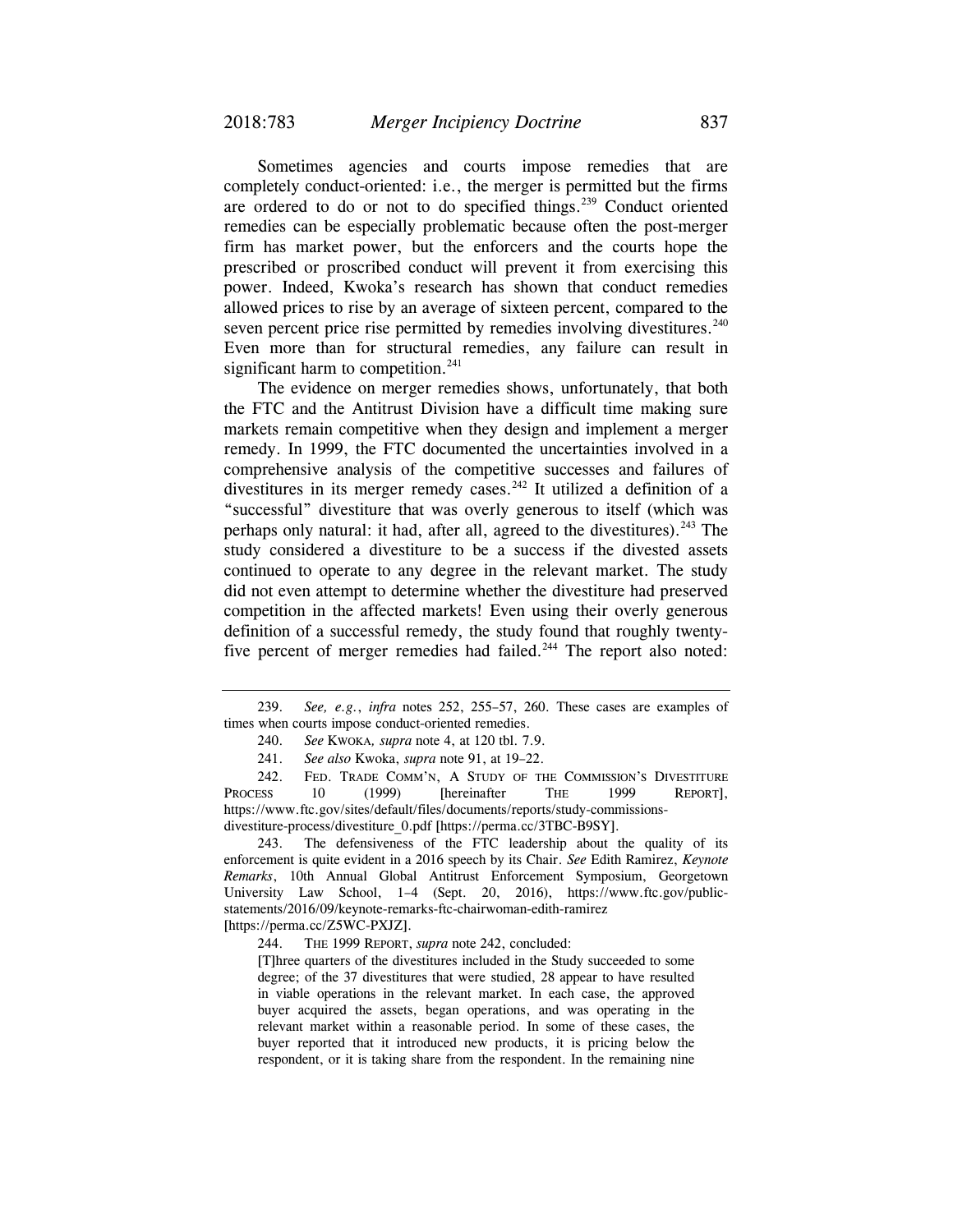"This is comparable to the success rate reported for privately negotiated mergers and acquisitions."<sup>245</sup> The report did not evaluate at all those merger remedies that only involved some regulation of the conduct of the merged entity. $246$ 

In 2016 the FTC published another study of remedies, one that analyzed the 1999–2015 period. Again, the agency found that its own remedies had been generally "effective."<sup>247</sup> But this study still found a substantial number of failures.<sup>248</sup> Moreover, once again its criteria for success were overly modest and the report did not provide much support for its conclusions—some of which rested primarily on staff perceptions of competitiveness in industries.<sup>249</sup>

No comparable internal report has emerged from the Antitrust Division with respect to its settlements. External reviews such as those from Kwoka and Ashenfelter et. al. suggest that remedies the Division has accepted also have a significant failure rate.<sup>250</sup> Based on these

*Id.* at 8, 10.

 245. *Id.* at 10 (footnote omitted). The omitted footnote reads: Ravenscraft and Scherer, for example, suggest that "roughly a third" of their sample of private transactions were viewed as failures by the acquiring firms. D. RAVENSCRAFT AND F.M. SCHERER, MERGERS, SELL-OFFS, AND ECONOMIC EFFICIENCY 192–93 (1987). Michael Porter's contemporaneous review of the acquisitions puts the failure rate much higher. He found "more than half" the acquisitions he studied were sold off because they did not meet the acquiring firm's expectations. Porter, "From Competitive Advantage to Corporate Strategy," HARV. BUS. REV. 45 (May-June 1987).

*Id.* at 10 n.19.

 246. These remedies are frequently unsuccessful. *See, e.g.*, Time Warner, FTC Docket No. C-3709, https://www.ftc.gov/enforcement/casesproceedings/9610004/time-warner-inc-turner-broadcasting-system-inc-tele

[https://perma.cc/BQ96-KTEC] (repeated efforts to create enforceable conduct regulations); *see also*, John Kwoka, *Merger Remedies: An Incentives/Constraints Framework*, 62 ANTITRUST BULL. 367, 374–75 (2017).

 247. FED. TRADE COMM'N, THE FTC'S MERGER REMEDIES 2006-2012 at 2 (2017), https://www.ftc.gov/system/files/documents/reports/ftcs-merger-remedies-2006-2012-report-bureaus-competition-economics/p143100\_ftc\_merger\_remedies\_2006- 2012.pdf [https://perma.cc/QLN9-UWK7].

 248. *Id*. at 18. *See also* John Kwoka, One-and-a-Half Cheers for the New FTC Remedies Study (Feb. 7, 2018) (unpublished manuscript), https://papers.ssrn.com/sol3/papers.cfm?abstract\_id=3112689 [https://perma.cc/3ECZ-8D7G].

249. *See generally* FED. TRADE COMM'N, *supra* note 247.

 250. *See supra* note 4 and accompanying text*.* In partial contrast, the EU's track record was found to be somewhat better in a study using a methodology similar to Kwoka's. PETER ORMOSI, FRANCO MARIUZZO & RICHARD HAVELL, A REVIEW OF

divestitures, the buyers are not operating viably in the relevant market. (In one of those nine, the buyer was operating viably, but not in the relevant market of concern to the Commission; in another, the buyer was operating viably but not independently of the respondent.). Approximately 75 percent of the divestitures were successful.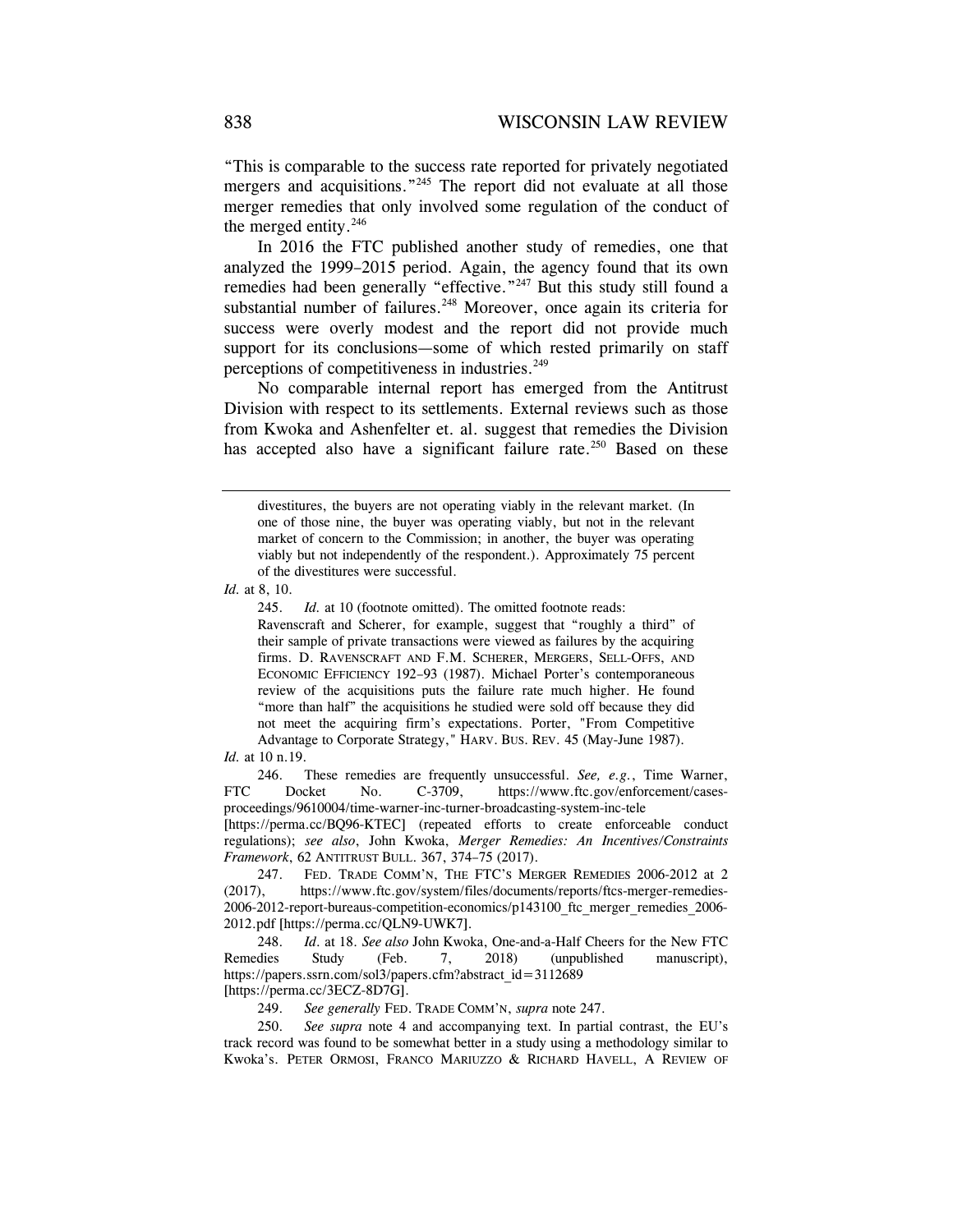aggregated analyses it seems fair to conclude that the American agencies have failed to preserve sufficient competition in many of these markets such that selective divestiture at the N level results in a significant risk of competitive harm.<sup>251</sup>

There have been many conspicuous examples of merger divestiture failures. For example, the FTC agreed to allow Hertz to acquire a substantial competitor in the airport car rental market, Dollar Thrifty, on condition that Hertz divest its own Advantage line.<sup>252</sup> This settlement might have been marginally adequate if Advantage had remained a vigorous competitor. The FTC provisionally accepted the settlement on a split vote of four to one.<sup>253</sup> Later, however, the spun-off Advantage firm went into bankruptcy after Hertz terminated the lease under which Advantage obtained its rental cars.254 Thus, Advantage was seriously impaired as a competitor in the car rental market, and a marginally competitive situation became an undesirable one. Car rental rates particularly at the lower end of the market—then increased at the fastest pace since the recession.<sup>255</sup>

In 2015, Albertsons and Safeway sought to merge. The FTC determined that in over 114 local markets there would be a significant increase in concentration and a substantial likelihood that consumers would face higher prices and reduced choice.<sup>256</sup> Instead of barring the merger, the FTC agreed that the companies would divest stores in these markets.<sup>257</sup> However, the stores' primary buyer incurred major

MERGER DECISIONS IN THE EU: WHAT CAN WE LEARN FROM EX-POST EVALUATIONS? (2015), http://ec.europa.eu/competition/publications/reports/kd0115715enn.pdf [https://perma.cc/AQ6V-B8PZ].

 <sup>251.</sup> *See also* Kwoka, *supra* note 248.

 <sup>252.</sup> Example taken from Averitt, *supra* note 17. *See Hertz Global Holdings, Inc.*, 156 F.T.C. 10 (2013).

 <sup>253.</sup> Press Release, Fed. Trade Comm'n, FTC Requires Divestitures for Hertz's Proposed \$2.3 Billion Acquisition of Dollar Thrifty to Preserve Competition in Airport Car Rental Markets (Nov. 15, 2012), https://www.ftc.gov/news-events/pressreleases/2012/11/ftc-requires-divestitures-hertzs-proposed-23-billion-acquisition [https://perma.cc/THU8-YLBM].

 <sup>254.</sup> Katy Stech, *Bankruptcy Judge Approves Advantage Rent a Car Sale to Catalyst*, WALL ST. J. (Jan. 4, 2014, 4:08 PM), https://www.wsj.com/articles/bankruptcy-judge-approves-advantage-rent-a-car-sale-tocatalyst-1388783272 [https://perma.cc/3RV8-6AWK].

 <sup>255.</sup> *See Research & Statistics*, AUTO RENTAL NEWS, http://www.autorentalnews.com/content/research-statistics.aspx

<sup>[</sup>https://perma.cc/377Q-9RRU] (listing U.S. car rental market data from 2000–17).

 <sup>256.</sup> Complaint at 4–5, *Cerberus Institutional Partners*, F.T.C. File No. 141- 0108 (2015).

 <sup>257.</sup> *Cerberus Institutional Partners*, F.T.C. File No. 141-0108 (2015), 2015 WL 471353, 6-8, 18–32 (decision and order).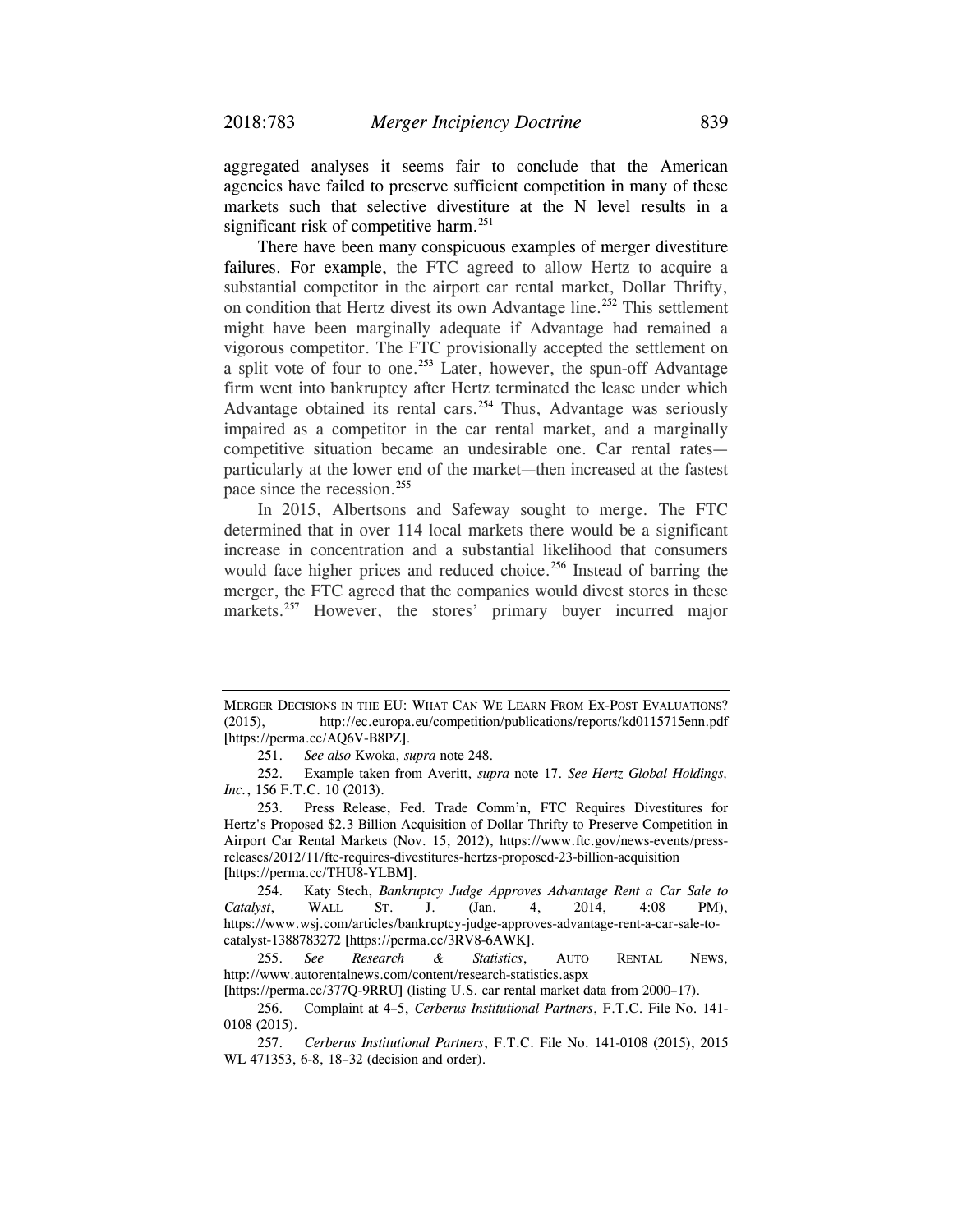operating problems and went bankrupt.258 As a result, the merged firm recaptured many of those stores.<sup>259</sup> Thus, the remedy was totally ineffective in preserving the competitive structure of more than 100 local grocery markets.

Also in 2015, the FTC settled its challenge to Dollar Tree's acquisition of Family Dollar by requiring divestiture of 323 stores in local markets that would otherwise have been highly concentrated.<sup>260</sup> In 2017 the buyer was unable to continue to operate the resulting business and the stores were sold to Dollar General, another very large firm.<sup>261</sup> Thus, the end result was that industry concentration was increased in exactly the way that the FTC had determined was competitively harmful.

In a number of settlements involving the generic drug industry, the FTC has required that specific drugs be divested.<sup>262</sup> However, it has ignored the broader portfolio of generics that the dominant firms have acquired. As a result of a recent merger, one firm has 720 generic drug lines, and is "far larger than the second leading generic drug manufacturer."<sup>263</sup> Moreover, when authorizing the latest combination, the FTC did nothing to ensure that there would be competitive portfolios and instead allowed the various divested lines to be scattered among a number of buyers.<sup>264</sup> The impact of this transformation of the generic drug industry is evident from the initiation of a series of price fixing conspiracy cases targeting the same companies that the FTC has allowed to expand.265

 <sup>258.</sup> Peg Brickley, *West Coast Grocer Haggen Files for Chapter 11 Bankruptcy: Haggen sued rival grocer Albertsons over 146-store deal*, WALL ST. J. (Sept. 9, 2015, 5:06 PM), https://www.wsj.com/articles/west-coast-grocer-haggenfiles-for-chapter-11-bankruptcy-1441798163 [https://perma.cc/634N-U9E].

 <sup>259.</sup> Brent Kendall & Peg Brickley, *Albertsons to Buy Back 33 Stores It Sold as Part of Merger With Safeway; Judge approves purchase as part of Haggen Holdings' Bankruptcy Process*, WALL ST. J. (Nov. 25, 2015, 7:26 PM), https://www.wsj.com/articles/albertsons-to-buy-back-33-stores-it-sold-as-part-ofmerger-with-safeway-1448411193 [https://perma.cc/LX8W-W3GQ].

 <sup>260.</sup> *Dollar Tree, Inc*., F.T.C. File No. 141-0207, 5–7 (Sept. 16, 2015) (decision and order), https://www.ftc.gov/system/files/documents/cases/150917dollartreedo.pdf [https://perma.cc/EHJ2-WQMS].

 <sup>261.</sup> Jon Springer, *Dollar General to Acquire 323 Stores*, SUPERMARKET NEWS (Apr. 3, 2017), http://www.supermarketnews.com/retail-financial/dollar-generalacquire-323-stores [https://perma.cc/23RQ-72CZ].

 <sup>262.</sup> Kwoka, *supra* note 246, at 378.

 <sup>263.</sup> *Id.*

 <sup>264.</sup> *Id.* at 379. Kwoka also observed that the statistical probability of the remedies being effective in all 80 generic lines were only 1.65 percent. *Id*. at 379 n.24.

 <sup>265.</sup> *See, e.g.*, *In re Generic Pharms. Pricing Antitrust Litig.*, 227 F. Supp. 3d 1402 (J.P.M.L. 2016).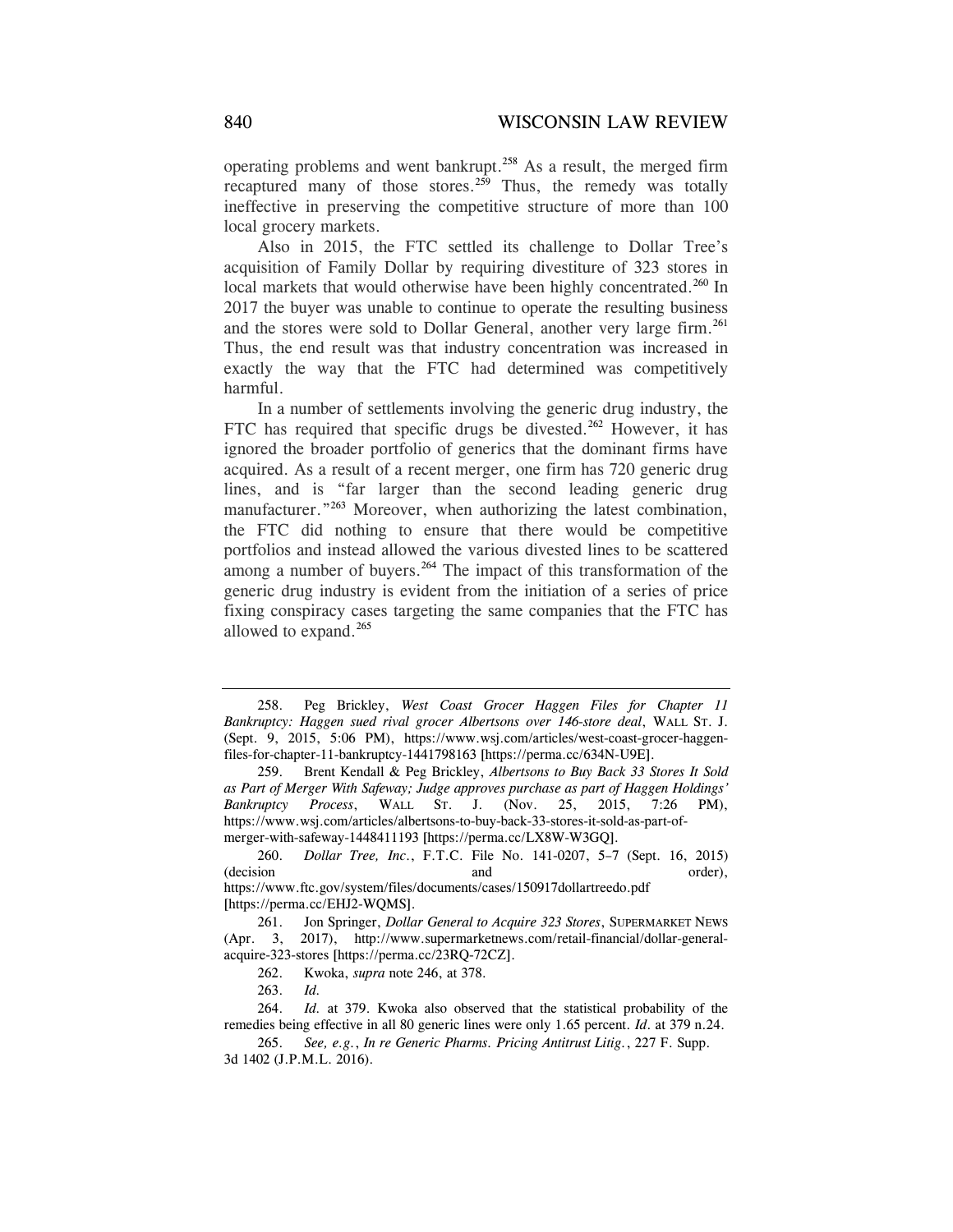The Antitrust Division's record is no better. In the case of airlines, having once stopped United from buying US Airways,<sup>266</sup> the Division thereafter allowed mergers with minimal divestiture of airport landing rights which remain concentrated in the hands of a few airlines.<sup>267</sup> The result, as noted earlier in this Article, is that airfares have grown dramatically while the quality of service has declined.<sup>268</sup>

In the case of the Dean-Suiza merger, the Division raised no objections after a prolonged investigation during which the merged firm contracted to divest a number of plants.<sup>269</sup> In fact, the Division's own economists predicted that prices of milk would go up as a result of the merger.<sup>270</sup> Subsequent litigation based on the collusion that the merger made possible included a finding by the plaintiffs' economist that prices had risen more than three times what the Division had predicted.<sup>271</sup>

On the conduct side, the Division recognized the risks to upstream content suppliers in allowing NBC to combine with Comcast.<sup>272</sup> The conduct remedy sought to ensure equal access and reasonable treatment of the independent content suppliers.273 Most observers have concluded that the decree was ineffective in providing the kind of treatment that would have ensured effective competition among content suppliers.<sup>274</sup>

In sum, by allowing mergers that resulted in specific markets becoming concentrated down to the N level, the agencies have created an impossible situation. The only way the relevant markets can retain competition is if the agreed-to remedies are always effective. This is, however, an impossibility. The enforcers instead should insist that the

268. *See* Brunecker, Lee & Singer, *supra* note 107.

 <sup>266.</sup> *See United-US Airways Merger Dead*, ABC NEWS, http://abcnews.go.com/Business/story?id=87893 [https://perma.cc/2QUA-L4KW] (last visited Sept. 24, 2018).

 <sup>267.</sup> *See* Sholnn Freeman, *Clearing Antitrust Hurdle, Delta Clinches Acquisition of Northwest*, WASH. POST (Oct. 30, 2008), http://www.washingtonpost.com/wp-

dyn/content/article/2008/10/29/AR2008102903505.html [https://perma.cc/Y2PJ-RAP6]; Jia Lynn Yang, *Justice Department Clears United, Continental Merger for Takeoff*, WASH. POST (Aug. 27, 2010, 9:45 PM), http://www.washingtonpost.com/wpdyn/content/article/2010/08/27/AR2010082705257.html[https://perma.cc/VS9R-5G87].

 <sup>269.</sup> *See* Press Release, Dep't of Justice, Justice Department Requires Suiza Foods and Dean Foods to Divest 11 Dairy Processing Plants (Dec. 18, 2001), https://www.justice.gov/archive/atr/public/press\_releases/2001/9721.htm [https://perma.cc/7LXX-RSKV].

 <sup>270.</sup> *Id.*

 <sup>271.</sup> *See In re Se. Milk Antitrust Litig*., 739 F.3d 262, 268, 285 (6th Cir. 2014).

 <sup>272.</sup> *See* Complaint at 19–22, *United States v. Comcast Corp.*, 808 F. Supp. 2d 145 (D.D.C. 2011) (No. 11–106).

 <sup>273.</sup> *See* Final Judgment at 9–22, *United States v. Comcast Corp.*, 808 F. Supp. 2d 145 (D.D.C. 2011) (No. 11–106); *see also* Kwoka, *supr*a note 246, at 373.

 <sup>274.</sup> *See* Kwoka, *supra* note 246, at 373.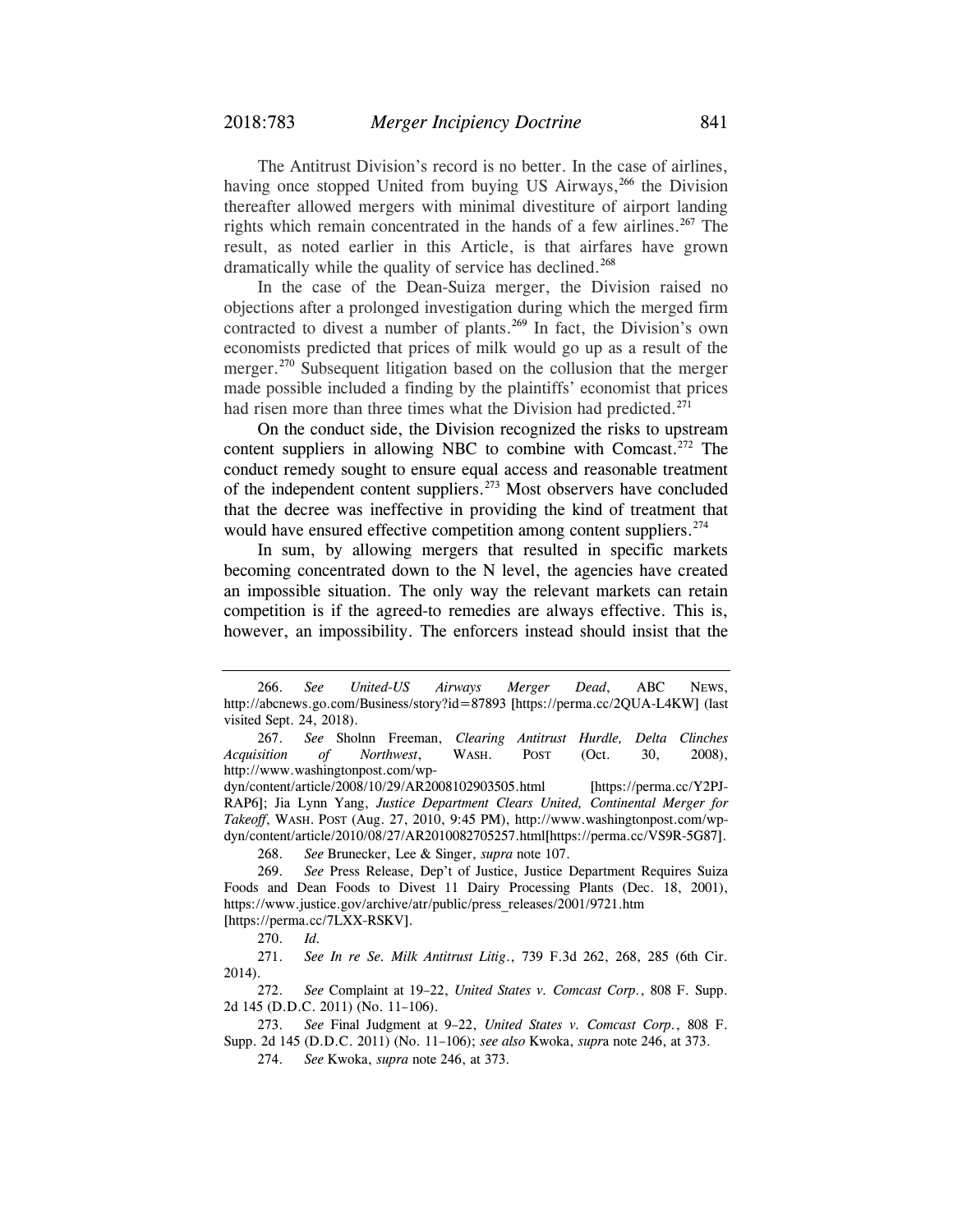relevant markets retain at least one more significant firm as resilient "redundancy."

#### *E. The Need for Resilient Redundancy: An Airlines Example*

The airline industry provides one of the best examples of the failure of a policy that seeks to identify the optimal N for an industry. Over a period of a few years the major legacy carriers combined to reduce the number of airlines with hub and spoke systems from six to three which, presumably the DOJ believed to be the appropriate  $N^{275}$ . But in fact, the result was at least  $N - 1$  because adverse competitive effects resulted from those combinations.<sup>276</sup> Perhaps the enforcers counted on the discount airlines led by Southwest and AirTran to deter price increases, but the merger of those two airlines has resulted in very significant fare increases in all the markets that they had served.<sup>277</sup> Significantly, a merger simulation (one of the tools used to estimate the likely effects of a merger on prices) would have shown little predicted effect.<sup>278</sup> But the actual effects were very substantial.<sup>279</sup> Apparently the simulation model did not capture the dynamics of the overall airline market in which the discount carriers played a vital role in restraining prices of the legacy airlines as well as their own prices. Thus, there was a second failure to maintain the minimum N necessary to preserve and protect competition. A policy concerned with the incipient risks of consolidation in the overall airline industry would have blocked many, perhaps all, of these mergers to retain an airline market with six or seven major competitors.

### CONCLUSION: "RESILIENT REDUNDANCY" REQUIRES INCIPIENCY

Humans are fortunate to have evolved to possess two lungs, two kidneys and many other similarly "redundant" biological systems. One shouldn't assume these duplications are inefficient and unnecessary. Rather, we recognize they constitute an insurance policy against semiexpected and unexpected calamities. The resilient redundancy idea

 <sup>275.</sup> *See supra* note 102 and accompanying text.

 <sup>276.</sup> *See id.*

 <sup>277.</sup> *See* Pukar KC, *supra* note 107.

 <sup>278.</sup> *Id.* at 18 (the model predicted price increases on average of less than a dollar).

 <sup>279.</sup> *Id.* at 10–12 (prices up significantly in the markets where they both had competed or where Air Trans had been a potential competitor of Southwest as well as in markets from which Southwest withdrew AirTran service after the merger).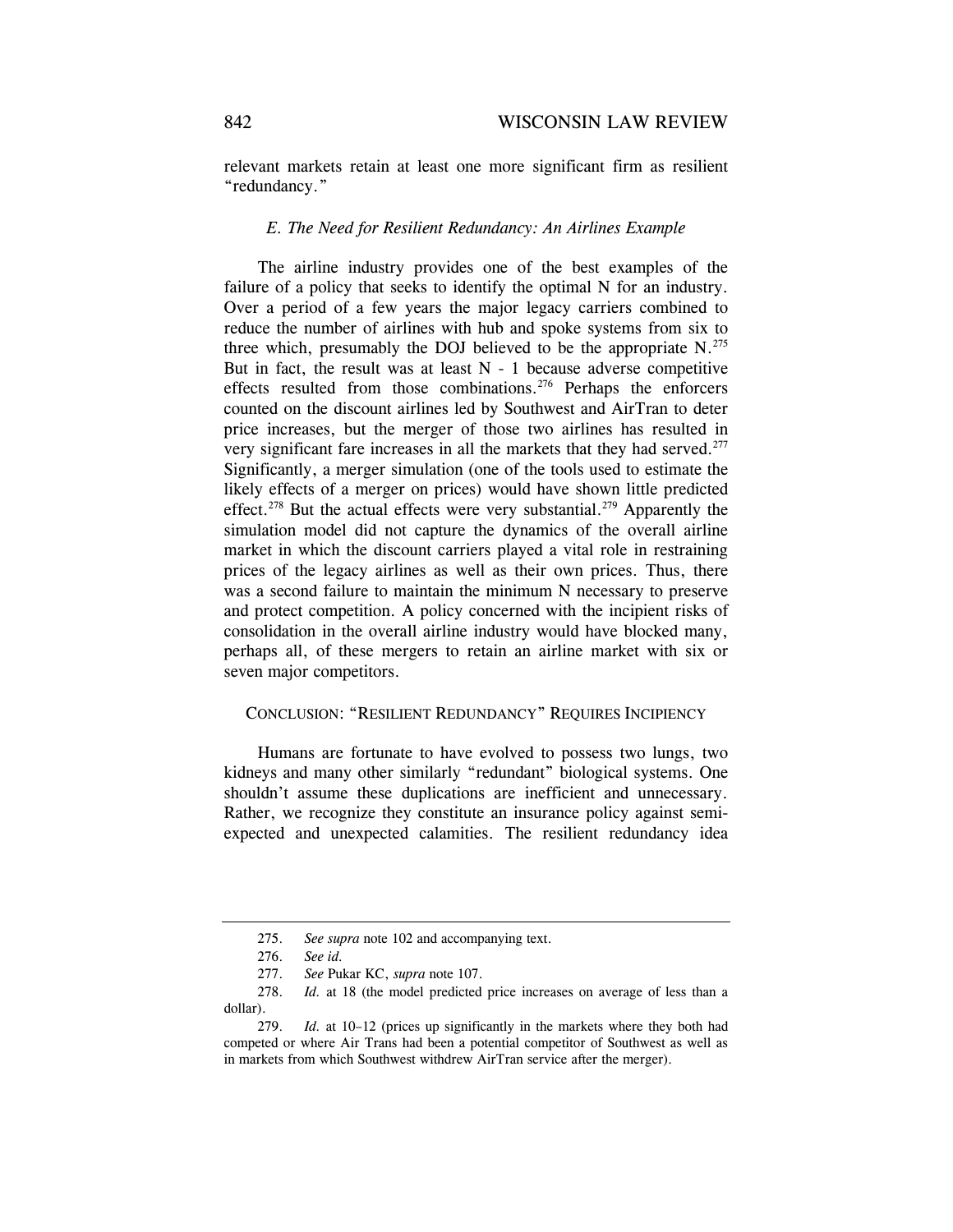applies to entire ecosystems as well.<sup>280</sup> Market competition in the medium and long term benefits in a similar ways from having some apparent short term protective "redundancy."281

American Antitrust Institute founder Bert Foer aptly observed that "market economies are reluctant to bear the costs of redundancy and stockpiling—the incentive to plan for disaster, it seems, isn't transparent."282 But is not, Foer asks, the absence of protection against risk a huge systemic inefficiency?<sup>283</sup> Foer is hardly alone in raising such insightful questions.<sup>284</sup>

 A further potential cost of systemic adaptability and robustness is the need for systemic redundancies. As Scott Page notes: "if a system contains redundant parts, then it will be more robust to the failure of one of the parts." Nassim Nicholas Taleb similarly observes that "[l]ayers of redundancy are the central risk management property of natural systems." Such "redundancy is not defensive; it is more like investment than insurance." Geerat Vemieij agrees. Seemingly "inefficient" and sometimes "expensive" diversity also positively "affects responsiveness, the ability of the system to respond to disturbances." A diversity of possible responses increases the number of exogenous and endogenous disturbances that a system can absorb. For example, humans' adaptive immune systems are biologically "expensive." Yet, "immunity diversity" has played a critical role in humans' evolutionary survival and success.

Horton, *supra* note 22, at 181 (footnotes omitted),

 Indeed the tragic 1845–48 Irish potato famine was in part caused by a quest for short term efficiency that left the Irish food supply unduly fragile: "Irish cultivators were at the cutting edge of technology, adopting the plow, monoculture, and little genetic variation between plants. As they do today, these signatures of industrial agriculture both raised yields and made it more likely that a disease engulfing one field would engulf them all." Raj Patel, *Seeds of Destruction*, N.Y. TIMES BOOK REV., April 16, 2017, at 9.

 281. Of course, the desirability of having extra firms in a market can be taken too far. As Professor Horton notes in an analogous context,

 [e]volutionary theory appropriately recognizes that there are limits to competitive diversity in any complex system, and that "too much diversity may well produce either chaos or randomness," or environmental degradation. What it does mean, however, is that "a system is more robust, more efficient, or more innovative if it contains the appropriate amount and kinds of diversity."

Horton, *supra* note 22, at 178 (footnotes omitted).

 282. Albert Foer, *On the Inefficiencies of Efficiency as the Single-Minded Goal of Antitrust*, 60 ANTITRUST BULL. 103, 119 n.65 (2015) (quoting Siddhartha Mahanta, *New York's Looming Food Disaster*, ATLANTIC CITIES (Oct. 21, 2013), www.citylab.com/equity/2013/10/new-works-looming-food-disaster/7294/ [https://perma.cc/5A3X-463P]).

283. *Id.* at 120.

284. *Id.* at 127 (citing other similar expression of concern). Vermeij adds: "[r]edundancy may be at odds with economic efficiency, but in the long run it is better to have a safety net of redundant production than to be efficient and dead." Geerat J.

 <sup>280.</sup> Professor Horton has drawn insights from evolution for competition policy: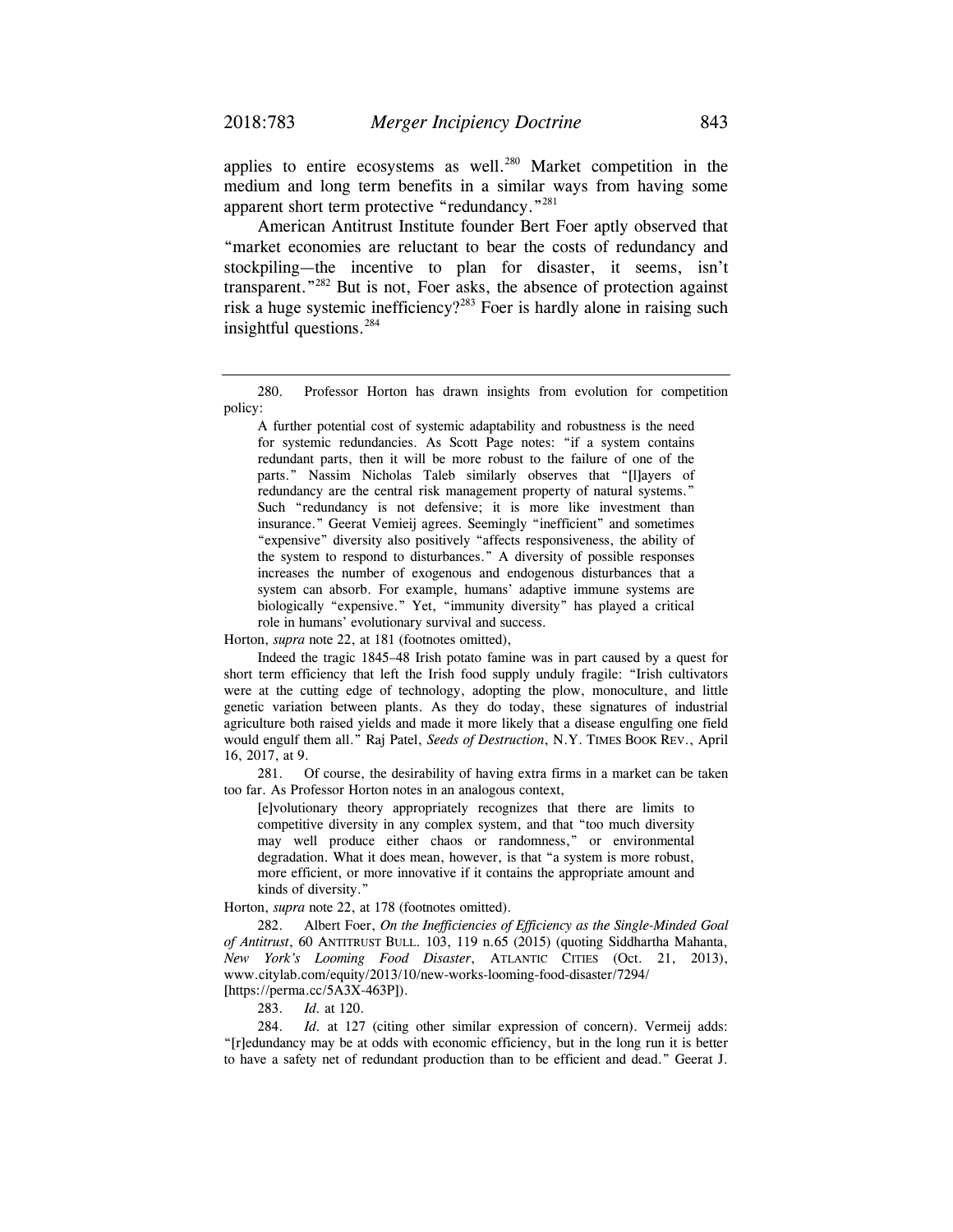Moreover, as Barry Lynn and others have documented, allowing mergers that unduly limit the number of suppliers results in an unacceptably high risk of serious disruption and problems for an entire economic system.285 Similar to key systems in the human body having "redundancy," there is a need for protective "redundancy" in our economic systems. This would be true even if it caused a somewhat higher short term cost for the resulting products. While the overwhelming body of evidence supports the fact that there are no significant efficiency costs for the necessary redundancy, any minor costs that arose would be the equivalent of a modest insurance premium. One way of explaining the resilient "redundancy" rationale underlying the incipiency doctrine is by characterizing it as a method for insuring medium and long term competition despite the vagaries of luck, randomness, and/or historical accident.

The fact that competition can and does change unpredictably adds to the uncertainty that exists when courts or agencies attempt to assess whether a merger among substantial competitors could result in a lessening of competition. When combined with the empirical observation that these mergers rarely make any significant contribution to increased productive efficiency or innovation, the case for rejecting mergers among major competitors is even more powerful. The incipiency doctrine provides the vehicle for the agencies and courts to refuse to allow such combinations.

The structural thresholds in the current Merger Guidelines reflect only a weak version of the incipiency concern. They only presume that market power will be created or enhanced if a merger increases concentration by an HHI of more than 200 points to a level in excess of 2500.286 But even at these modest thresholds, the courts and agencies have failed to implement the commands of the Clayton Act consistently.287 Moreover, recent empirical work has shown that the level of concentration at which the Guidelines' presumption is triggered is often too high. It appears that effective competition generally requires an  $N + 1$  or  $N + 2$  over the currently allowed levels, so that relevant markets have a least five substantial competitors. This implies

Vermeij, *Comparative Economics: Evolution and the Modern Economy*, 11 J. BIOECONOMICS 105, 128 (2009). He argues generally in favor of "greater redundancy, meaning that the system becomes more forgiving of error and disruption, and that variants arising within the system are not automatically crippling to it." GEERAT J. VERMEIJ, NATURE: AN ECONOMIC HISTORY 139 (2004).

 <sup>285.</sup> *See supra* Part IV.

 <sup>286. 2010</sup> MERGER GUIDELINES, *supra* note 8, ¶ 5.3.

 <sup>287.</sup> *See generally* KWOKA, *supra* note 4.